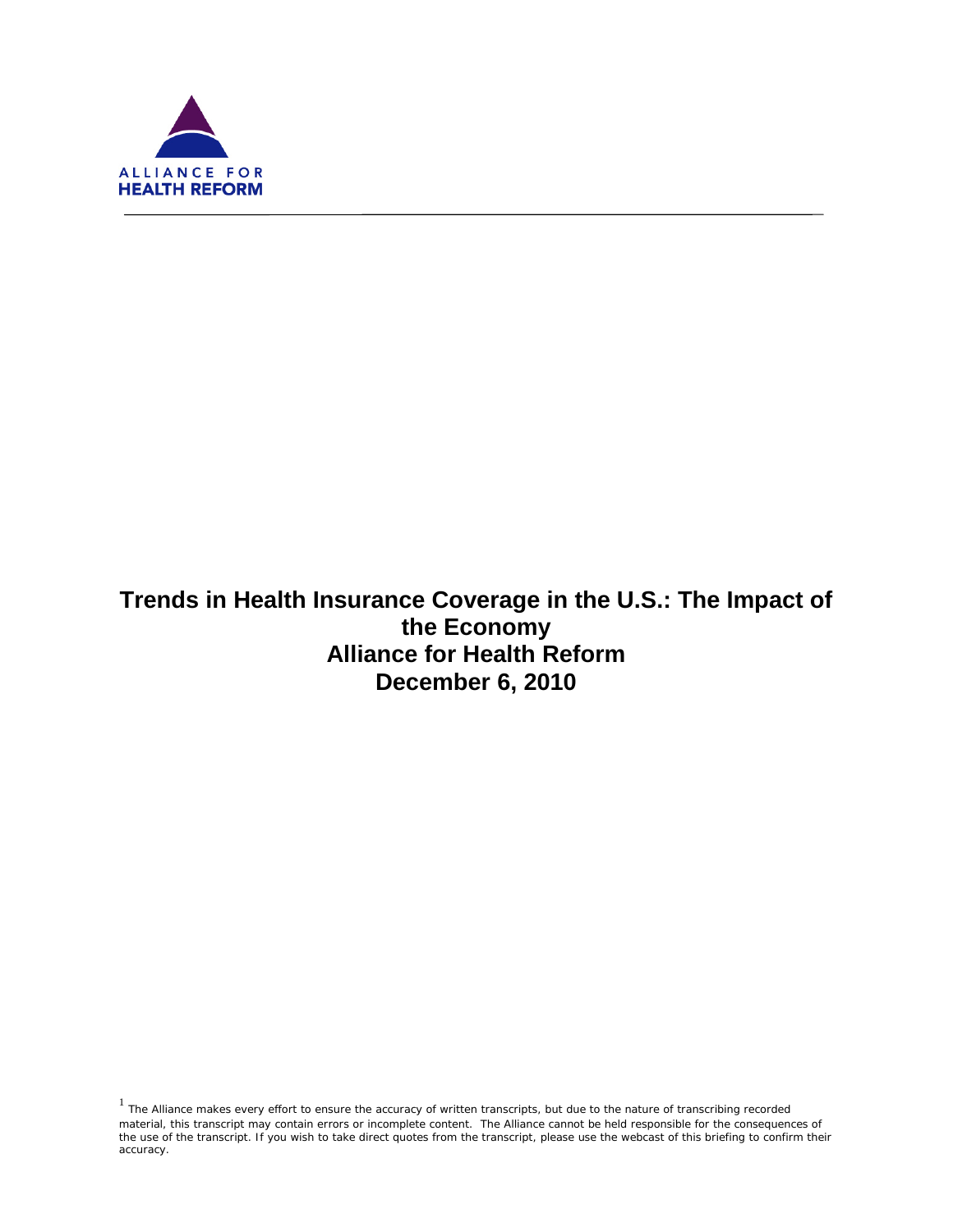**Trends in Health Insurance Coverage in the U.S.: The Impact of the 2 Economy Alliance for Health Reform 12/6/10**

[START RECORDING]

**ED HOWARD:** —I'm Ed Howard with the Alliance for Health Reform. Thank you for coming. I want to welcome you on behalf of Senator Rockefeller and Senator Collins and our board of directors to this program to examine how trends in health insurance coverage in America are being affected by the larger economy and what the new health reform law might have to say about that.

While reform was being debated last year and early this year, both sides noted that the number of uninsured Americans was high and needed attention. They didn't agree on what to do about it, no big surprise but there was a pretty clear consensus on the need to bring down the number of uninsured.

Then in September, the Census Bureau told us that the number of uninsured had actually grown by more than 10 percent in one year from 45 million in 2008 to 50 million in 2009. In short, while Congress and the President were working on ways to bring down the number without coverage, millions more lost coverage. It could have been worse as you're going to hear today.

You're going to hear also that the worst recession since the 1930s has had a substantial impact on health coverage for ordinary Americans and that the slow growth economy we're now experiencing is going to have an impact in the future, and

<sup>&</sup>lt;sup>1</sup> The Alliance makes every effort to ensure the accuracy of written transcripts, but due to the nature of transcribing recorded material, this transcript may contain errors or incomplete content. The Alliance cannot be held responsible for the consequences of the use of the transcript. If you wish to take direct quotes from the transcript, please use the webcast of this briefing to confirm their accuracy.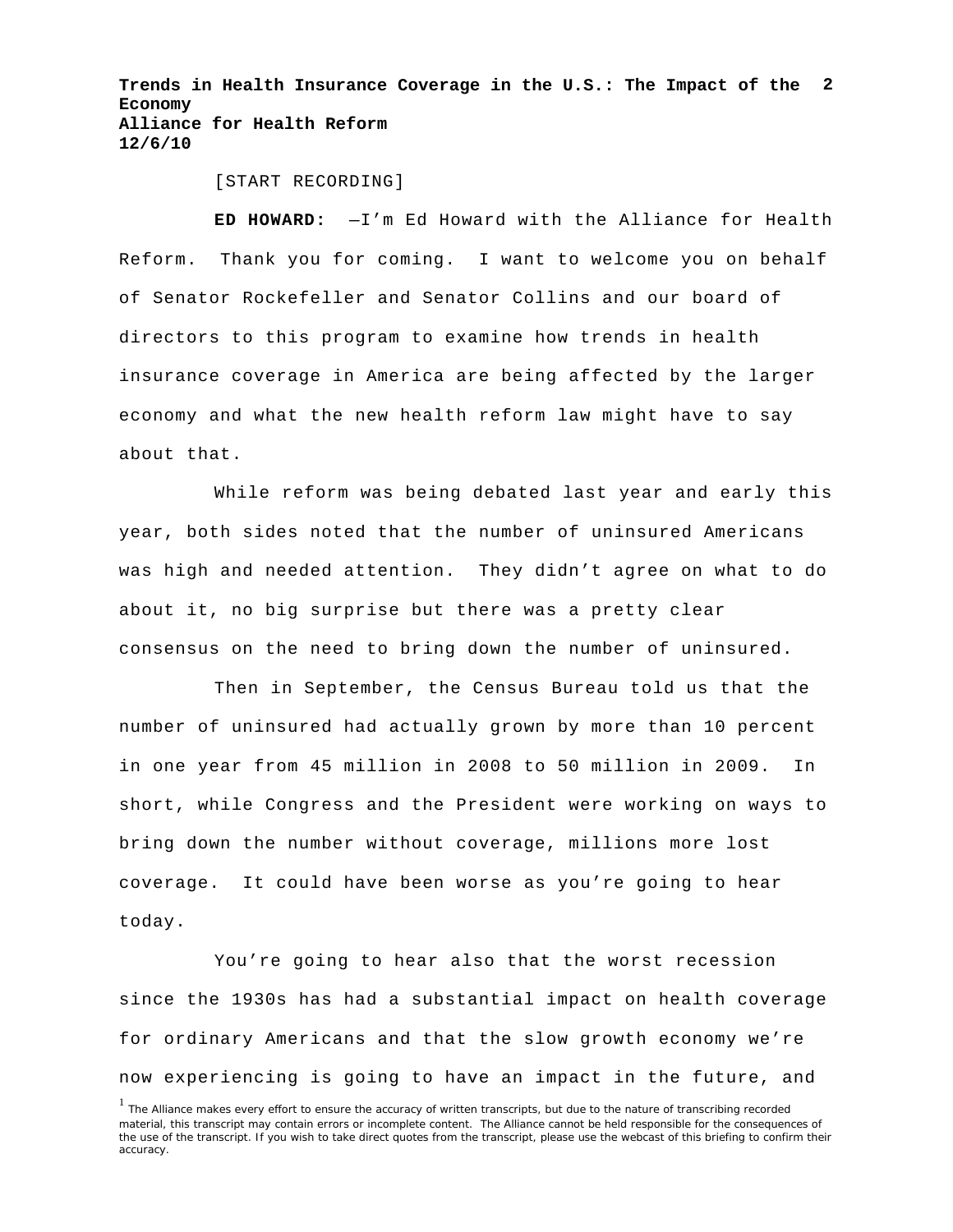**Trends in Health Insurance Coverage in the U.S.: The Impact of the 3 Economy Alliance for Health Reform 12/6/10**

in 2014 when the major coverage expansions are scheduled under the Affordable Care Act, we're going to hear from some important state officials who have to cope now with consequences of the economic slow down.

We're pleased to have as our partner in today's program the Kaiser Family Foundation's Commission on Medicaid and the Uninsured, one of the best sources of information, if you haven't identified that yet, on coverage trends and Medicaid, and other public programs.

Representing the Commission is its director, Diane Rowland who also happens to be the Foundation's Executive Vice President and also the Chair of the newly created MACPAC, the Medicaid and CHIP Payment and Access Commission that was created by the ACA. So Diane thank you for being here.

**DIANE ROWLAND:** Thank you Ed and thank you all for coming. Once again, we're here to talk about Americans without health insurance coverage, who they are, why their numbers have been growing, and what some of the implications of that have been for the public coverage that often helps to fill in the gap when individuals lose their employer-based coverage or more significantly when their income declines to levels where they would qualify for public programs.

Indeed this has been a long and hard recession on many of the folks that we will talking about in terms of their

<sup>&</sup>lt;sup>1</sup> The Alliance makes every effort to ensure the accuracy of written transcripts, but due to the nature of transcribing recorded material, this transcript may contain errors or incomplete content. The Alliance cannot be held responsible for the consequences of the use of the transcript. If you wish to take direct quotes from the transcript, please use the webcast of this briefing to confirm their accuracy.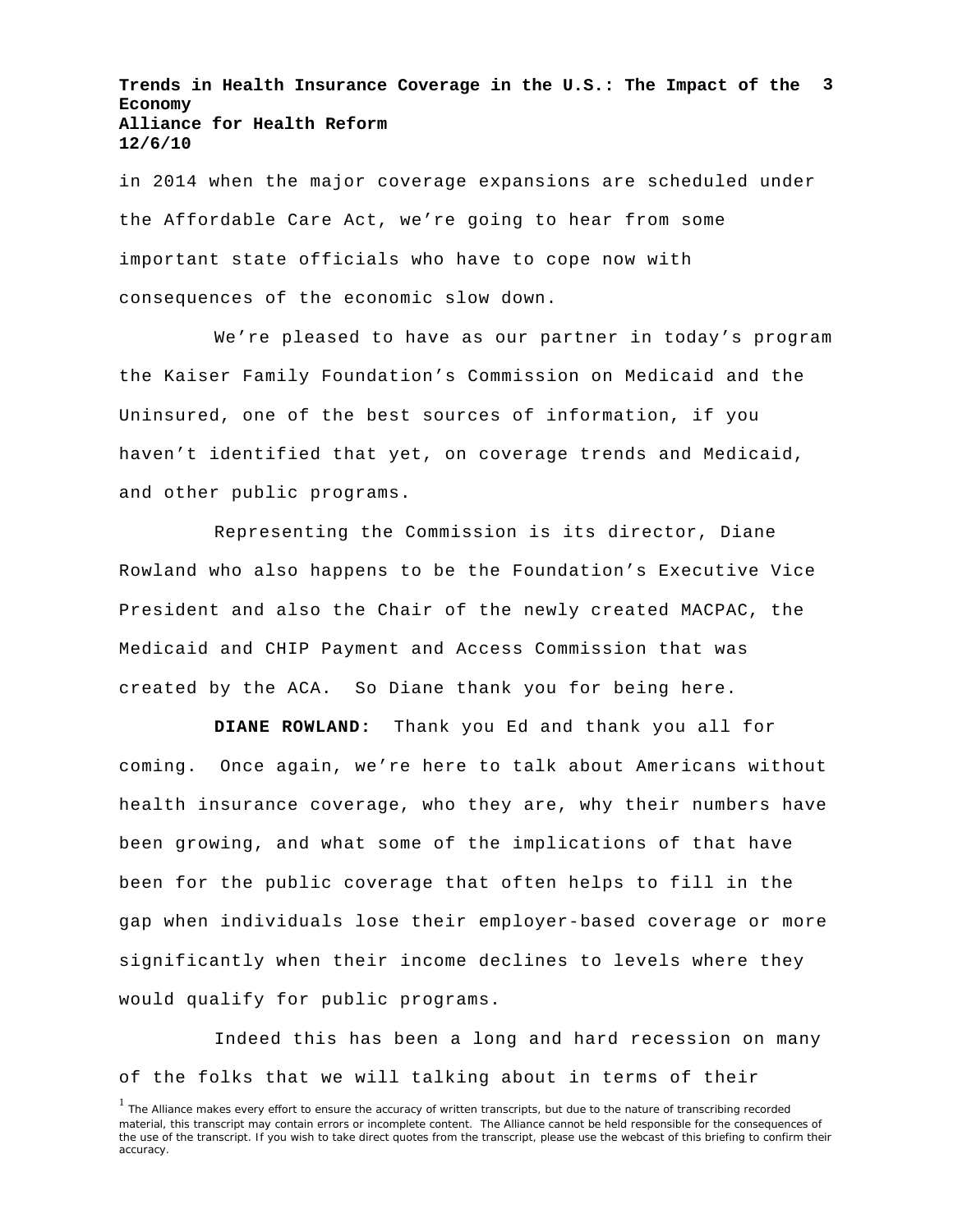**Trends in Health Insurance Coverage in the U.S.: The Impact of the 4 Economy Alliance for Health Reform 12/6/10**

ability to gain health insurance coverage, retain it for themselves and their families, and especially on some of the states that have had to face both declining revenues as well as increased enrollment in the Medicaid and CHIP programs due to the recession.

Some help from the federal government through the FMAP extension that increased the federal share of funding for the Medicaid program but that's going to end in July and our state commentators may well comment on some of the implications of that since what these numbers are going to show us is that even though we talk about health reform, we have not solved yet the problem of the uninsured or the way in which recessions impact people's health insurance coverage.

So I'm delighted today that we're able to focus on the people and the concern of why they are lacking health insurance and what some of the changes that health reform will bring about could do to change these trends but I think it is a sobering time to remember that as we debate exchanges and all the other pieces of health care reform, we have to also fundamentally remember that there are 50 million Americans who, in 2009, were without insurance, potentially more in 2010.

We really need to make sure addressing their coverage is a part of what we do. So I'm pleased that we've got this session but I'm not very pleased that the number of uninsured

<sup>&</sup>lt;sup>1</sup> The Alliance makes every effort to ensure the accuracy of written transcripts, but due to the nature of transcribing recorded material, this transcript may contain errors or incomplete content. The Alliance cannot be held responsible for the consequences of the use of the transcript. If you wish to take direct quotes from the transcript, please use the webcast of this briefing to confirm their accuracy.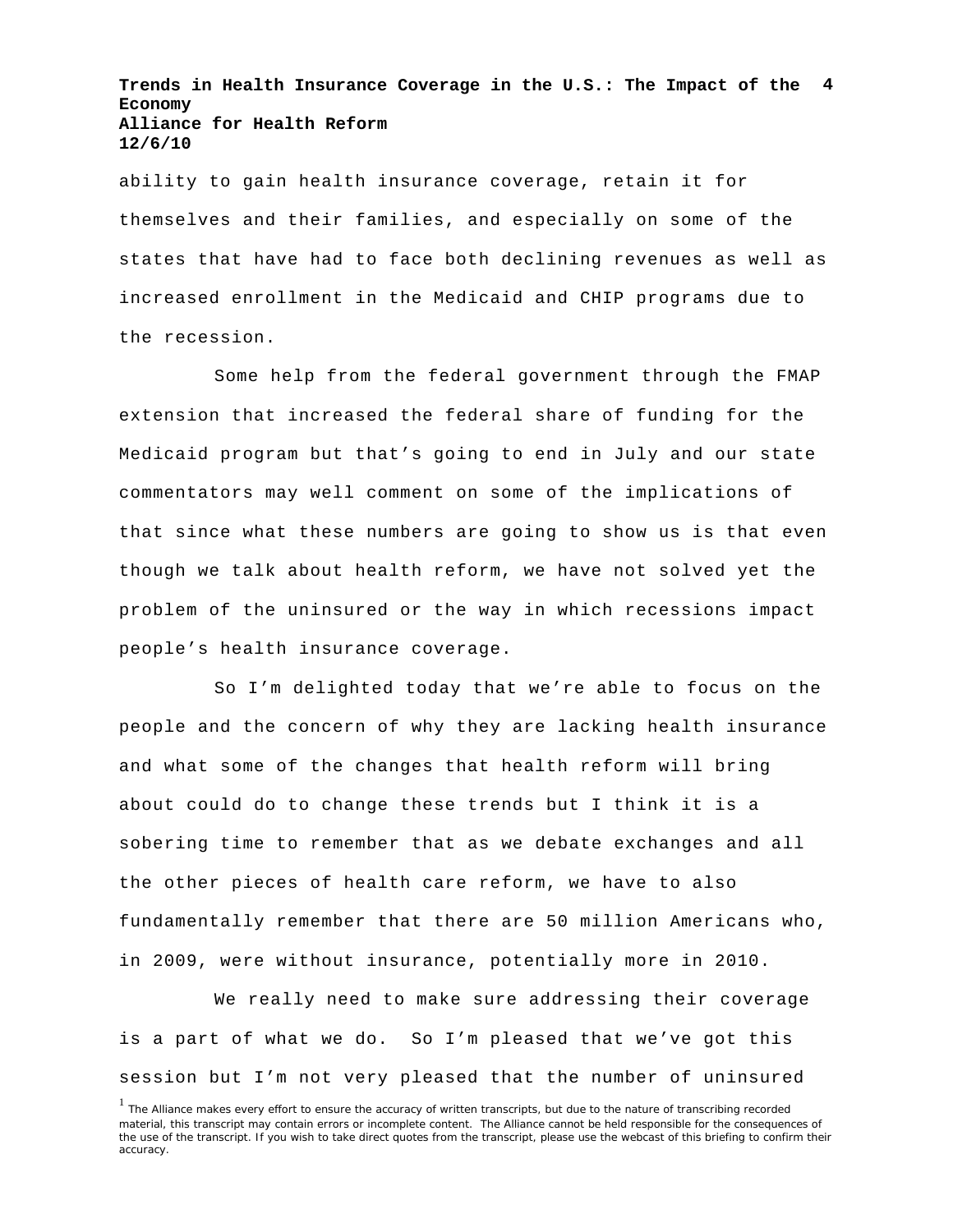**Trends in Health Insurance Coverage in the U.S.: The Impact of the 5 Economy Alliance for Health Reform 12/6/10**

continues to grow but I think it is a time to deal with it. Thank you.

**ED HOWARD:** Thanks Diane. A couple of quick housekeeping points, in your packets you're going to find a lot of material that is relevant to discussion and a list of other material that's not in your packets but is relevant. You can find those on our website at allhealth.org. Probably some time tomorrow, you'll be able to view a web cast of this briefing thanks to the Kaiser Family Foundation at KFF.org.

A few days after that, there'll be a transcript on our website of the briefing itself. At the appropriate time, you can use these microphones that are here to ask questions. There are also green question cards that you can fill out and hold up and we'll bring them forward. If you would remember, in the back of your mind, to fill out the blue evaluation form to help us improve these programs as we go along, it would be much appreciated.

So let's get to the program. We got some very, very good panelists with us today. We're going to hear from them and then you get a chance to be part of the conversation. Leading off is John Holahan who's the Director of the Health Policy Research Center at the Urban Institute.

John's one of the most knowledgeable experts in America on Medicaid and state health policy. He's been writing,

<sup>&</sup>lt;sup>1</sup> The Alliance makes every effort to ensure the accuracy of written transcripts, but due to the nature of transcribing recorded material, this transcript may contain errors or incomplete content. The Alliance cannot be held responsible for the consequences of the use of the transcript. If you wish to take direct quotes from the transcript, please use the webcast of this briefing to confirm their accuracy.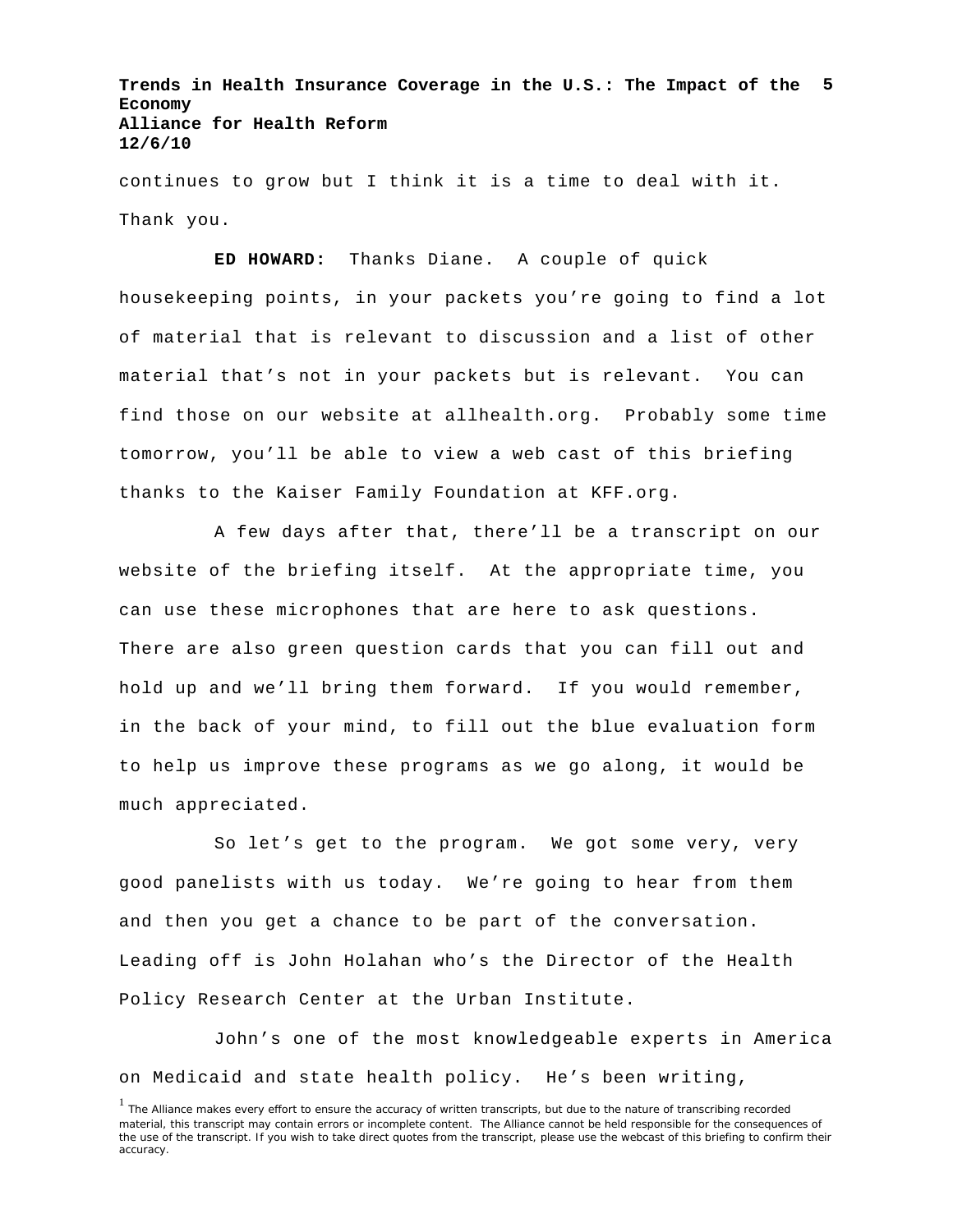**Trends in Health Insurance Coverage in the U.S.: The Impact of the 6 Economy Alliance for Health Reform 12/6/10**

recently, on cost containment and how states will likely be affected by the ACA. He's the author, which is most immediately relevant, of a new paper entitled at least in this iteration, *The 2007-09 Recession and Health Insurance Coverage.* It is appearing today as a web-first paper in *Health Affairs* and thanks to Susan Dentzer for allowing us to reproduce it. She asks that we not make this the publishing debut of the paper.

If you want to make more than personal use out of it, go to their website or have some contact with *Health Affairs* if you would and you would help our relations with *Health Affairs* and your ability to have *Health Affairs* papers in our packets in the future. John, thank you for being here. Thanks for your paper.

**JOHN HOLAHAN:** Thanks Ed. So I'm going to go through what I did in this paper and essentially provide some data on what happened to the economy over the last decade between 2000 and 2009 and then what happened to health insurance coverage and suggest the linkages between the two and then focus a lot on the last two years when the recession has been very deep and known, as many of you know, as the great recession.

So this is the data on unemployment rates over the decade. You go back to 2000, the official dates of that recession were 2001-2001 but as you can see, the economy stayed

<sup>&</sup>lt;sup>1</sup> The Alliance makes every effort to ensure the accuracy of written transcripts, but due to the nature of transcribing recorded material, this transcript may contain errors or incomplete content. The Alliance cannot be held responsible for the consequences of the use of the transcript. If you wish to take direct quotes from the transcript, please use the webcast of this briefing to confirm their accuracy.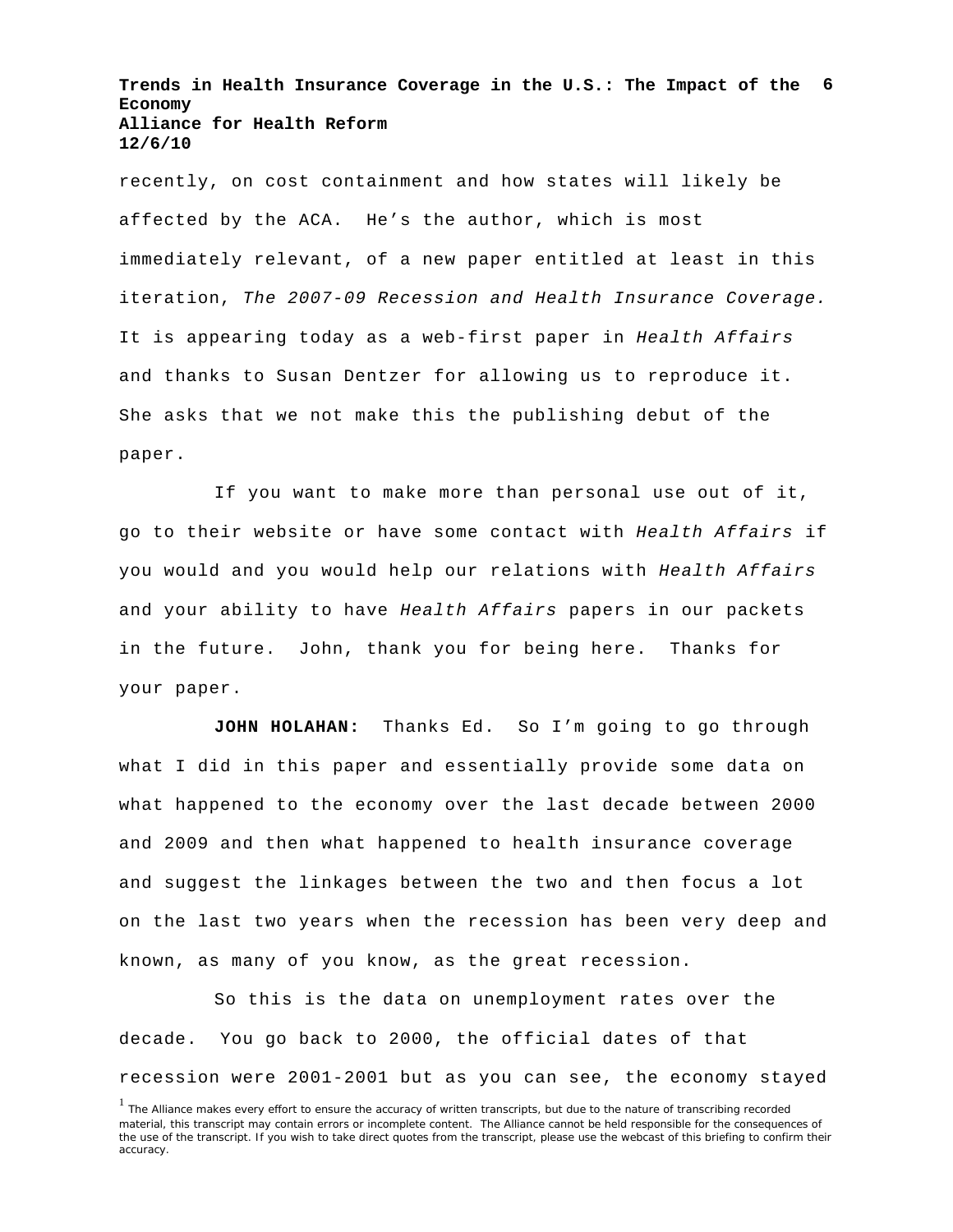**Trends in Health Insurance Coverage in the U.S.: The Impact of the 7 Economy Alliance for Health Reform 12/6/10**

weak for the next couple of years. Unemployment rates were high, state revenues continued to decline. Incomes continued to decline in real terms. So that recession, more or less, ended in about 2003-2004.

After that, there was a clear economic recovery. There was income growth, declining unemployment rates. Recovery was not real strong but nonetheless it was clearly a very positive period until 2007 and then everything broke loose and unemployment rates increased from 4.6 to 9.3, and recently the other day announced at 9.8.

This data shows what happens to real personal incomes. The top is real median household incomes then real per capita incomes. They decline in the early period. That is the earlier recession, then grows a bit and then decline again by about four-percent or so. Two things are to note, there is that the peak in 2007, incomes did not return to the peak of 2000.

So there was still some decline even though we had some recovery. Over the entire period, at the very end, there's a decline in real incomes of about five-percent and it really doesn't matter whether you look at real median household or real per capita income. So overall, we as a nation got poorer.

Another way to look at that is to look at the net change in population growth. What net change means is that

<sup>&</sup>lt;sup>1</sup> The Alliance makes every effort to ensure the accuracy of written transcripts, but due to the nature of transcribing recorded material, this transcript may contain errors or incomplete content. The Alliance cannot be held responsible for the consequences of the use of the transcript. If you wish to take direct quotes from the transcript, please use the webcast of this briefing to confirm their accuracy.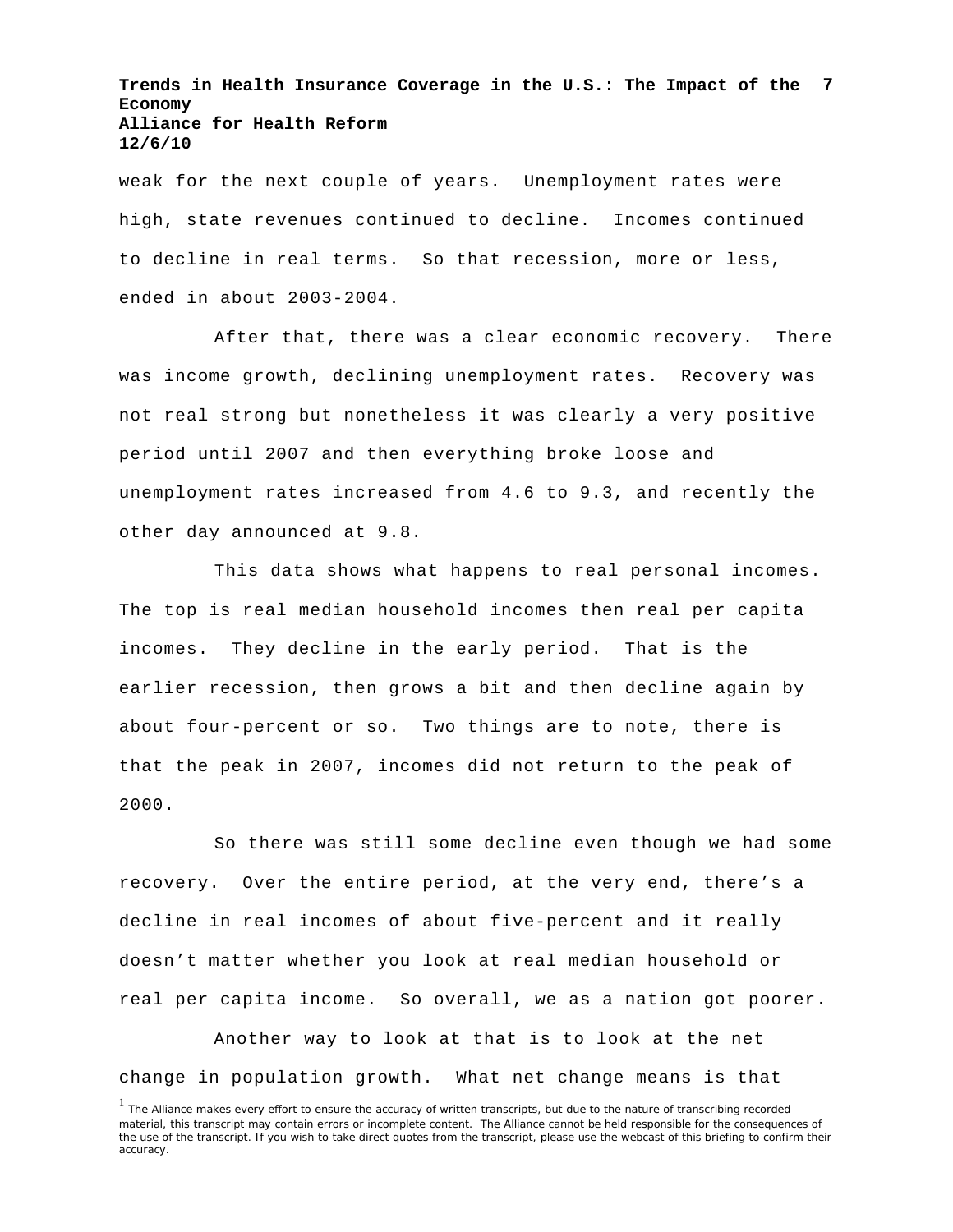**Trends in Health Insurance Coverage in the U.S.: The Impact of the 8 Economy Alliance for Health Reform 12/6/10**

people are being born, they die. People move in and out of the country and they move up and down the income ladder.

So what this captures is what are those net flows look like. What you see is that the middle income group fell a bit from 74.6 to 72.3 over the 10-year period. The upper income group increased a little bit. You could go further out to 400 percent above poverty and probably see growth but by and large above 400-percent of poverty; both groups pretty much stayed the same.

What's really striking is the number of people below 200-percent of poverty and how much that changed. That group grew by about 25-percent. So the net change in the population growth over this period was really among low-income people.

**ED HOWARD:** John, excuse me, are those numbers in millions of people? Is that what that is?

**JOHN HOLAHAN:** Millions of people.

**ED HOWARD:** Okay, thank you.

**JOHN HOLAHAN:** Right, right. Okay, this is what happened to coverage of adults over each of these three periods, so 2000-2004 you see a fairly sharp drop-off in employer coverage, some increase in Medicaid and state coverage. Medicaid is not anywhere near as important for adults as it is for children. Because of the sharp drop in employer coverage, uninsured rate went up to 19.5-percent.

<sup>&</sup>lt;sup>1</sup> The Alliance makes every effort to ensure the accuracy of written transcripts, but due to the nature of transcribing recorded material, this transcript may contain errors or incomplete content. The Alliance cannot be held responsible for the consequences of the use of the transcript. If you wish to take direct quotes from the transcript, please use the webcast of this briefing to confirm their accuracy.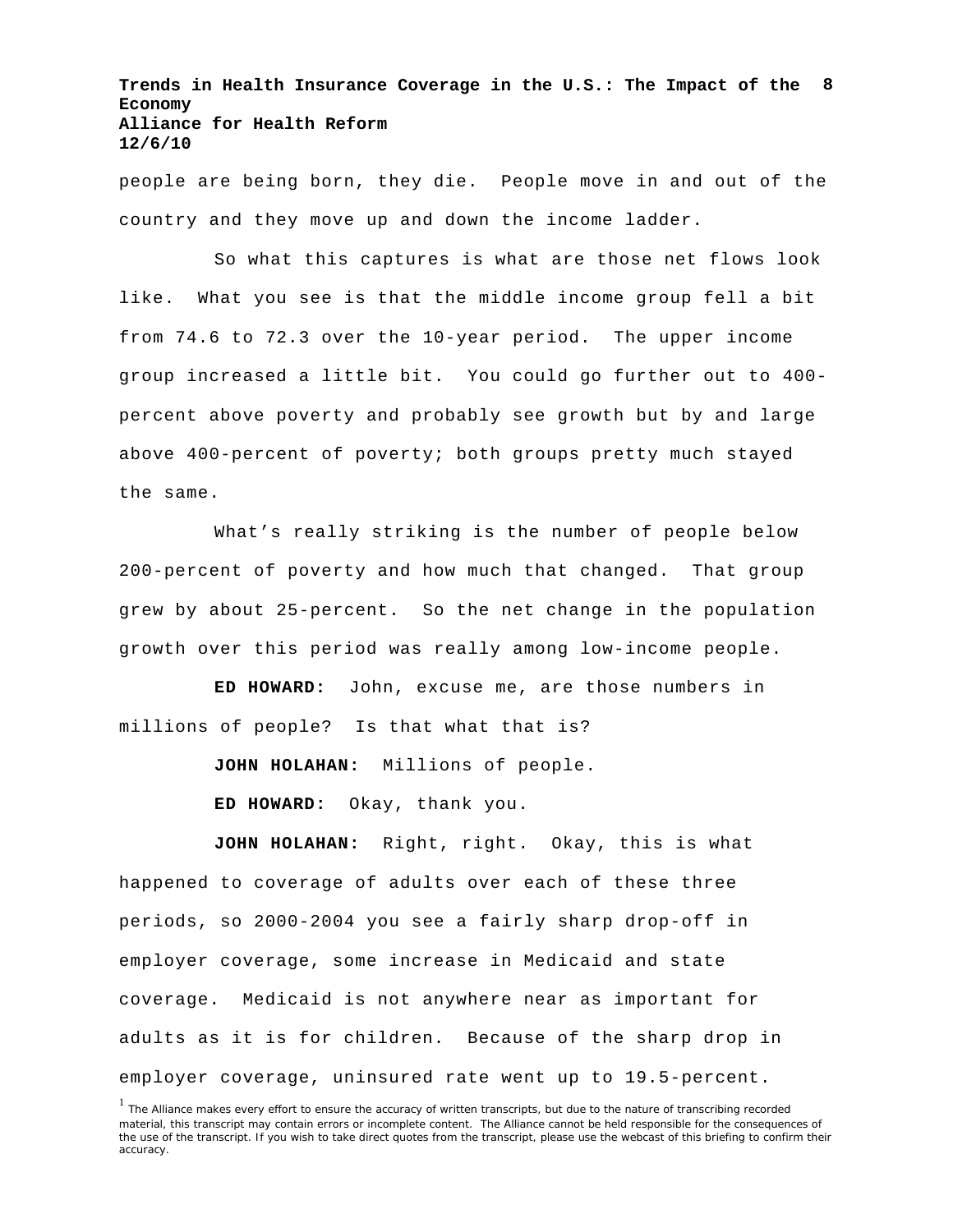**Trends in Health Insurance Coverage in the U.S.: The Impact of the 9 Economy Alliance for Health Reform 12/6/10**

I think in your packet that's going to say 18.1 percent. Are you able to correct that today but the end of the day, there was an increase of 5.6 million in that previous recession in the number of uninsured. Between 2004 and 2007, the economy improved but the rate of employer-sponsored insurance continued to decline.

Medicaid offset some of that and the uninsured rate blipped up a little bit because of that and because of the population growth, you got another 1.5 million uninsured in a period of some economic growth. Between 2007 and 2009, we saw another sharp drop in employer coverage some of that offset by increases in Medicaid and state coverage but the uninsured rate jumped by almost three percentage points and another 5.6 million uninsured.

So the driver here is what's happened to employersponsored insurance. There's a lot of reasons for that. premiums were growing faster than wages making it less likely particularly for smaller firms to offer coverage, less likely that people are taking up that coverage but it's more than that.

There's been a shift in the way we work from industries that have had high rates of employer-sponsored insurance to those that are low, think manufacturing moving to services, a shift from higher to lower paying jobs and many of those jobs

<sup>&</sup>lt;sup>1</sup> The Alliance makes every effort to ensure the accuracy of written transcripts, but due to the nature of transcribing recorded material, this transcript may contain errors or incomplete content. The Alliance cannot be held responsible for the consequences of the use of the transcript. If you wish to take direct quotes from the transcript, please use the webcast of this briefing to confirm their accuracy.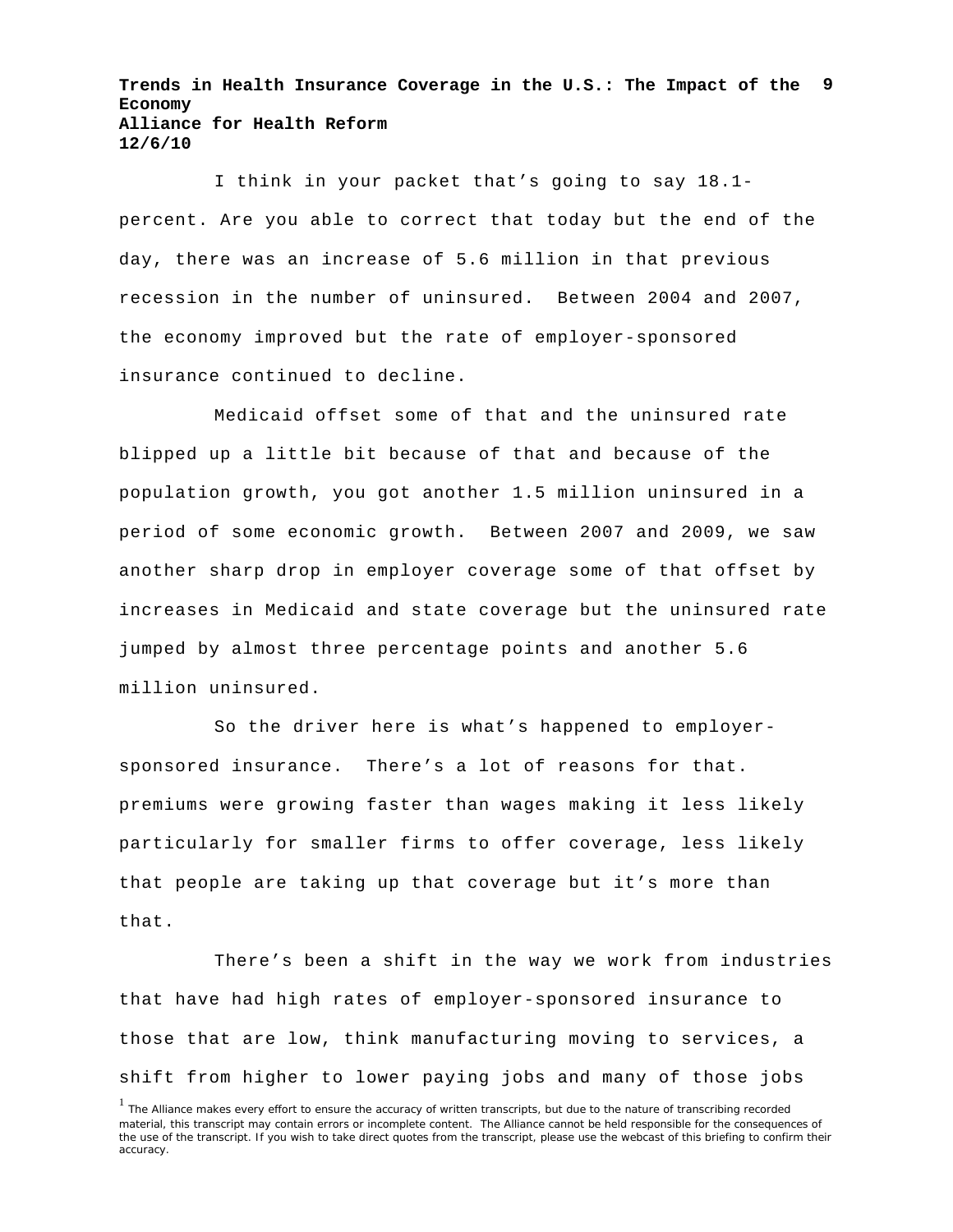**Trends in Health Insurance Coverage in the U.S.: The Impact of the 10 Economy Alliance for Health Reform 12/6/10**

coming without health insurance, population migration, moving to the northeast and Midwest to the south and west where rates of employer-sponsored insurance are well below those in the northeast and the Midwest and uninsured rates are higher.

A lot of these losses in employer coverage are among lower wage workers and the data you saw before, we have more of them. So they're experiencing a likelihood, an increased likelihood of not having coverage but there's also a lot more people in those income groups. Among children, you see an interesting contrast.

The changes in employer-sponsored insurance are pretty much the same but the Medicaid and state coverage jump a lot because of the expansion of Medicaid and CHIP going all the way back to the 1990s. So Medicaid increased from 16.7-percent of the child population to 28.3-percent over the period the uninsured rate fell and the number of uninsured children declined. So essentially Medicaid and state expansion offset the drop in employer coverage and led to a decline in the number of uninsured children.

This chart shows some of that same data in a slightly different way. It looks at percentage point changes and the trick here is that the percentage point changes below the line have to be matched by percentage point changes above the line.

<sup>&</sup>lt;sup>1</sup> The Alliance makes every effort to ensure the accuracy of written transcripts, but due to the nature of transcribing recorded material, this transcript may contain errors or incomplete content. The Alliance cannot be held responsible for the consequences of the use of the transcript. If you wish to take direct quotes from the transcript, please use the webcast of this briefing to confirm their accuracy.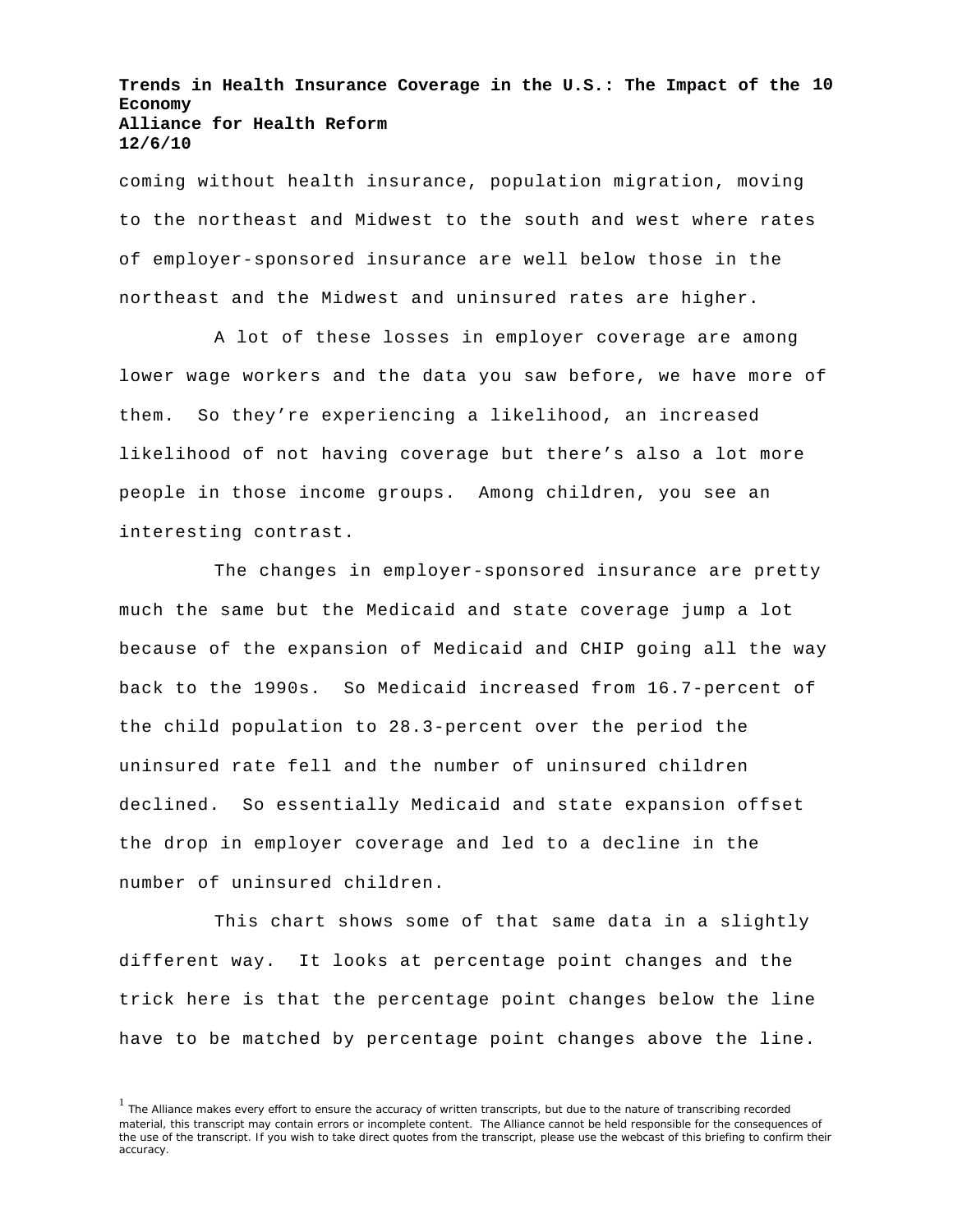**Trends in Health Insurance Coverage in the U.S.: The Impact of the 11 Economy Alliance for Health Reform 12/6/10**

So if employer-sponsored insurance falls by 4.1 percentage point there as it does for adults. I'll point out that a percentage point is a lot of people like 4.1-percentage points is 5.6 million losing employer-sponsored insurance.

Medicaid increased by 1.3 percentage points but the percentage of people without health insurance increased by 2.7 percent. The overall population down at the bottom increased by 2.6 million. So there's a higher likelihood of being uninsured, coupled with population growth, led to that increase of 5.6 million in just two years in adults without health insurance.

The picture for children is very different. They had a larger drop in employer coverage but a very large increase in the likelihood of getting coverage through Medicaid or CHIP and because of that, there was a small drop in the likelihood of being uninsured.

So this meant that the number of uninsured children fell by 600,000. So at the same time, you're seeing this large increase in uninsured adults, we're seeing a drop in the coverage of children all tied back to the Medicaid and CHIP expansions that allowed those losing employer coverage to be picked up.

The next slide focuses on low-income adults and children because that's really where all the action is. It's

<sup>&</sup>lt;sup>1</sup> The Alliance makes every effort to ensure the accuracy of written transcripts, but due to the nature of transcribing recorded material, this transcript may contain errors or incomplete content. The Alliance cannot be held responsible for the consequences of the use of the transcript. If you wish to take direct quotes from the transcript, please use the webcast of this briefing to confirm their accuracy.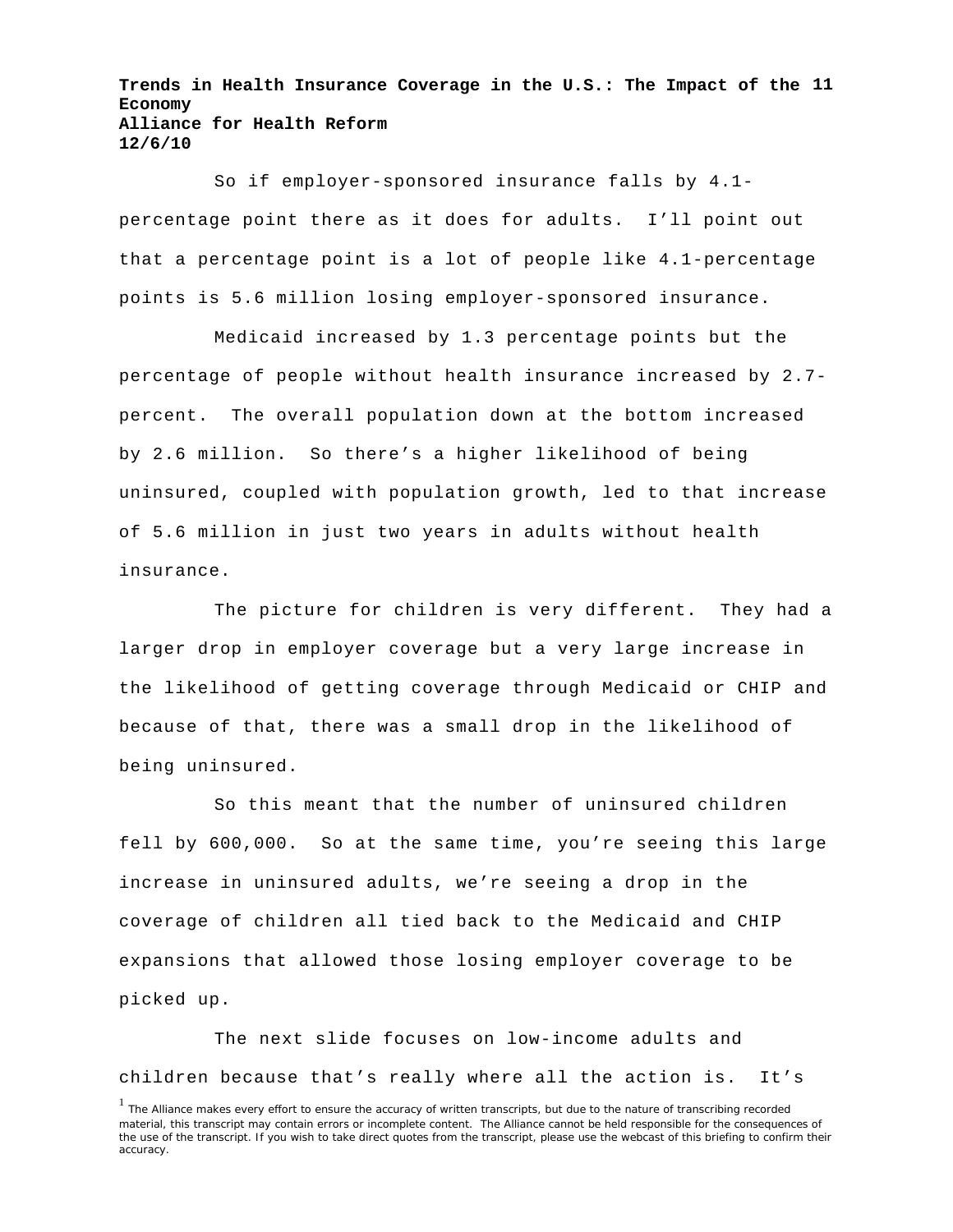**Trends in Health Insurance Coverage in the U.S.: The Impact of the 12 Economy Alliance for Health Reform 12/6/10**

affecting those who are already low-income but it's also affecting those who became low-income, which turns out to be a lot of people.

So among low-income people, there's a drop in the rate of employer-sponsored insurance by four-percentage points. Some increased in Medicaid and CHIP and an increase in the uninsured rate of three-percent. So that increase likelihood of being uninsured of three-percent coupled with the large growth in that low-income population of 7.8 million meant that 5.1 million became uninsured, so that's 5.1 out of the 5.6.

Among kids, the big expansion of Medicaid and CHIP offset, way more than offset the drop in employer coverage so that there was a big decline in the uninsured rate. The number of uninsured children would have fallen by even more had it not been so many more children became low-income. So you got to couple what's happening in these insurance markets with what's happening to the income dynamics affected by the economy.

This looks at the changes in health insurance coverage by work status. What's interesting here, to me, these are all people in a household or a family with two full-time workers or one full-time worker, part-time worker, no worker is that the drops in the likelihood of having employer-sponsored insurance fall but not by a lot.

<sup>&</sup>lt;sup>1</sup> The Alliance makes every effort to ensure the accuracy of written transcripts, but due to the nature of transcribing recorded material, this transcript may contain errors or incomplete content. The Alliance cannot be held responsible for the consequences of the use of the transcript. If you wish to take direct quotes from the transcript, please use the webcast of this briefing to confirm their accuracy.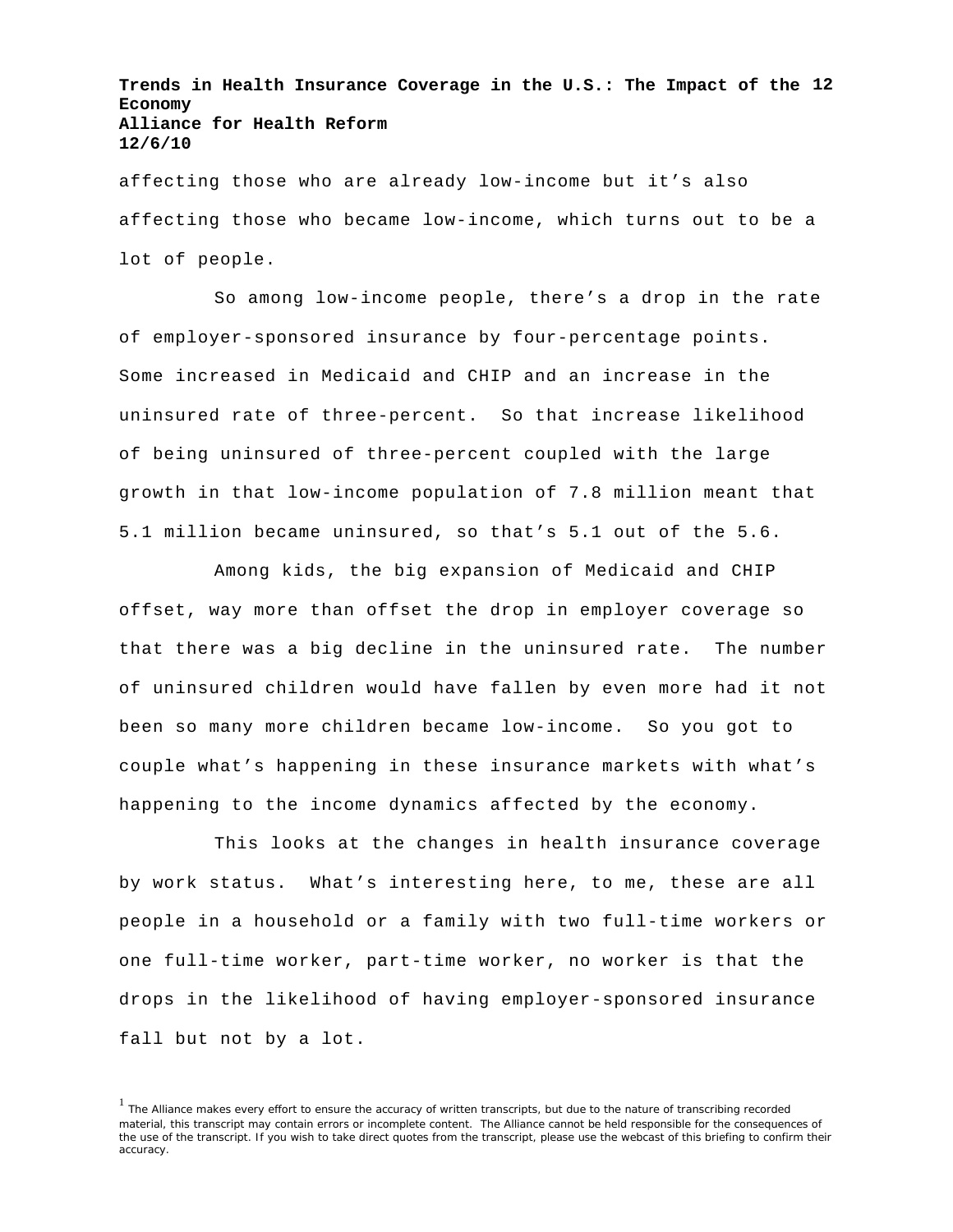**Trends in Health Insurance Coverage in the U.S.: The Impact of the 13 Economy Alliance for Health Reform 12/6/10**

Medicaid and CHIP pick up some of that and the uninsured rates are basically pretty flat. So if you're working, you're pretty okay. I mean it didn't really affect you but if you look down at the bottom, you can see that we are losing lots of people out of these two groups, the number of people living in households with two full-time workers fell by 4.7 million, one full-time workers by 4.3. Where did they go? They went into just a part-time worker or no worker.

So while the number of uninsured people, if you were still working didn't really change, you can see that more people became part-time workers or no workers with the likelihood of having employer coverage to begin with is not great. What the chart also shows is that it declined for those people so that the likelihood of having ESI dropped off quite a bit.

Some of those people got Medicaid and CHIP but there was a large increase in the uninsured rate among both part-time workers and no workers. So that meant that if you add those together, 5.5 million at the bottom, of the increase in the uninsured was among those households in those two categories on the right. So why is there a drop in the ESI among no workers? It's COBRA and it's getting coverage outside the household just in case anyone's curious.

<sup>&</sup>lt;sup>1</sup> The Alliance makes every effort to ensure the accuracy of written transcripts, but due to the nature of transcribing recorded material, this transcript may contain errors or incomplete content. The Alliance cannot be held responsible for the consequences of the use of the transcript. If you wish to take direct quotes from the transcript, please use the webcast of this briefing to confirm their accuracy.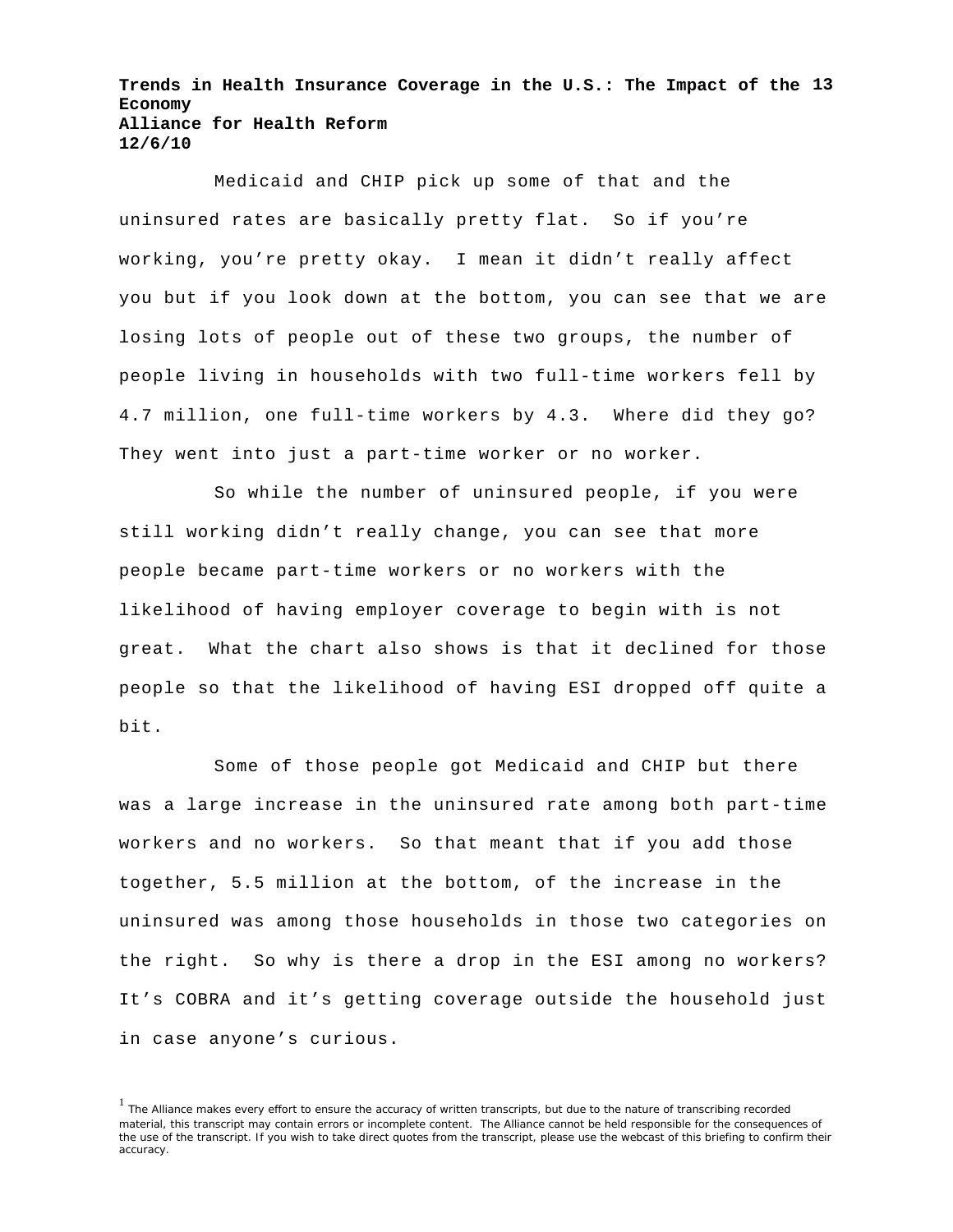**Trends in Health Insurance Coverage in the U.S.: The Impact of the 14 Economy Alliance for Health Reform 12/6/10**

The next chart looks a little bit by region. Every region's been affected by this economy with the biggest increases in the uninsured rate have by and large been in the Midwest and the west. That shows up in the drops in employer coverage, which are well over four-percent. In the Midwest, some of that is picked up by Medicaid and CHIP but the uninsured rate went up by two percentage points. I think in many ways the Midwest was the hardest hit by this in terms of health insurance coverage.

The number of people uninsured in the Midwest increased by 18-percent. It was about 10-percent in all the other regions but in the south and the west, they started from lower rates of employer-sponsored insurance and much higher uninsured rates.

So any real effect on them is starting from a much bigger base and results in pretty big increases in the number of people uninsured. So it's 3.1 out of the 5 million increase in the uninsured is in the south and the west even though the declines are not quite as great.

So a few other things before I close, about 60-percent of the increase in the number of uninsured was among Whites. This is in line with their share of the population but it's not in line with their share of the uninsured population. It was disproportionately large.

<sup>&</sup>lt;sup>1</sup> The Alliance makes every effort to ensure the accuracy of written transcripts, but due to the nature of transcribing recorded material, this transcript may contain errors or incomplete content. The Alliance cannot be held responsible for the consequences of the use of the transcript. If you wish to take direct quotes from the transcript, please use the webcast of this briefing to confirm their accuracy.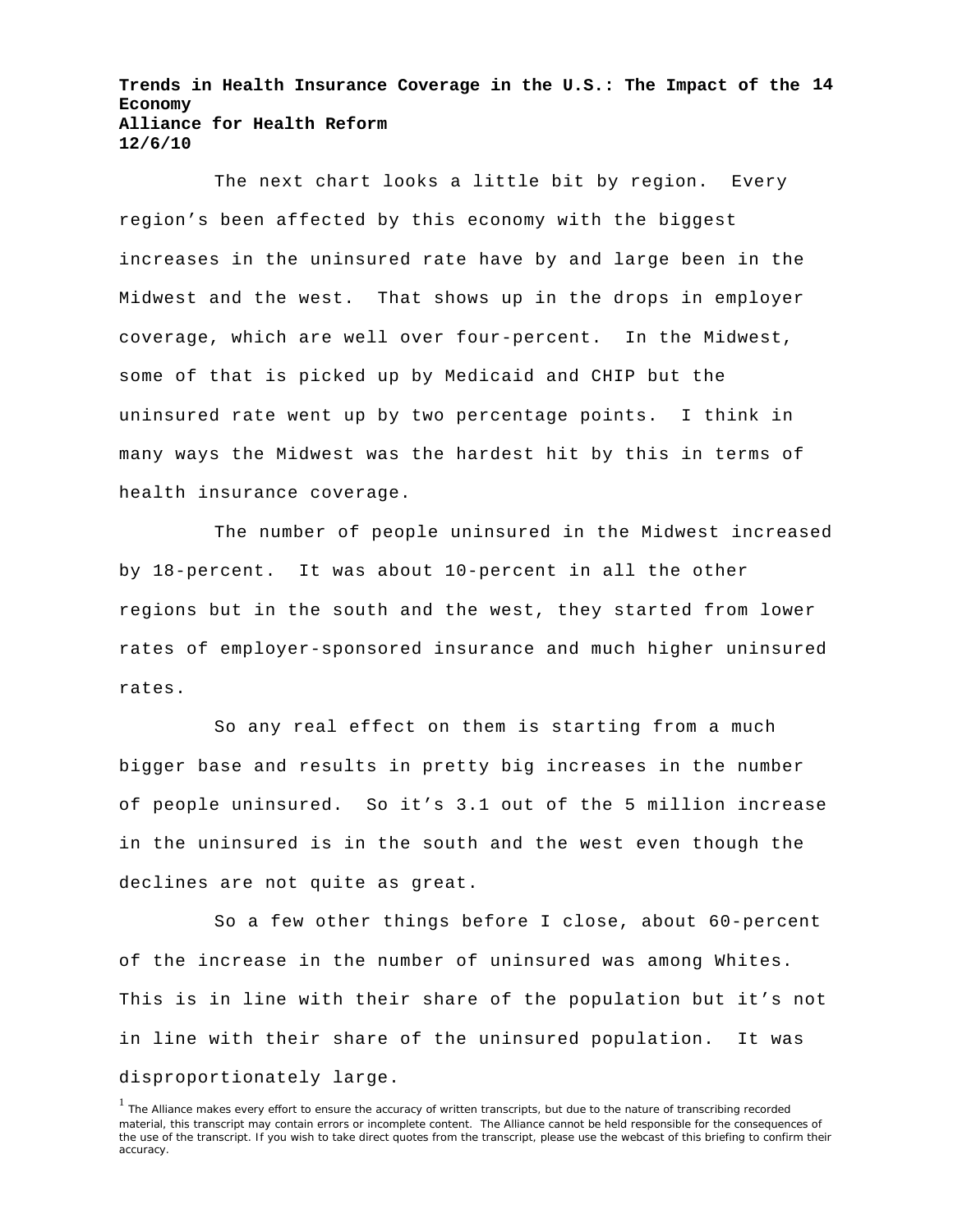**Trends in Health Insurance Coverage in the U.S.: The Impact of the 15 Economy Alliance for Health Reform 12/6/10**

If you look at the data on what happens to income transitions over this period, Whites turned out to be affected more than others starting from a higher base but fell off quite a bit. So the impact of them on the likelihood of becoming uninsured was really quite significant.

About 80-percent of the increase is among Native citizens, non-citizens that we hear so much about, only a small share of this growth. They are about eight-percent of the uninsured population and they're only about four-percent of this growth in part because there was some out migration among non-citizens. That population became smaller.

The next point, about half of the increase in uninsured adults was among young adults but for the first time in this decade, there was a drop off in or an increase in the uninsured rate among older adults. They had been able to maintain employment and maintain coverage throughout this decade but not in the last two years. I think much of this is related to job loss but it's sort of an ominous, ominous thing given their poor health and younger population groups.

So to close, what I think this data shows is that there's a longstanding secular decline in employer-sponsored insurance related to a whole bunch of reasons, faster growth in premiums relative to wages and how that affects employers' decisions to offer coverage but it's also related to how, where

<sup>&</sup>lt;sup>1</sup> The Alliance makes every effort to ensure the accuracy of written transcripts, but due to the nature of transcribing recorded material, this transcript may contain errors or incomplete content. The Alliance cannot be held responsible for the consequences of the use of the transcript. If you wish to take direct quotes from the transcript, please use the webcast of this briefing to confirm their accuracy.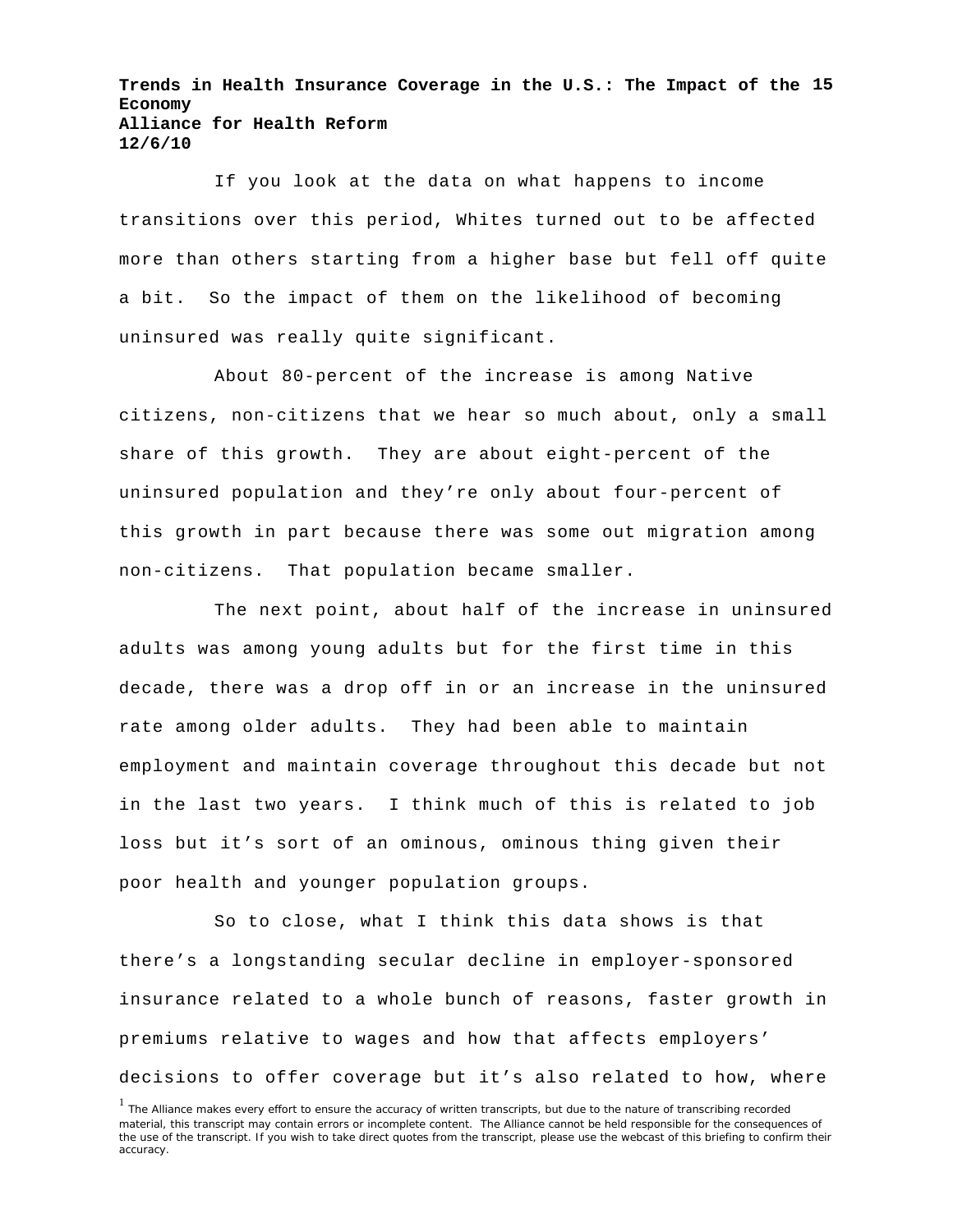**Trends in Health Insurance Coverage in the U.S.: The Impact of the 16 Economy Alliance for Health Reform 12/6/10**

people are working, much less in manufacturing, more likely in services, construction, agriculture, and so forth, declines in incomes, more low-income people, many in jobs that are less likely to offer health insurance.

All of this is exacerbated by economic downturns and we've had two of them in this decade. There is a slow increase in public coverage among adults, much greater expansions for kids. So they did so much better in all of the uninsured. The increase in the uninsured is concentrated among adults.

We all know that the growing uninsured place great strains on families and health care institutions and I'll point out that this is likely to continue as a growing problem up until 2014. At that point, health reform, assuming it gets implemented, will end the link between the ESI and the uninsured by expanding Medicaid and expanding tax credits.

So the options that are there now for kids and why they did so much better will then be there for adults. So while the number of uninsured will fall because of health reform, the other thing that we'll see is this susceptibility of being uninsured to the economic cycle, the business cycle. That should change as well. So that's a somewhat positive note to close on.

**ED HOWARD:** Thanks John. Excellent table setting for this discussion. Next we're really pleased to welcome back

<sup>&</sup>lt;sup>1</sup> The Alliance makes every effort to ensure the accuracy of written transcripts, but due to the nature of transcribing recorded material, this transcript may contain errors or incomplete content. The Alliance cannot be held responsible for the consequences of the use of the transcript. If you wish to take direct quotes from the transcript, please use the webcast of this briefing to confirm their accuracy.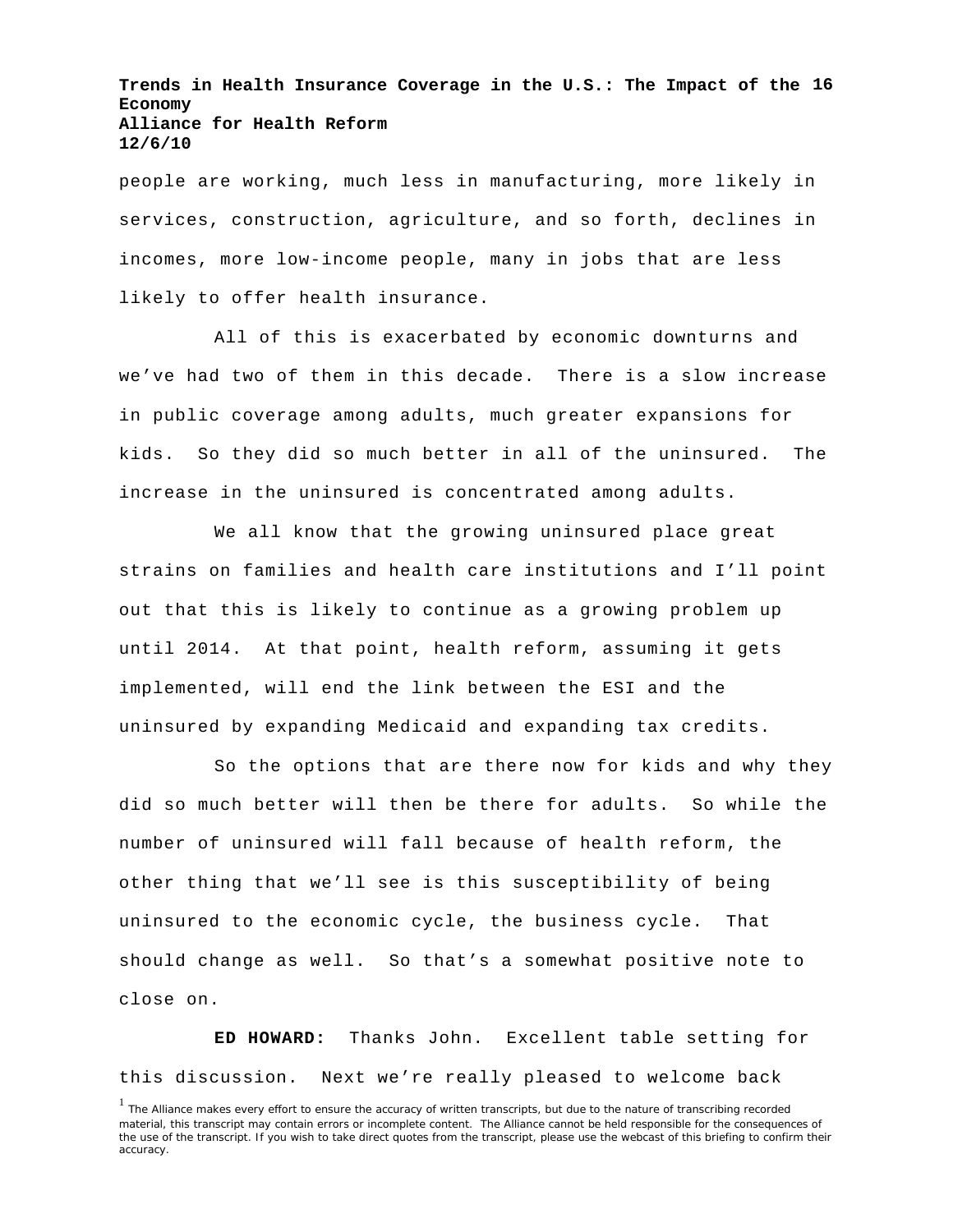**Trends in Health Insurance Coverage in the U.S.: The Impact of the 17 Economy Alliance for Health Reform 12/6/10**

Sherry Glied this time in her new position as the Assistant Secretary for Planning and Evaluation at the Department of Health and Human Services.

Prior to assuming those duties, Sherry chaired the Department of Health Policy and Management at Columbia's Mailman School of Public Health. She's an economist, one of the most respected health economics' analysts in the United States and very pleased to have you back.

**SHERRY GLIED:** Thank you. Thank you very much and thank you for that warm welcome. I really appreciate it. I'm very glad to be here finally. I'm going to reiterate a lot of John's themes and tie them in a little bit to how we're looking at changes in health coverage and where the Affordable Care Act fits in. So if you wanted to kind of diagnose the problems that John described over the last decade, there is a limited number of factors that you probably quickly glom on to, to explain it.

First of all, health care costs had been rising relative to family incomes. Second the cost of obtaining coverage are particularly challenging for people who work in small firms and for people who have to get coverage in the nongroup market. Third, the small firm and non-group markets function very poorly.

<sup>&</sup>lt;sup>1</sup> The Alliance makes every effort to ensure the accuracy of written transcripts, but due to the nature of transcribing recorded material, this transcript may contain errors or incomplete content. The Alliance cannot be held responsible for the consequences of the use of the transcript. If you wish to take direct quotes from the transcript, please use the webcast of this briefing to confirm their accuracy.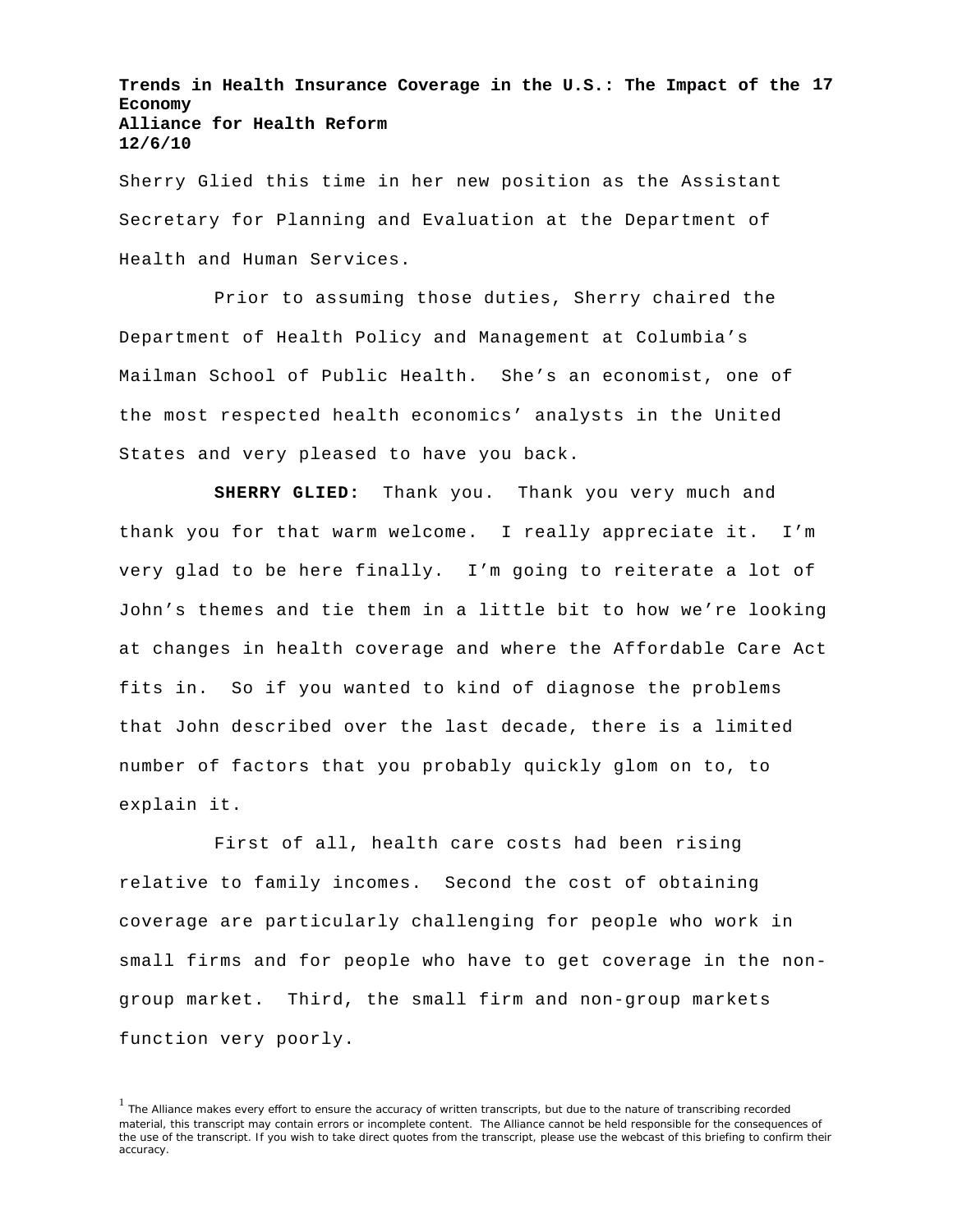**Trends in Health Insurance Coverage in the U.S.: The Impact of the 18 Economy Alliance for Health Reform 12/6/10**

They're very subject to risk selection by insurers and adverse selection by insured people. So people's risks status plays a particularly important part in those markets. That makes them function more weakly than the large employer market. Finally I think as John pointed out, our system currently has a very limited ability to smooth economic changes, to smooth fluctuations in the economy in terms of where people get their coverage. Let me just walk through those points a little bit.

So this is actually an old picture. It's only a projection after about 2006 although you would see exactly the same thing going on. What this shows is that if you wanted to look overall at what happens to coverage in the United States, the number one predictor is what health care costs are relative to personal incomes because some people are simply priced out of this market as costs go up.

So people are priced out of the market actually in two ways because the cost of health care goes up or because their incomes fall and in this recession, we see both of those things happening, both the cost of coverage being very expensive and the decline in personal incomes, both of those things contributing to a decline in employer-sponsored coverage. Some people and some employers are priced out of the market.

<sup>&</sup>lt;sup>1</sup> The Alliance makes every effort to ensure the accuracy of written transcripts, but due to the nature of transcribing recorded material, this transcript may contain errors or incomplete content. The Alliance cannot be held responsible for the consequences of the use of the transcript. If you wish to take direct quotes from the transcript, please use the webcast of this briefing to confirm their accuracy.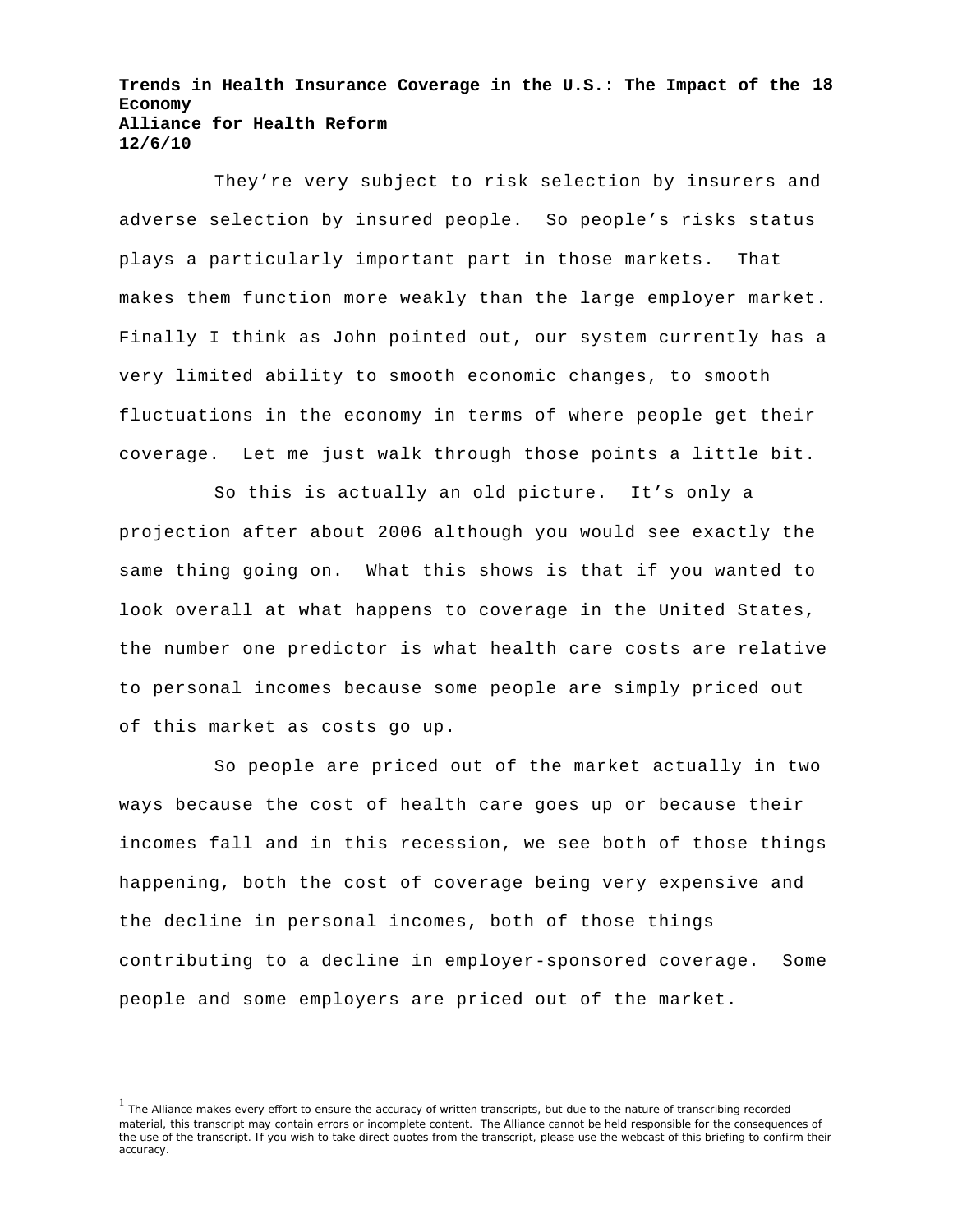**Trends in Health Insurance Coverage in the U.S.: The Impact of the 19 Economy Alliance for Health Reform 12/6/10**

You can see that this problem of employers particularly being priced out of the market is particularly acute in the small firm market.

So if you look at where the declines in employersponsored insurance come from, what you'd find is that when you're looking at the large firm market, it's people who can't afford to pay the employee's share of premiums and don't take up coverage that is offered to them by their employer but when you look at the small firm market, many people don't even have the opportunity to decide whether they can afford that coverage because their employer is not offering coverage at all. That rate of coverage offering has fallen by 10-percent just over the past decade. So in the small firm market, you're really seeing a decline not only in take-up but also in offer.

We've been doing some new analysis at ASPE looking at the non-group market. The non-group market is particularly important for several reasons. I think most significantly as John pointed out, we have changing patterns of employment in the United States. We're really excited about some new sectors of employment, people starting out on their own, small firms, so on. The individual market is very important for people who don't have an attachment to a large employer.

Unfortunately, the closer you look at the data the worse this market looks. It's really been declining pretty

<sup>&</sup>lt;sup>1</sup> The Alliance makes every effort to ensure the accuracy of written transcripts, but due to the nature of transcribing recorded material, this transcript may contain errors or incomplete content. The Alliance cannot be held responsible for the consequences of the use of the transcript. If you wish to take direct quotes from the transcript, please use the webcast of this briefing to confirm their accuracy.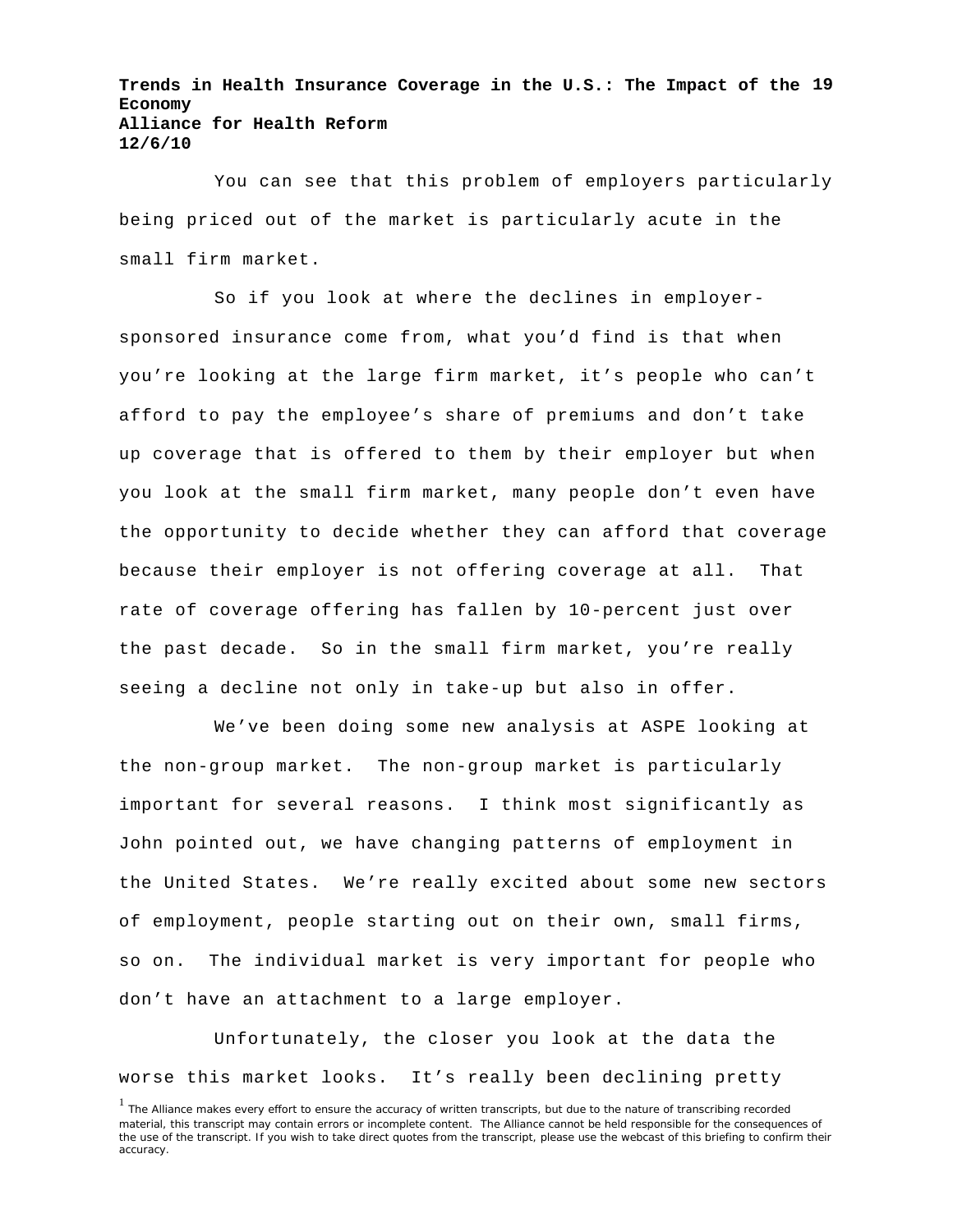**Trends in Health Insurance Coverage in the U.S.: The Impact of the 20 Economy Alliance for Health Reform 12/6/10**

precipitously over the past decade. There's been about almost a 30-percent decline in the share of people who are able to get coverage in this market over the last 10 years.

We only have data up through 2007 here. So as the economy has gotten even worse, we anticipate that the non-group number has fallen even further. That would be consistent with the numbers that John has in his paper.

So this market is particularly challenging. This is also interesting because this has been a decade in which, to some extent, policy has bolstered the non-group market. Federal policy, tax policy has actually worked in favor of the non-group market but despite that effort, I think there's really been a very substantial decline in the market.

That decline is even more striking when you look at different population groups and you can see that the people who have really lost out in the non-group market are sort of prime age working adults, ages 35 to 54. If you think of the group that might be using this coverage because they don't work for an employer that offers insurance that market is really not functioning well at all.

In fact, the non-group market seems to work best for people who are using it only as transitional coverage going from one thing to another from college to job or adults moving on to Medicare.

<sup>&</sup>lt;sup>1</sup> The Alliance makes every effort to ensure the accuracy of written transcripts, but due to the nature of transcribing recorded material, this transcript may contain errors or incomplete content. The Alliance cannot be held responsible for the consequences of the use of the transcript. If you wish to take direct quotes from the transcript, please use the webcast of this briefing to confirm their accuracy.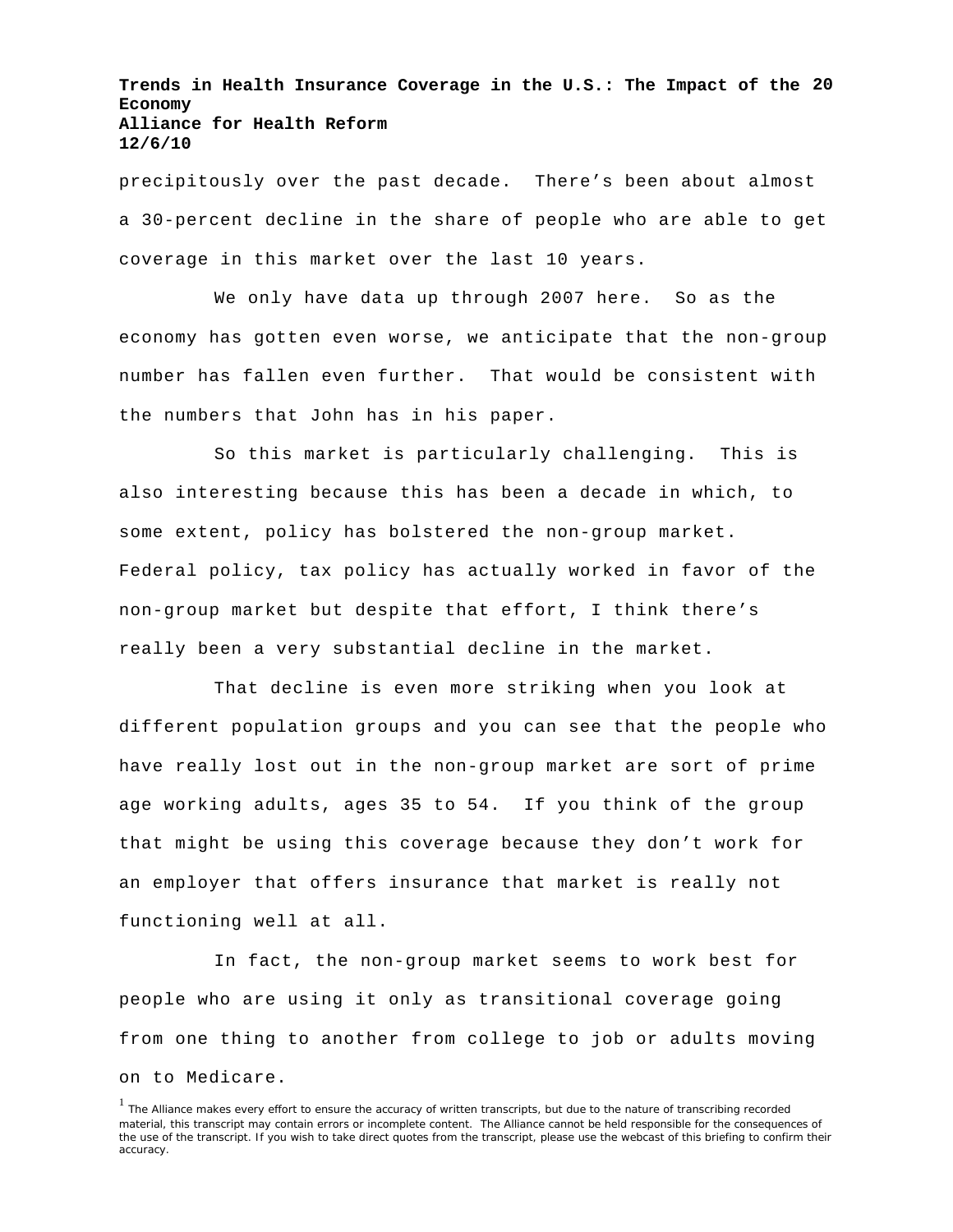**Trends in Health Insurance Coverage in the U.S.: The Impact of the 21 Economy Alliance for Health Reform 12/6/10**

Indeed if you look at how long people hold coverage in the non-group market, what you see is that the vast majority of them hold coverage not for a terribly long time. Relatively few people holding coverage in the non-group market for two years or more.

This is in contrast to the employer market where these fractions are much higher. So if you think about self-employed people and so on, again this is a pretty small share of this market in terms of people who are able to really hold on to coverage for a long period of time.

Another piece of evidence about the functioning of this market has to do with how you can get coverage in it and if you think about a market that's really transitional like this, people moving in and out, it's really important that they be able to move in and out easily but that simply is not the case in the market.

If you look at the number of people who can't get coverage because they have a pre-existing condition or they're denied coverage for one reason or another, you can see that those numbers are pretty substantial. Even if you look at fairly healthy groups of people, 19 to 34-year olds, 11-percent of them report that they were actually denied coverage in the non-group market. When you get up to people in their 50s, that

<sup>&</sup>lt;sup>1</sup> The Alliance makes every effort to ensure the accuracy of written transcripts, but due to the nature of transcribing recorded material, this transcript may contain errors or incomplete content. The Alliance cannot be held responsible for the consequences of the use of the transcript. If you wish to take direct quotes from the transcript, please use the webcast of this briefing to confirm their accuracy.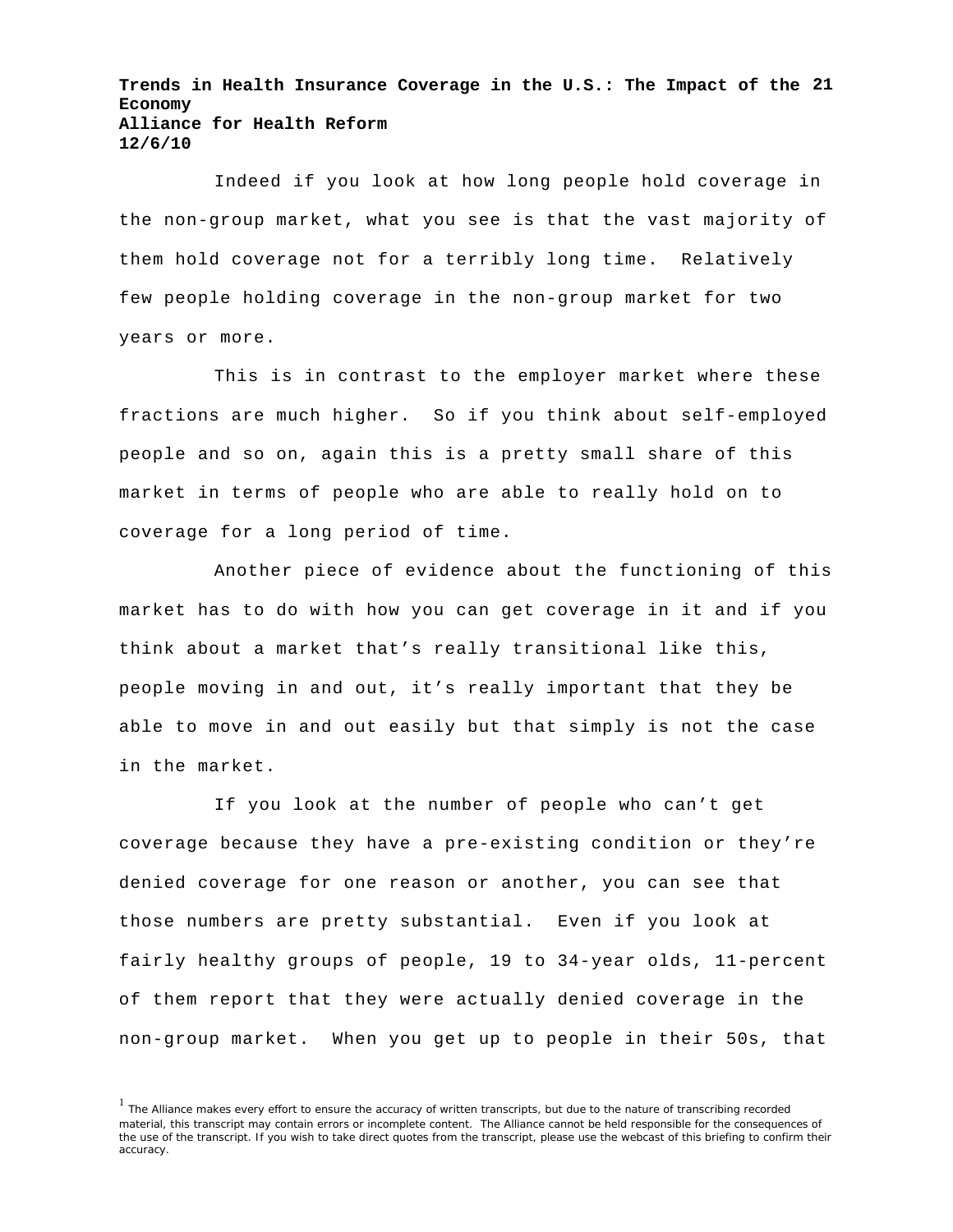**Trends in Health Insurance Coverage in the U.S.: The Impact of the 22 Economy Alliance for Health Reform 12/6/10**

number is over a quarter of them. So the non-group market just is not functioning very well.

Then this is the slide that John showed you actually stretched out a little bit further looking at changes in the unemployment rate over time. You can see that that bottom end, you see almost a 5.5-percentage point increase in the annual unemployment rate.

As John pointed out, if we break it out by ages, those increases are highest, and this is always the case every recession, for teens and young adults. So if you look at the red bar, those are young adults, 20 to 24 and they've had a very particularly sharp increase in the unemployment rate.

Now in that context, if you look at the programs that we have to sort of offset the effect of economic recession, the main program that we have in place now for that is Medicaid. Medicaid and SCHIP really only work for kids.

So if you look at this picture of how many people are covered by Medicaid and SCHIP, you can see that picking up on the recession as John pointed out, those programs have been pretty effective in shielding children from the effect of the economic recession but they've had much less impact on smoothing the effect of the recession for adults. Really there's only about a 2-point pickup in the Medicaid rate among

<sup>&</sup>lt;sup>1</sup> The Alliance makes every effort to ensure the accuracy of written transcripts, but due to the nature of transcribing recorded material, this transcript may contain errors or incomplete content. The Alliance cannot be held responsible for the consequences of the use of the transcript. If you wish to take direct quotes from the transcript, please use the webcast of this briefing to confirm their accuracy.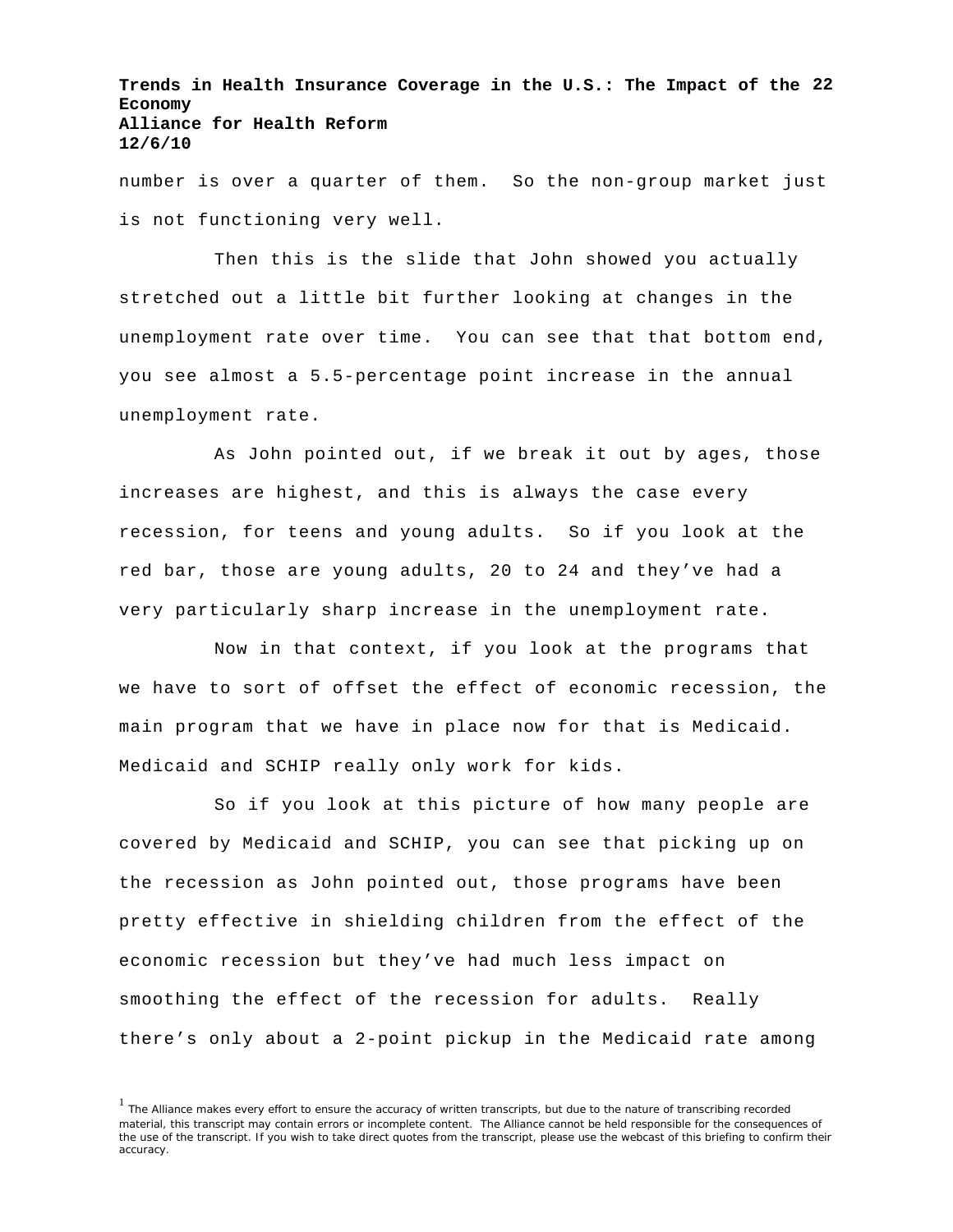**Trends in Health Insurance Coverage in the U.S.: The Impact of the 23 Economy Alliance for Health Reform 12/6/10**

adults, among parents in this period even though the unemployment rate has picked up so much.

So putting all of those trends and analysis in context and thinking about the Affordable Care Act and where it goes, you can think of it as really even though I think most of the work has been done over the past decade trying to think about what this act might look like, it wasn't done in response particularly to this recession, we didn't.

Much of the work was done before anyone imagined such a catastrophic thing could happen but if you look at the design of the act, you can see in the provisions, both in the immediate provisions and in the long-term provisions, they really go after exactly these problems.

I think in terms of the immediate provisions, I don't know that we had thought about covering young adults up to age 26 as being countercyclical but if you think about where the unemployment effects are that really is the population that isn't able to get coverage because that's where the unemployment rate has really increased.

So it is quite possible that this is going to have a much bigger effect. We don't know yet because of the recession than it might have in better economic times where more of those 20-to-24-year-olds would be able to be getting coverage on their own. The pre-existing condition insurance plans, an

<sup>&</sup>lt;sup>1</sup> The Alliance makes every effort to ensure the accuracy of written transcripts, but due to the nature of transcribing recorded material, this transcript may contain errors or incomplete content. The Alliance cannot be held responsible for the consequences of the use of the transcript. If you wish to take direct quotes from the transcript, please use the webcast of this briefing to confirm their accuracy.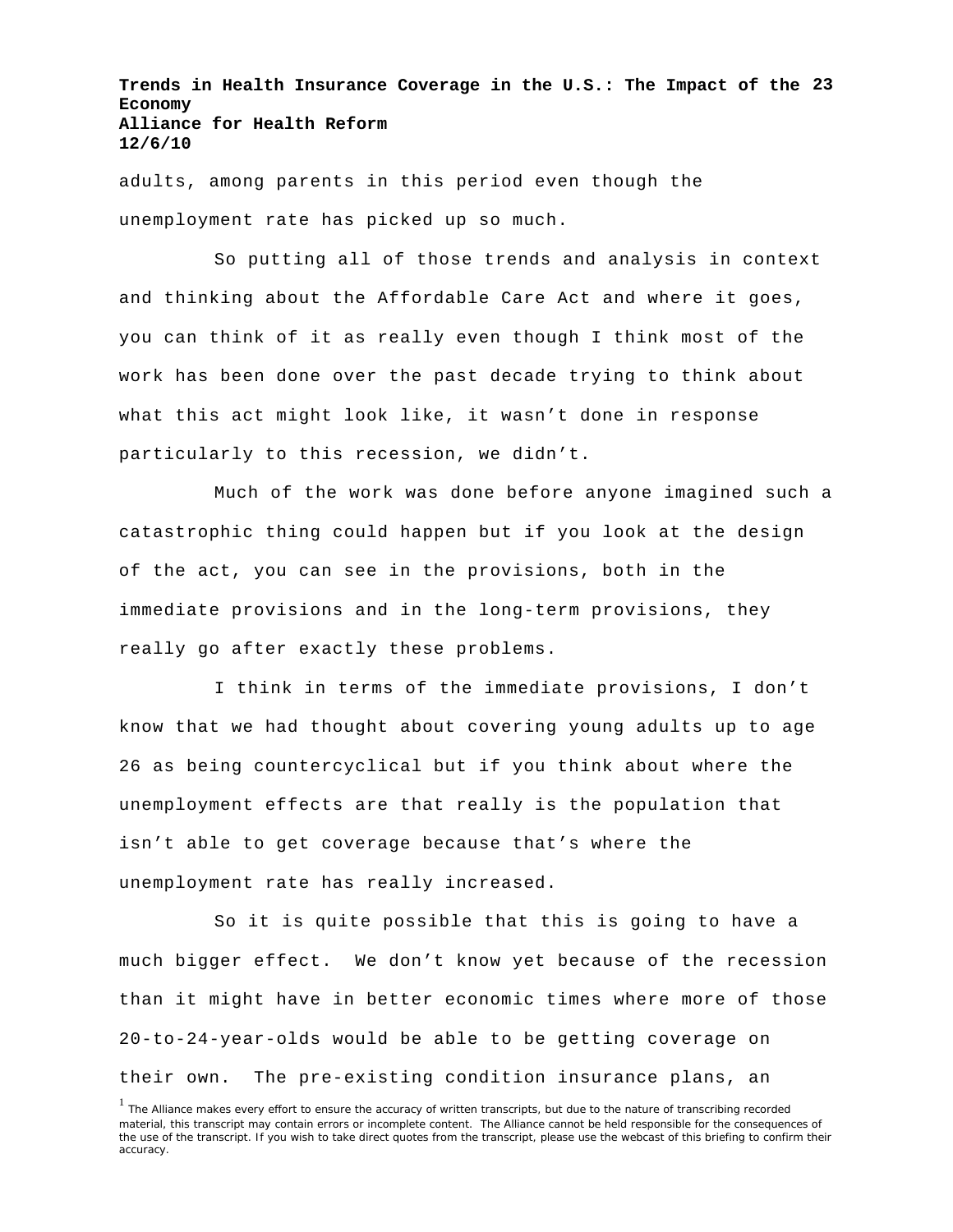**Trends in Health Insurance Coverage in the U.S.: The Impact of the 24 Economy Alliance for Health Reform 12/6/10**

opportunity to try and get around those high denial rates in the individual insurance market and small firm tax credits, again really focusing targeting efforts at the part of the market that has really had the most difficulty retaining coverage.

Then as John pointed out, I don't think that we can really lick these problems until we do a much more substantial and comprehensive reform in 2014 that's going to involve the exchanges and premium tax credits and cost sharing reductions and Medicaid expansions that I think should really get rid of this cyclical relationship between health insurance and employment, which doesn't really make a lot of sense from a policy perspective.

I just wanted to point out what we're going to do at ASPE working on this just to give you a little bit of a highlight of what to look forward to in the future. We are really focusing on developing the capacity to routinely track key indicators of how the Affordable Care Act is affecting the U.S. health care system and trying to develop an evaluation framework.

So we'll understand which parts of this are working really well and which parts need more attention as the act rolls out and particularly looking at variation among states thinking about where we're seeing best practices and where

<sup>&</sup>lt;sup>1</sup> The Alliance makes every effort to ensure the accuracy of written transcripts, but due to the nature of transcribing recorded material, this transcript may contain errors or incomplete content. The Alliance cannot be held responsible for the consequences of the use of the transcript. If you wish to take direct quotes from the transcript, please use the webcast of this briefing to confirm their accuracy.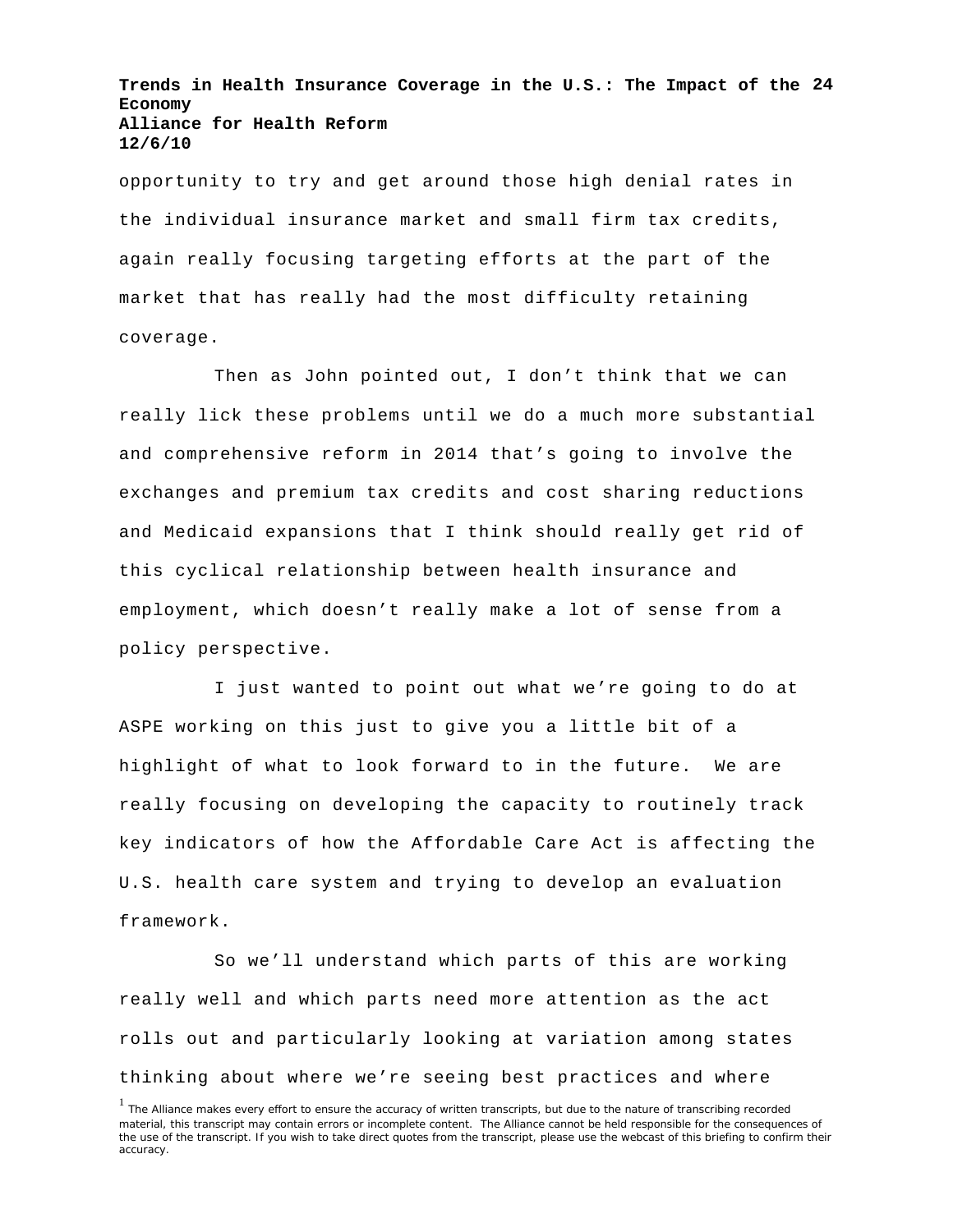**Trends in Health Insurance Coverage in the U.S.: The Impact of the 25 Economy Alliance for Health Reform 12/6/10**

there might be more assistance that we could give. So let me leave it there.

**ED HOWARD:** Great. Thank you so much Sherry. You've heard some really excellent analytical looks. That's not the right word but you understand the mixed metaphor of this set of problems. We're going to now shift gears and take a little more empirical look at the way the problems you've heard described play out in real life as it were.

We're going to start that discussion with Janet Olszewski who has directed Michigan's Department of Community Health with its emphasis on protecting vulnerable and underserved populations for the better part of the last eight years. Now there's a rumor that the Michigan economy has been less than robust lately with state revenues to match. So Janet we're eager to hear how you're coping with the present and preparing for the future.

**JANET OLSZEWSKI:** Great. Thank you very much Ed. First, let me start with a little bit of a description of Michigan. We are a state of approximately 10 million people and that population has been relatively stable. We're in the upper Midwest and we tend to have net migration out but we've been relatively stable at about 10 million people.

In this past decade, which we've been hearing about in terms of uninsurance rates, the state of Michigan has lost

<sup>&</sup>lt;sup>1</sup> The Alliance makes every effort to ensure the accuracy of written transcripts, but due to the nature of transcribing recorded material, this transcript may contain errors or incomplete content. The Alliance cannot be held responsible for the consequences of the use of the transcript. If you wish to take direct quotes from the transcript, please use the webcast of this briefing to confirm their accuracy.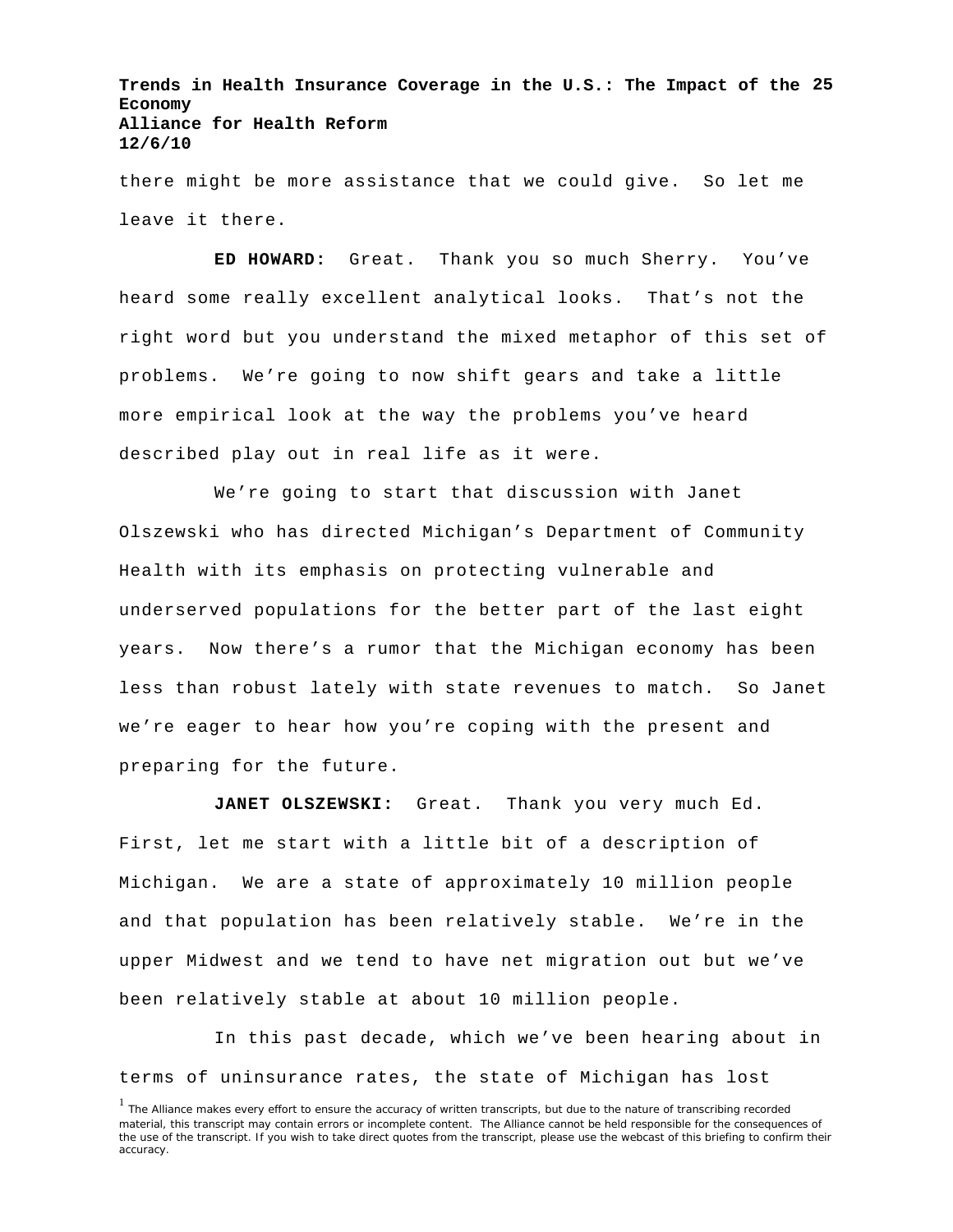**Trends in Health Insurance Coverage in the U.S.: The Impact of the 26 Economy Alliance for Health Reform 12/6/10**

between 800,000 and a million jobs over half of those in manufacturing in particular auto manufacturing. We went from an unemployment rate of 3.7-percent in 2000 to 13.6-percent in '09. We've been up above 14-percent in 2010. We are somewhat the canary in the coal mine. We've led the nation's unemployment rate for many, many quarters. I think we've actually been replaced now but nevertheless it's been a very substantial change.

So during this decade, I think what's important to understand about Michigan is we've become a very different state than we were before. Our rates of poverty have increased. Our rates of unemployment are higher. Our economic base is changing and we are attempting to transform our economy now. So this is not just a recession for us. The jobs we've lost aren't coming back. So that has an impact on revenues and I can talk about the challenges we face as we go forward.

Still with all of that, we still enjoy a higher percentage of our workers with employer-sponsored insurance coverage at approximately, it went down 10-percent but it's still higher than the nationwide average. We still enjoy lower rates of uninsured individuals than other states and in particular for children.

We have very low rates of uninsured children. During this time, this is what you see in terms of the Medicaid case

<sup>&</sup>lt;sup>1</sup> The Alliance makes every effort to ensure the accuracy of written transcripts, but due to the nature of transcribing recorded material, this transcript may contain errors or incomplete content. The Alliance cannot be held responsible for the consequences of the use of the transcript. If you wish to take direct quotes from the transcript, please use the webcast of this briefing to confirm their accuracy.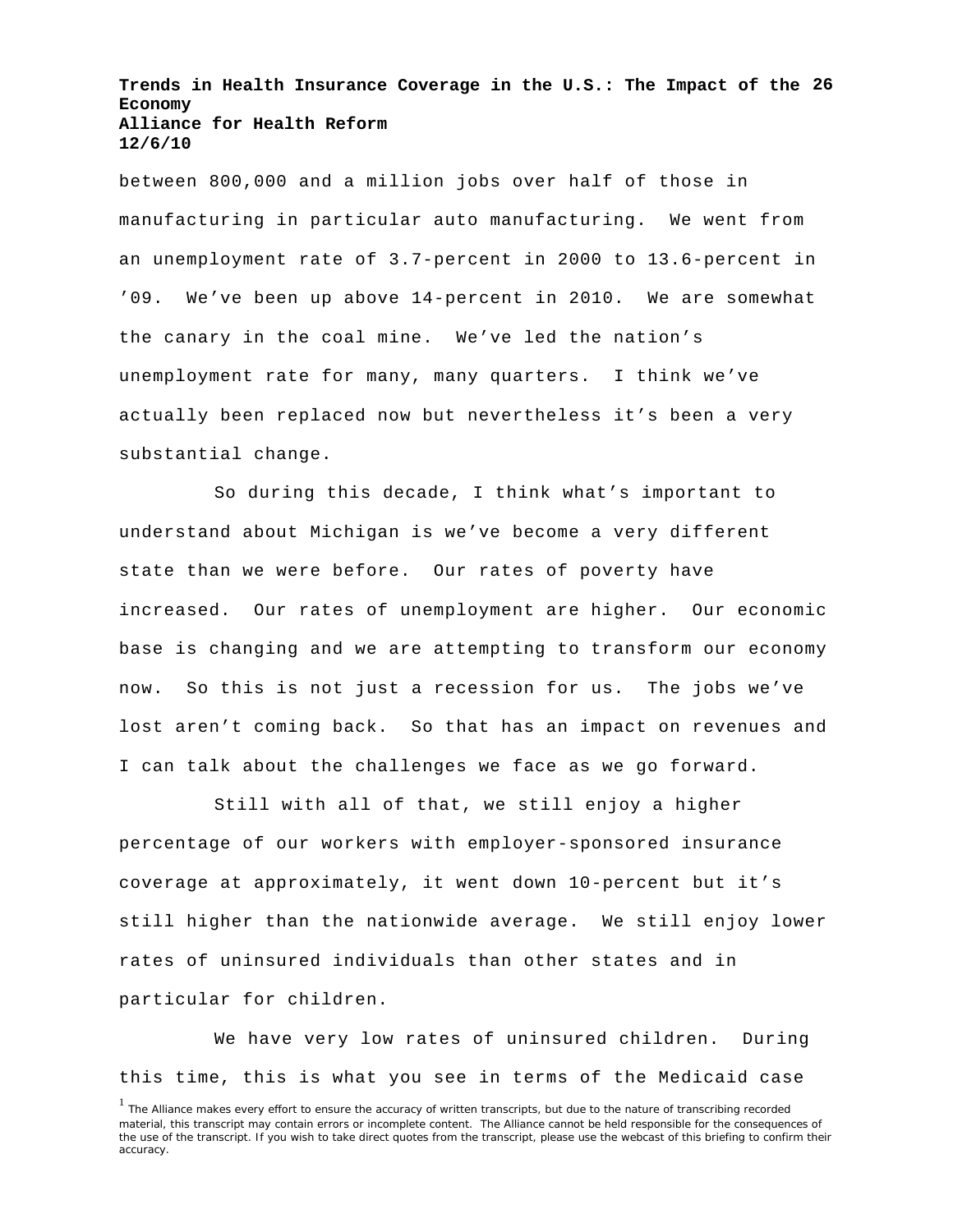**Trends in Health Insurance Coverage in the U.S.: The Impact of the 27 Economy Alliance for Health Reform 12/6/10**

load. Now the eligibility policies in 2003 at the beginning of this trend line were exactly the same as the eligibility policies at the end of this trend line. So this does not represent liberalization of Medicaid eligibility. This represents children in particular falling into poverty and their parents.

In our state, the Medicaid eligibility rates for children are at 200-percent of poverty. For parents, they are 60-perent of poverty. For childless adults under a waiver, we're at 35-percent of poverty. So we are not necessarily amongst the most generous states in terms of our eligibility.

So this is really for us the challenge and of course, revenues were going down at virtually the same type of trend line as those enrollment rates are going up. That's a challenge for states going up. Even though the Affordable Care Act may break the cycle of uninsurance and employment, it will not break the cycle of state revenues during unemployment, periods of high unemployment.

This gives you just a sense of who's on the program. As has been stated earlier, Medicaid does a good job with children. Over half of our enrollees are children. You can see adults represent a quarter of them. So we have many children on the program whose parents do not qualify. Then if you look at per capita, how have we been managing?

<sup>&</sup>lt;sup>1</sup> The Alliance makes every effort to ensure the accuracy of written transcripts, but due to the nature of transcribing recorded material, this transcript may contain errors or incomplete content. The Alliance cannot be held responsible for the consequences of the use of the transcript. If you wish to take direct quotes from the transcript, please use the webcast of this briefing to confirm their accuracy.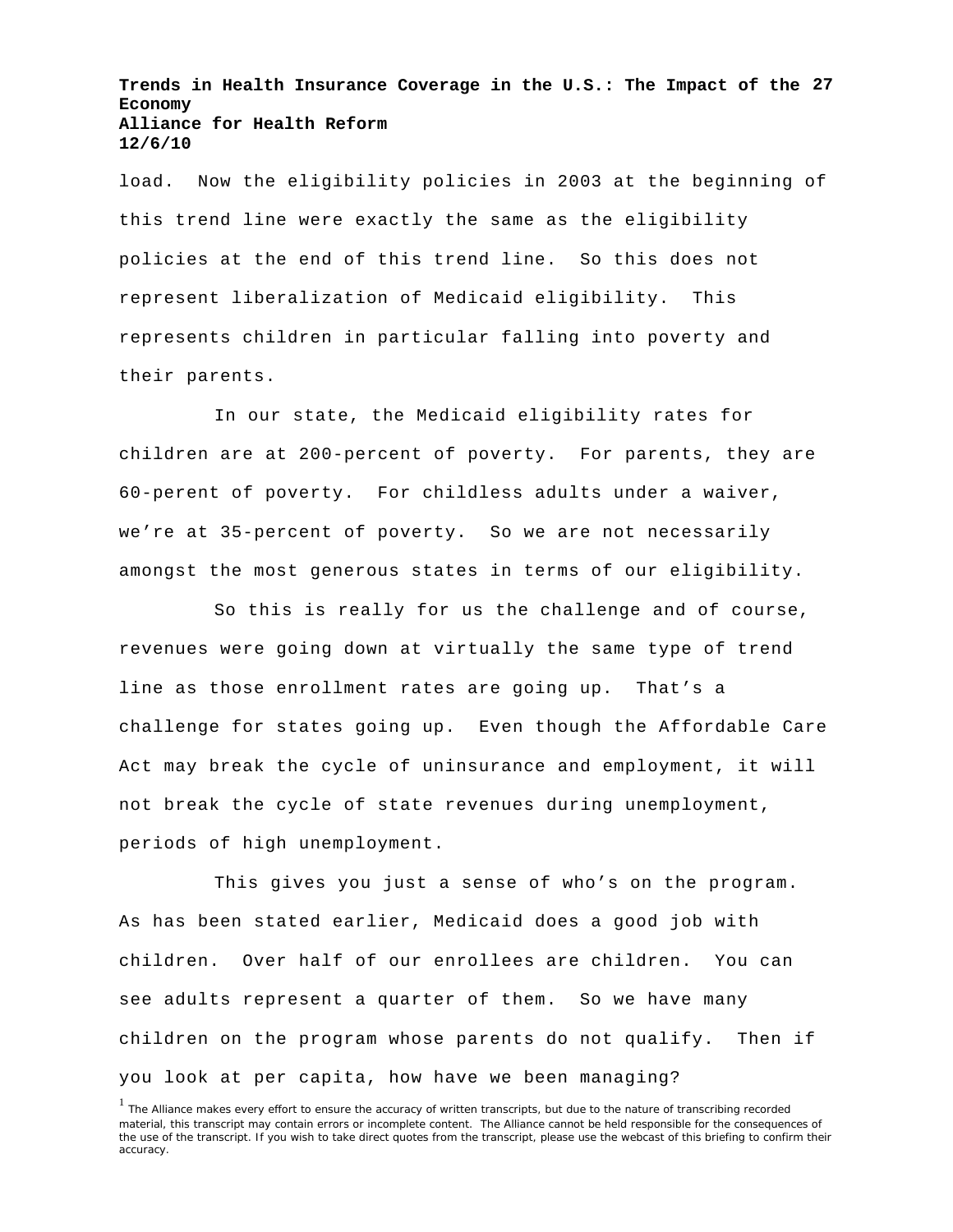**Trends in Health Insurance Coverage in the U.S.: The Impact of the 28 Economy Alliance for Health Reform 12/6/10**

We've been managing by making the program less expensive on a per capita basis. This includes total population not cost per Medicaid and rurally. We are in the lower third of states on a cost per capita population basis. We've been doing many things.

During this eight years that I've worked for Governor Granholm, we have not eliminated any eligibility categories or cut anybody off from Medicaid eligibility during these eight years while we've been resolving \$10 billion worth of revenue issues in that eight years. Federal stimulus dollars have helped very substantially. When those stimulus dollars end in July of next year, we'll have a \$700 million hole in the Medicaid program to fill but here is some of the measures we've used.

We've been a very heavy managed care state. We have most of the individuals who have full Medicaid coverage are enrolled in health plans. We're the first ones to start a multi-state drug purchasing pool. We've done bulk buying and volume purchasing of several other things.

We've done a great deal of nursing home transitions. We've been moving thousands of people out of nursing homes and into home and community-based care, which has saved us dollars and given improved quality of life to individuals. We've added family planning services under a waiver. We've done mental

<sup>&</sup>lt;sup>1</sup> The Alliance makes every effort to ensure the accuracy of written transcripts, but due to the nature of transcribing recorded material, this transcript may contain errors or incomplete content. The Alliance cannot be held responsible for the consequences of the use of the transcript. If you wish to take direct quotes from the transcript, please use the webcast of this briefing to confirm their accuracy.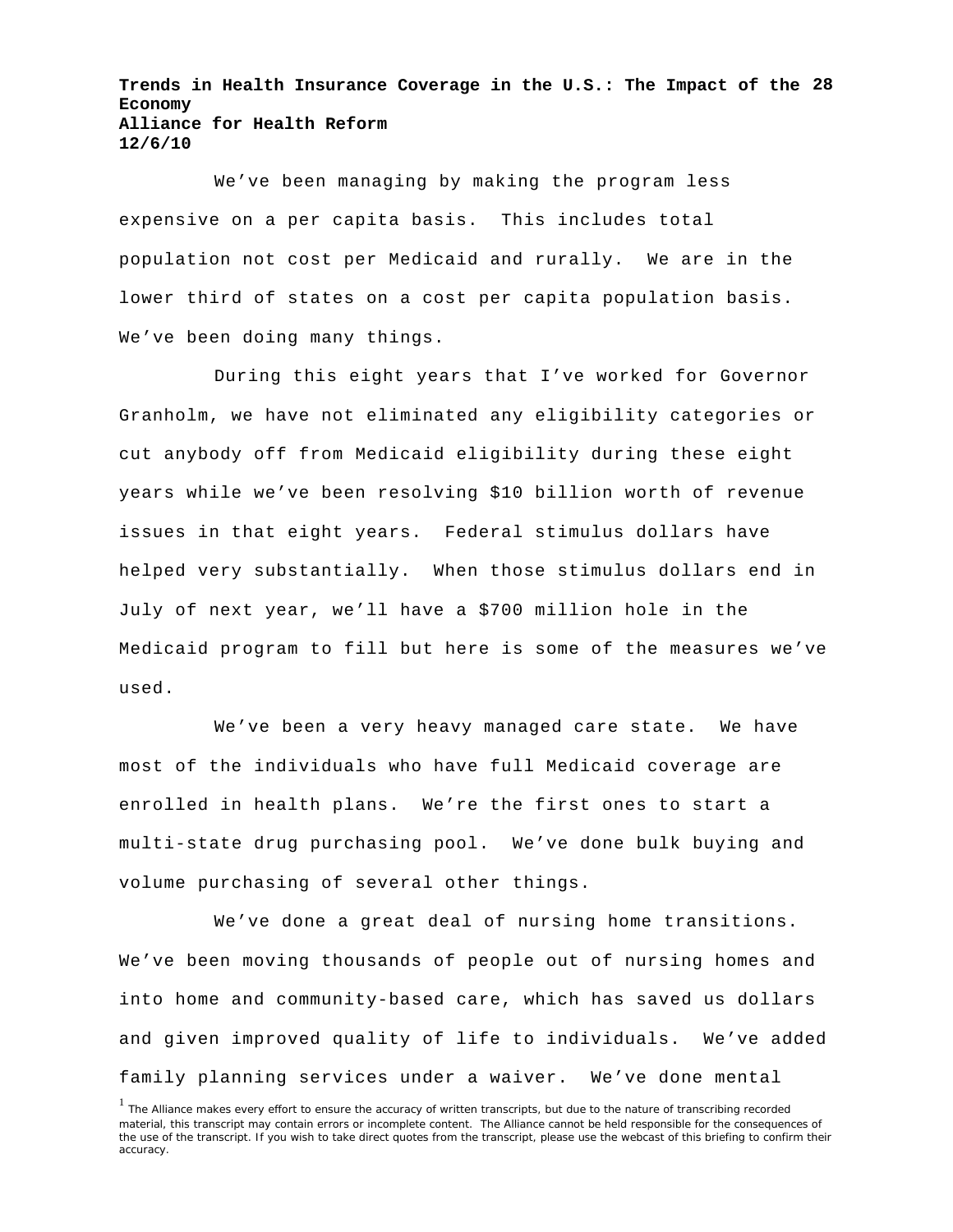**Trends in Health Insurance Coverage in the U.S.: The Impact of the 29 Economy Alliance for Health Reform 12/6/10**

health managed care as well and we've certainly maximized our federal funding through waivers and pilot programs and use of approved provider tax revenues, etc. So we've tried and all the stimulus dollars and all the federal grants we can apply for.

When we look at health care reform, what this means for us is the gold bars on this chart are the people who'll gain coverage in Michigan. It will not be children. It will be adults. The largest group will be the childless adults. Right now we cover them under a very small waiver, approximately 62,000 individuals at 35-percent of poverty or below.

So this will be the largest group who gains coverage for us but parents and young adults will also gain coverage in this program. We estimate that it's about 400 to 450,000 people and again you can see about 275,000 of those will be the childless adults.

So this is what we're looking at in terms of the Medicaid expansion. Of course there are additional individuals who will be gaining coverage under the health insurance exchanges, etc. so that we are looking at that picture together.

We are starting our process of stakeholder engagement to design and answer the questions around are we going to operate a state exchange. If we operate a state exchange, how

<sup>&</sup>lt;sup>1</sup> The Alliance makes every effort to ensure the accuracy of written transcripts, but due to the nature of transcribing recorded material, this transcript may contain errors or incomplete content. The Alliance cannot be held responsible for the consequences of the use of the transcript. If you wish to take direct quotes from the transcript, please use the webcast of this briefing to confirm their accuracy.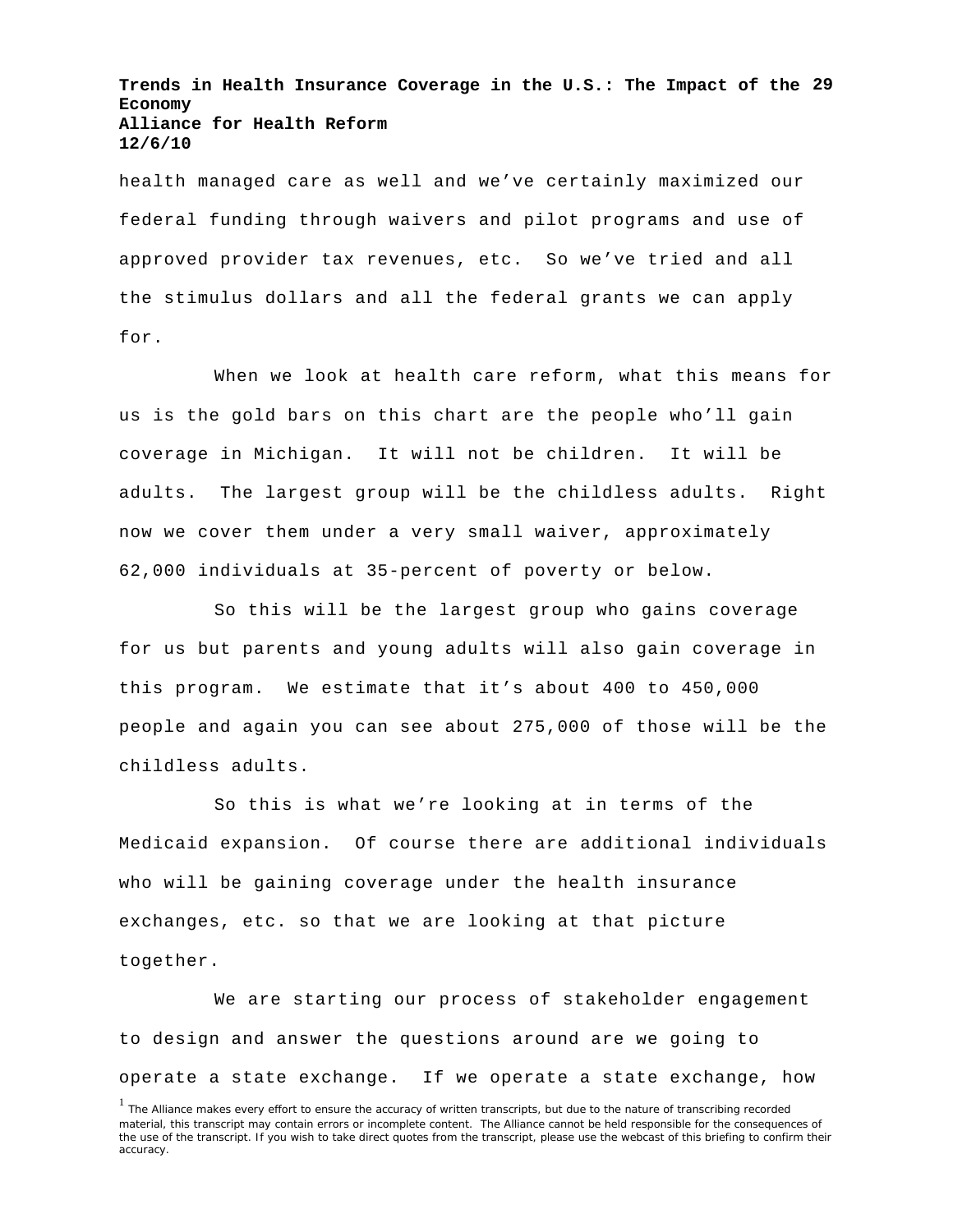**Trends in Health Insurance Coverage in the U.S.: The Impact of the 30 Economy Alliance for Health Reform 12/6/10**

are we going to operate exchange? I think the challenge for us as we look at the Affordable Care Act is how do we stay alive and how do we keep our Medicaid program operating at the levels it is now until 2014 to be perfectly honest and what do we do beyond that as well?

Certainly federal money will cover the expansion populations but what about the base populations? We're struggling to stay even now in our state. Will the economy get substantially better and those enrollment numbers come down? That's the way to reduce costs in our program because certainly it's been, the budget buster has been the number of people enrolled.

I think as we move forward, our particular challenges and sort of the policy implications we're most worried about are provider rates in particular physician rates. The Affordable Care Act does contain language and funding to take primary care rates up for a limited period of time but the Medicaid program historically was built on being a safety net small portion of health insurance coverage.

We've always paid less than market rates physician services in particular but at this point in time, it represents 19-percent of the population in Michigan. By the time we're done with the Medicaid expansion, it'll be fully a quarter of the population. Providers can't survive on low rates when

<sup>&</sup>lt;sup>1</sup> The Alliance makes every effort to ensure the accuracy of written transcripts, but due to the nature of transcribing recorded material, this transcript may contain errors or incomplete content. The Alliance cannot be held responsible for the consequences of the use of the transcript. If you wish to take direct quotes from the transcript, please use the webcast of this briefing to confirm their accuracy.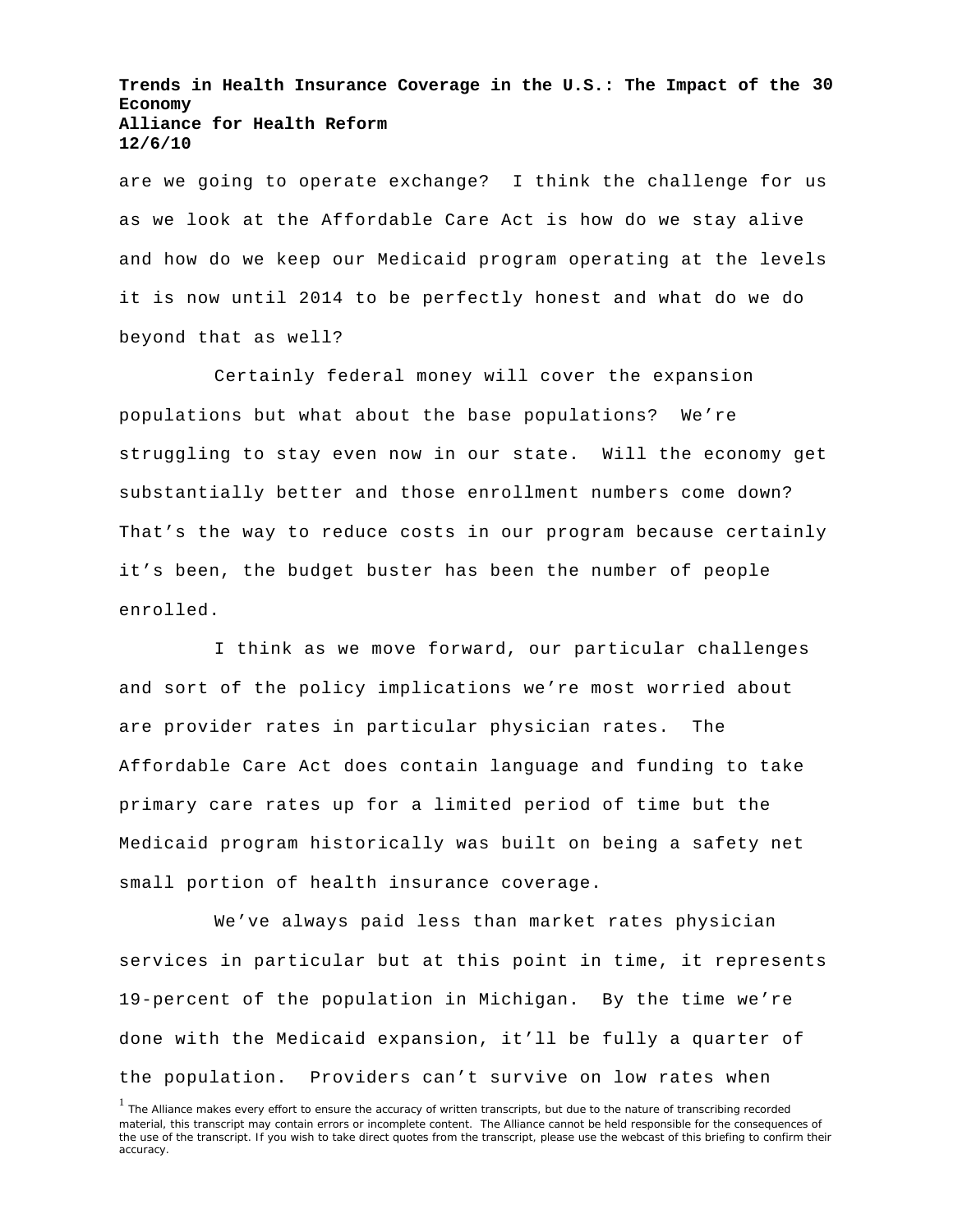**Trends in Health Insurance Coverage in the U.S.: The Impact of the 31 Economy Alliance for Health Reform 12/6/10**

fully a quarter or more of their population is Medicaid and in the case of pediatrics, we already have practices where it's at least 40-percent and in some cases, 80 to 100-percent of their practice. The only providers who do well under that scenario are the federally-qualified health centers and other public clinics who can get cost-based reimbursement.

Another area that we're looking at very carefully is the dual eligibles. There is new language in the Affordable Care Act that will allow us, as states, to do more with dual eligibles. Historically anything we can do at the state level saves money for the federal government not for us.

So we need to look at this population together to give you some idea of sizing it for Michigan. The dual eligibles represent 200,000 of those 1.8 million beneficiaries. We spend about \$3.5 billion on them out of a \$10.5 billion program. We estimate that Medicare pays another three to \$3.5 billion. So that's \$6.5 to \$7 billion on 200,000 people. Clearly we need to get a handle on that population.

We also feel that we really need to have much better integrated behavioral health and primary care. We've had managed care on both ends but we find that, again, persons with developmental disabilities, substance abuse, mental health problems, they have many chronic disease issues. They

<sup>&</sup>lt;sup>1</sup> The Alliance makes every effort to ensure the accuracy of written transcripts, but due to the nature of transcribing recorded material, this transcript may contain errors or incomplete content. The Alliance cannot be held responsible for the consequences of the use of the transcript. If you wish to take direct quotes from the transcript, please use the webcast of this briefing to confirm their accuracy.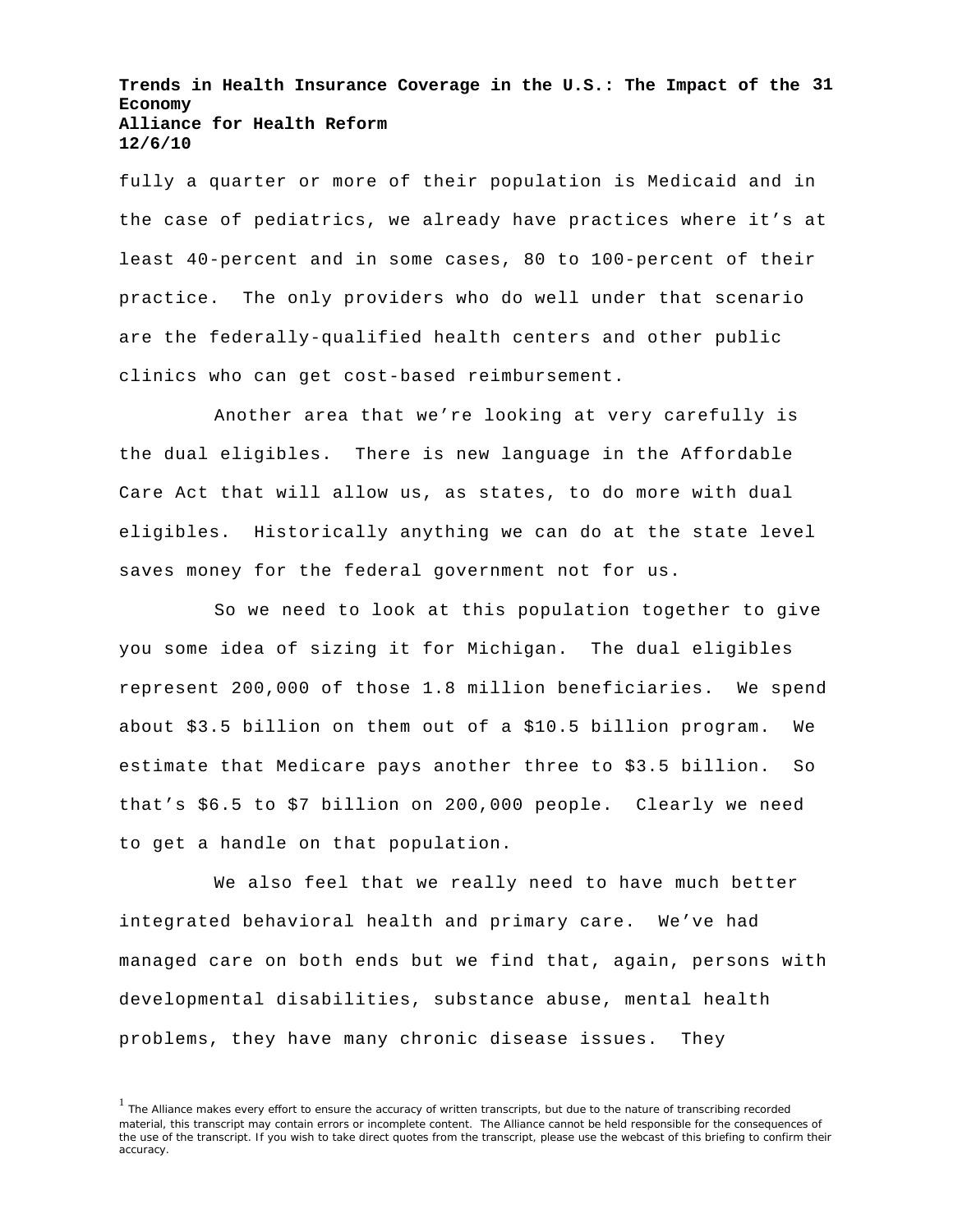**Trends in Health Insurance Coverage in the U.S.: The Impact of the 32 Economy Alliance for Health Reform 12/6/10**

certainly have access to care issues on the physical health side and moving that together is going to be very important.

The other issue that I think we're really concerned about is the whole issue of moving upstream, the social determinants of health, keeping a healthier population. We hear a great deal about that. We've certainly done a lot of work in that area but I have to tell you that as the health director, individual lifestyle change is only possible within a context of an environment that supports it.

The people I'm serving don't have access to grocery stores. They don't have access to safe places. The children don't have access to safe places to play. Without that, we're really not going to, long-term, change, bend this cost curve.

Then finally one interesting policy implication at the state level is right now hospitals in particular but nursing homes, hospitals, the health care sector is the largest employment sector in our state. We end up in this interesting conundrum of health care as economic development versus health care as a budget drain.

My department represents two-and-a-half-percent of the Michigan economy. If you reduce the funding that goes to Medicaid, etc. what is the impact on the economy? The studies we've seen in Michigan show that on average, every dollar you spend in Medicaid generates \$5 in economic activity. That's a

<sup>&</sup>lt;sup>1</sup> The Alliance makes every effort to ensure the accuracy of written transcripts, but due to the nature of transcribing recorded material, this transcript may contain errors or incomplete content. The Alliance cannot be held responsible for the consequences of the use of the transcript. If you wish to take direct quotes from the transcript, please use the webcast of this briefing to confirm their accuracy.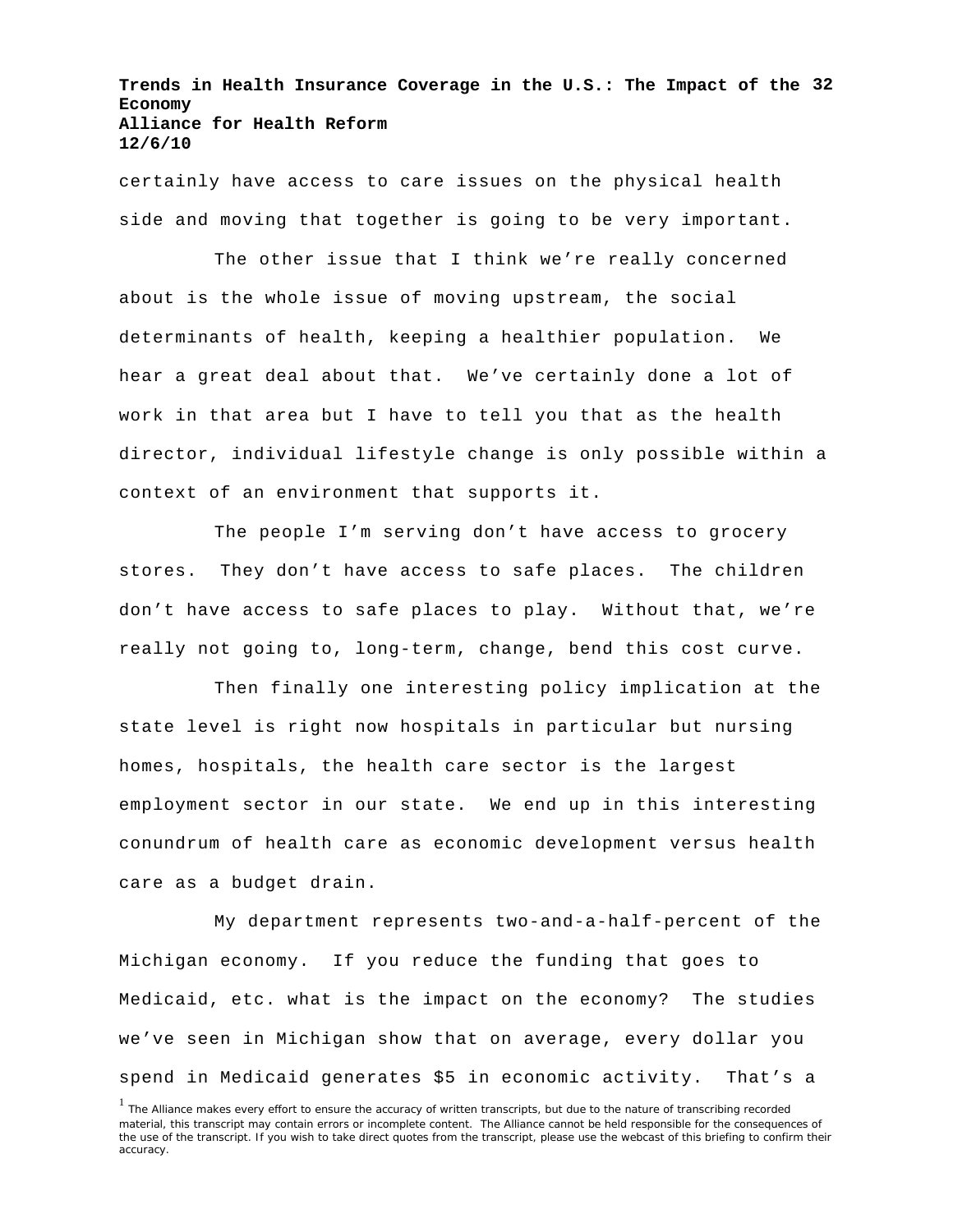**Trends in Health Insurance Coverage in the U.S.: The Impact of the 33 Economy Alliance for Health Reform 12/6/10**

discussion that generally doesn't take place but one that we think a lot about at the state level. So with that, I will close and just the slight picture of Michigan.

**ED HOWARD:** Thanks very much Janet. Our final speaker is Kim Belshe who's the Secretary of California's Health and Human Services Agency. She's been that for just about as long as Janet's been in office in Michigan. She was appointed by Governor Schwarzenegger, served under previous Governor Pete Wilson as well in various senior positions.

Her agency, and this echoes what Janet was just saying, has more employees and a bigger budget than a lot of small countries. If you just look at the numbers of the uninsured in California, the number of MediCal beneficiaries in California, those are pretty stunning numbers as well. So Kim thank you for coming and we're looking forward to hearing from you.

**KIMBERLY BELSHE:** Great, thank you very much Ed. Good afternoon, I guess it is, everyone. I'm happy to be here and my goal is really to try to translate some of the previous comments about trends in coverage to really a more, in a more on the ground way to share with you some of the challenges and opportunities we're seeing from a coverage and cost perspective in our state not just in the near-term but particularly in the context of implementation of federal health reform, which for

<sup>&</sup>lt;sup>1</sup> The Alliance makes every effort to ensure the accuracy of written transcripts, but due to the nature of transcribing recorded material, this transcript may contain errors or incomplete content. The Alliance cannot be held responsible for the consequences of the use of the transcript. If you wish to take direct quotes from the transcript, please use the webcast of this briefing to confirm their accuracy.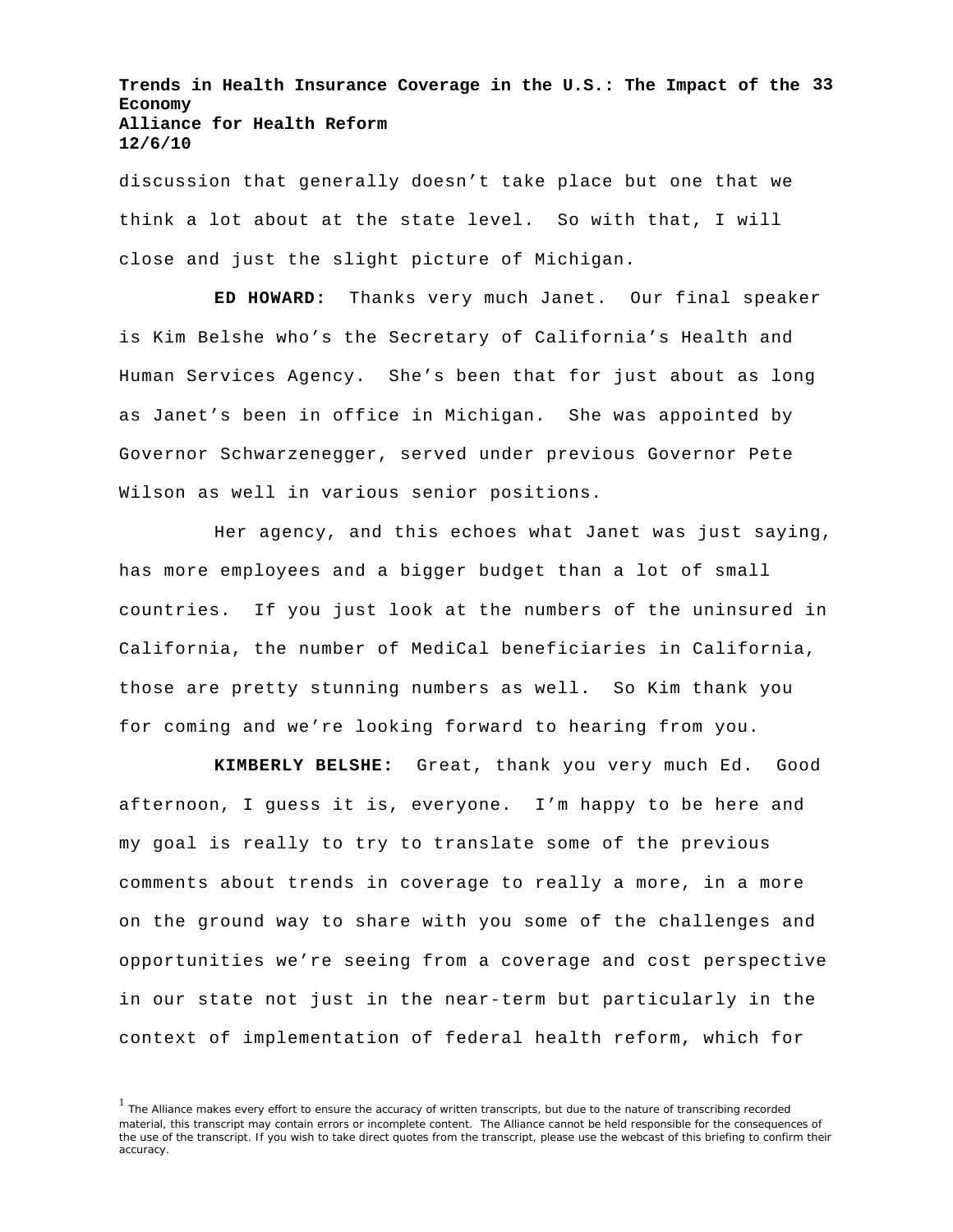**Trends in Health Insurance Coverage in the U.S.: The Impact of the 34 Economy Alliance for Health Reform 12/6/10**

purposes of shorthand, I'm going to probably refer to largely as ACA.

I start with the context because, as you heard from Janet, context really does matter. If you've seen one state, you've seen one state. To the extent that the responsibility for reform implementation rests with the state, it's going to be really important for policy makers both at the federal and state level to account for the diverging context.

I think our California context really underscores the significant state program and fiscal challenges associated with implementation of the ACA. It underscores the imperative for really thoughtful and strategic implementation by state policy makers and program administrators.

I think frankly it really underscores the high stakes associated with how state policy makers employ the tools that ACA gives states to modernize their Medicaid programs to create more competitive transparent marketplaces and most fundamentally, to improve the health status of the people of California in our case. So we start with a very large number of uninsured, 8 million people-plus. At any point in time, it's about 6 million.

This is a number that has grown considerably in the context of the national recession. It's a big number. It's a sobering number but it also calls out the promise of ACA in

<sup>&</sup>lt;sup>1</sup> The Alliance makes every effort to ensure the accuracy of written transcripts, but due to the nature of transcribing recorded material, this transcript may contain errors or incomplete content. The Alliance cannot be held responsible for the consequences of the use of the transcript. If you wish to take direct quotes from the transcript, please use the webcast of this briefing to confirm their accuracy.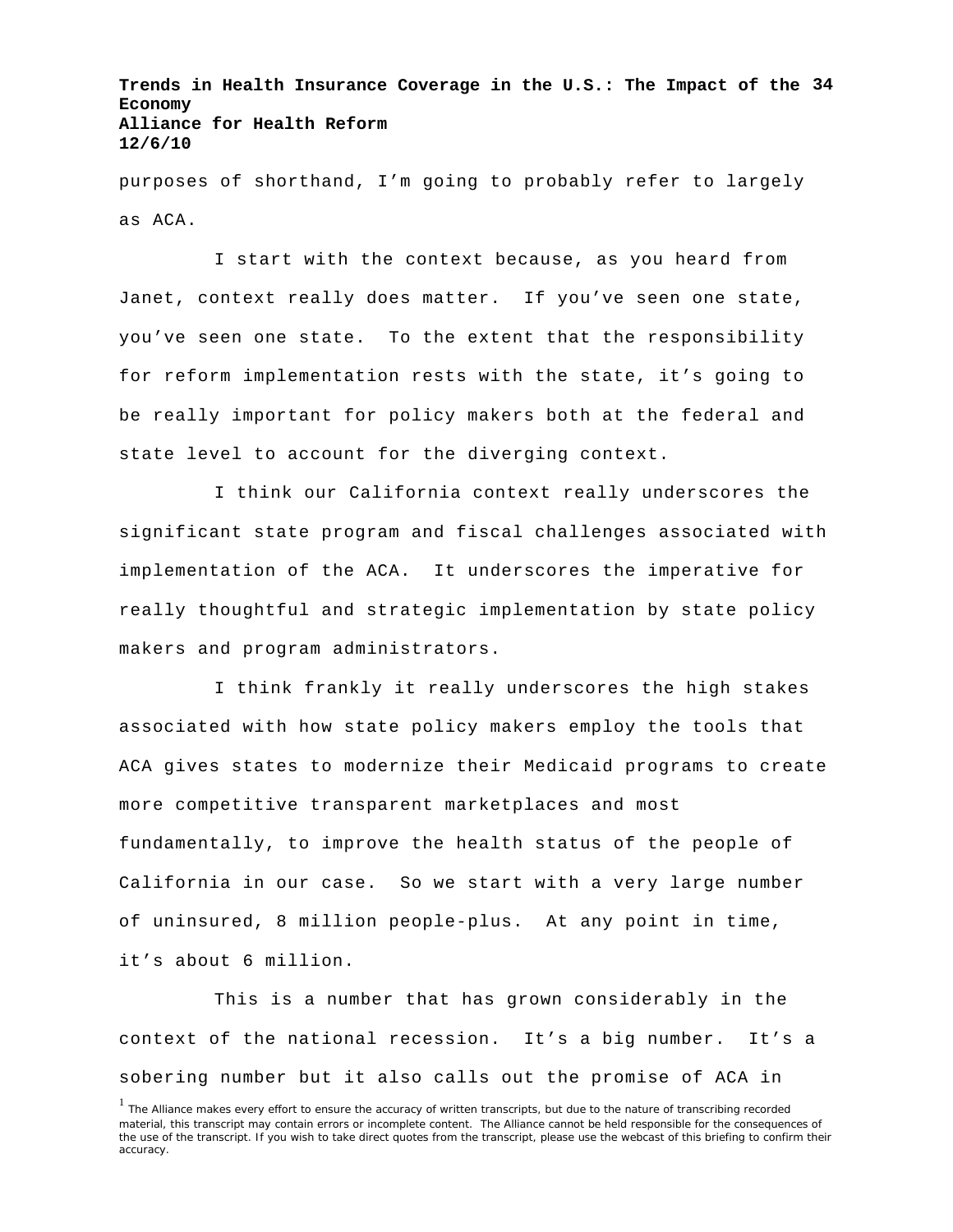**Trends in Health Insurance Coverage in the U.S.: The Impact of the 35 Economy Alliance for Health Reform 12/6/10**

terms of the opportunity to extend coverage to millions of Californians.

Our estimates suggest that we will reach roughly 2 million additional people for our Medicaid program, which we refer to as MediCal as a part of the coverage expansions in the ACA that will reach roughly two to 3 million uninsured through subsidized coverage in our health benefit exchange. So that really underscores the important promise in terms of extending coverage and economic security to millions of low and lowerincome California households.

Our Medicaid program is the foundation upon which both the expansion and the exchange will be built. Roughly 20 percent of our population is currently enrolled in Medicaid. This number has jumped dramatically over the course of the past couple years. It was just about 6.5 million about three or four years ago. Our program is a fairly broad program.

We cover people to about 100-percent of poverty in terms of working adults, about 125-percent of poverty for the disabled population but I would characterize our Medicaid program as a pretty fragile foundation because we are among the lowest cost programs in the country.

We all use different words to characterize our reimbursement rates. The word, some will say we are competitive. Others will say we are parsimonious. There are

<sup>&</sup>lt;sup>1</sup> The Alliance makes every effort to ensure the accuracy of written transcripts, but due to the nature of transcribing recorded material, this transcript may contain errors or incomplete content. The Alliance cannot be held responsible for the consequences of the use of the transcript. If you wish to take direct quotes from the transcript, please use the webcast of this briefing to confirm their accuracy.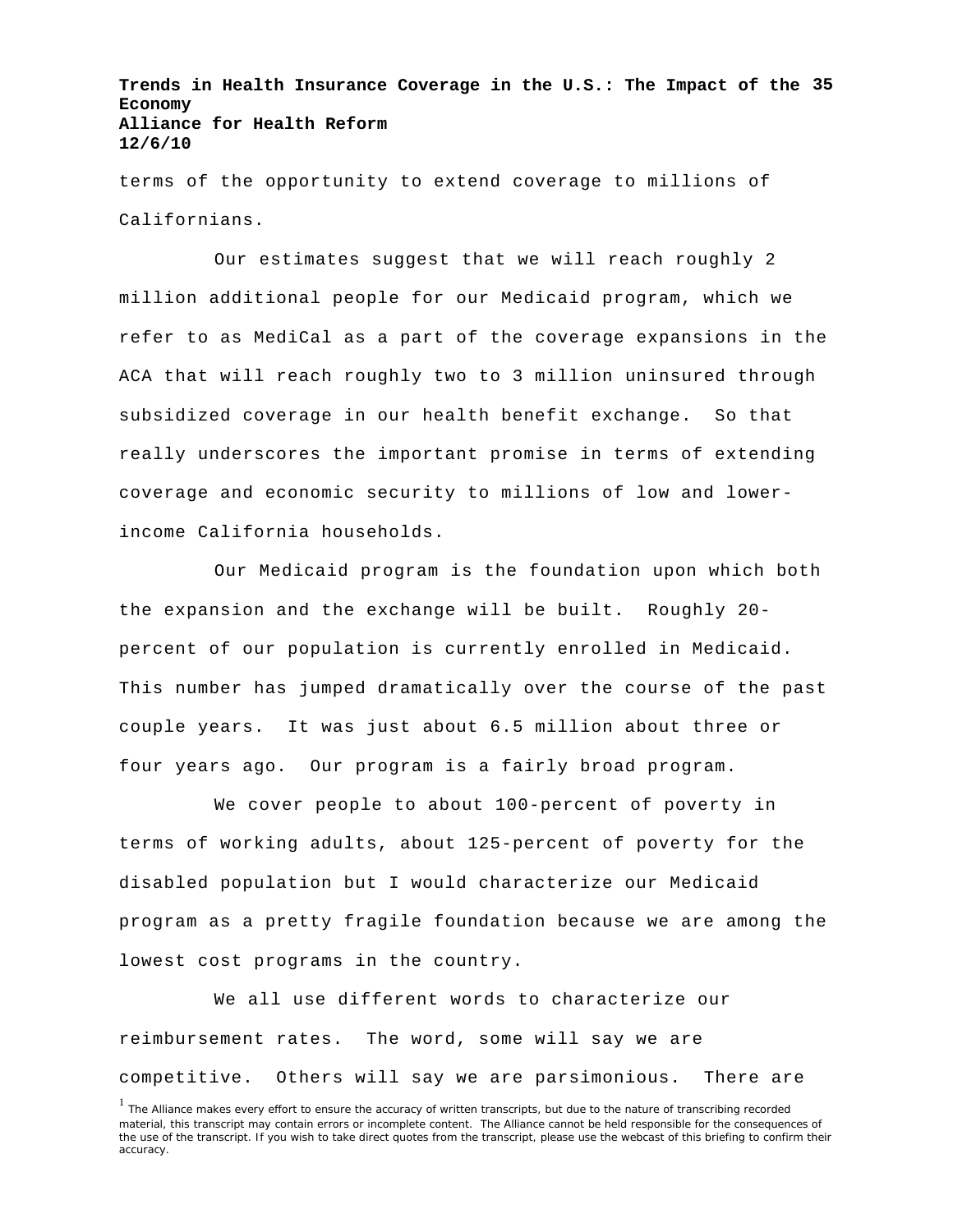**Trends in Health Insurance Coverage in the U.S.: The Impact of the 36 Economy Alliance for Health Reform 12/6/10**

other far less appropriate words to share in a public setting [Laughter] but it's, in all seriousness, a very significant issue because as we contemplate 2 million more people coming in to our Medicaid program that will create a tremendous on demand for providers because we want to make sure that Medicaid card actually means something in terms of access to a provider network, appropriate services, and better health outcomes.

So we are anticipating, as a part of reform and the program expansion that we're going to see some pretty significant pressure on provider reimbursement. When we have done fiscal estimates of what reform means for California from a state budget perspective, we estimate in the out years with full implementation additional state costs that could be as high as \$3-4 billion a year.

The overwhelming majority of those costs are costs that we associate or estimate associated with increased provider reimbursement. Even with the proper and helpful acknowledgment within ACA of full federal funding of increased primary care rates for two years, our assumption is the state is going to have to continue that, number one, and number two, we're also going to have to increase other outpatient services to 80 percent of Medicare. So for us, we estimate the big costs are going to be on the provider rate side.

<sup>&</sup>lt;sup>1</sup> The Alliance makes every effort to ensure the accuracy of written transcripts, but due to the nature of transcribing recorded material, this transcript may contain errors or incomplete content. The Alliance cannot be held responsible for the consequences of the use of the transcript. If you wish to take direct quotes from the transcript, please use the webcast of this briefing to confirm their accuracy.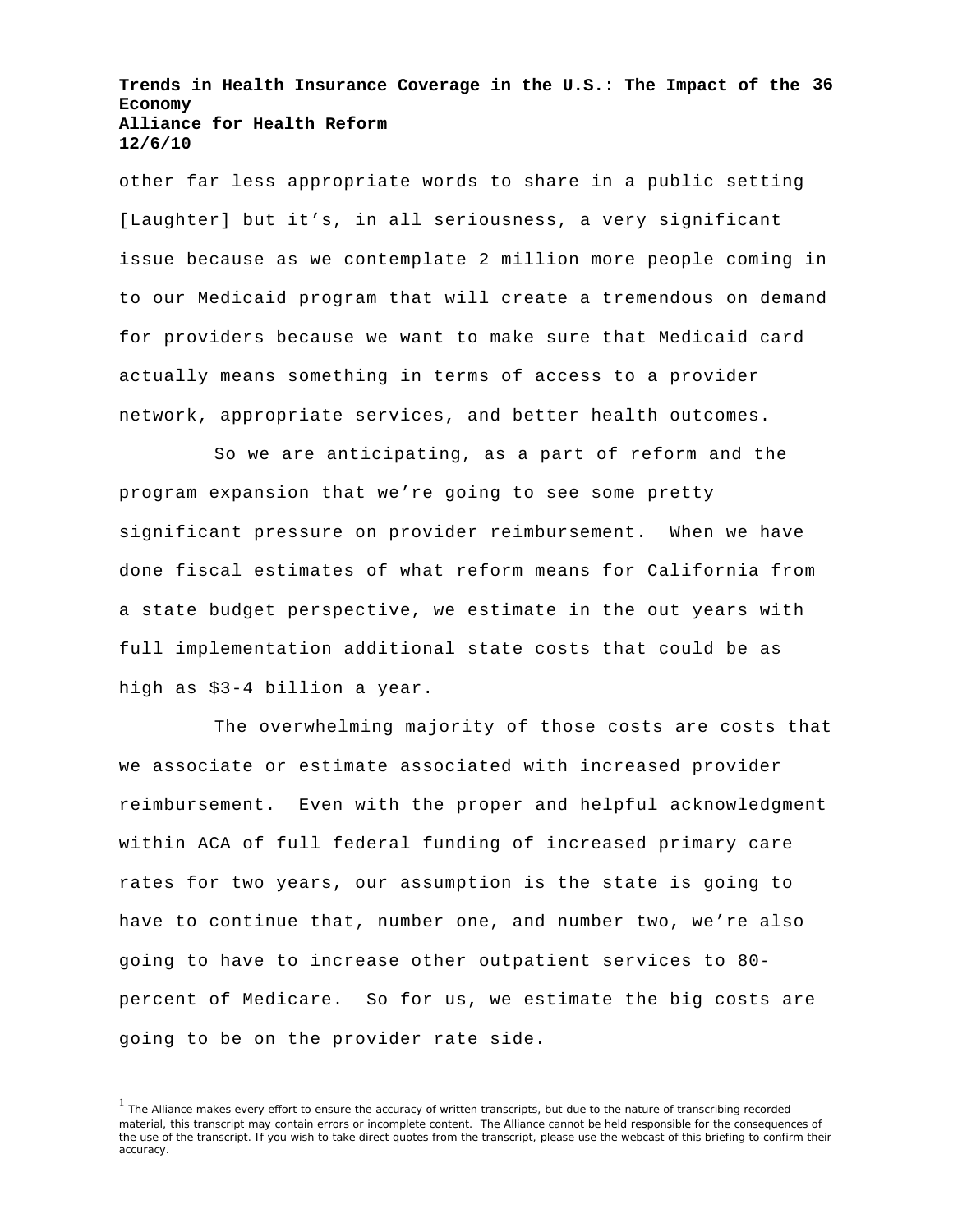**Trends in Health Insurance Coverage in the U.S.: The Impact of the 37 Economy Alliance for Health Reform 12/6/10**

Many have followed, perhaps, a little bit of our state budget trials and travails. Diane referred to our state context as strained. So I thought I should include that, \$25 billion is quite a strain and when Medicaid is the second largest general fund expenditure that deficit has significant implications for Medicaid but our context today is very different because we have the ACA Maintenance of Effort Requirement as it relates to eligibility.

We also have federal court decisions in recent years that have effectively precluded the state or are increasingly precluding the state from using other tools that are typically used such as reducing provider reimbursement rates or modifying benefits that we provide.

So notwithstanding the size of our Medicaid program, the growth of the Medicaid program, the breadth of our state fiscal challenges, Medicaid increasingly is going to be fairly limited in terms of what kind of reductions can be made because of federal law and because of federal court decisions.

Our budget problems are not short-term. They are enduring. So come 2014 and beyond, this will be a big issue for state policy makers. Like other states, we've got a big transition going on. These transitions matter. We've had a Governor who's been very invested in health reform.

<sup>&</sup>lt;sup>1</sup> The Alliance makes every effort to ensure the accuracy of written transcripts, but due to the nature of transcribing recorded material, this transcript may contain errors or incomplete content. The Alliance cannot be held responsible for the consequences of the use of the transcript. If you wish to take direct quotes from the transcript, please use the webcast of this briefing to confirm their accuracy.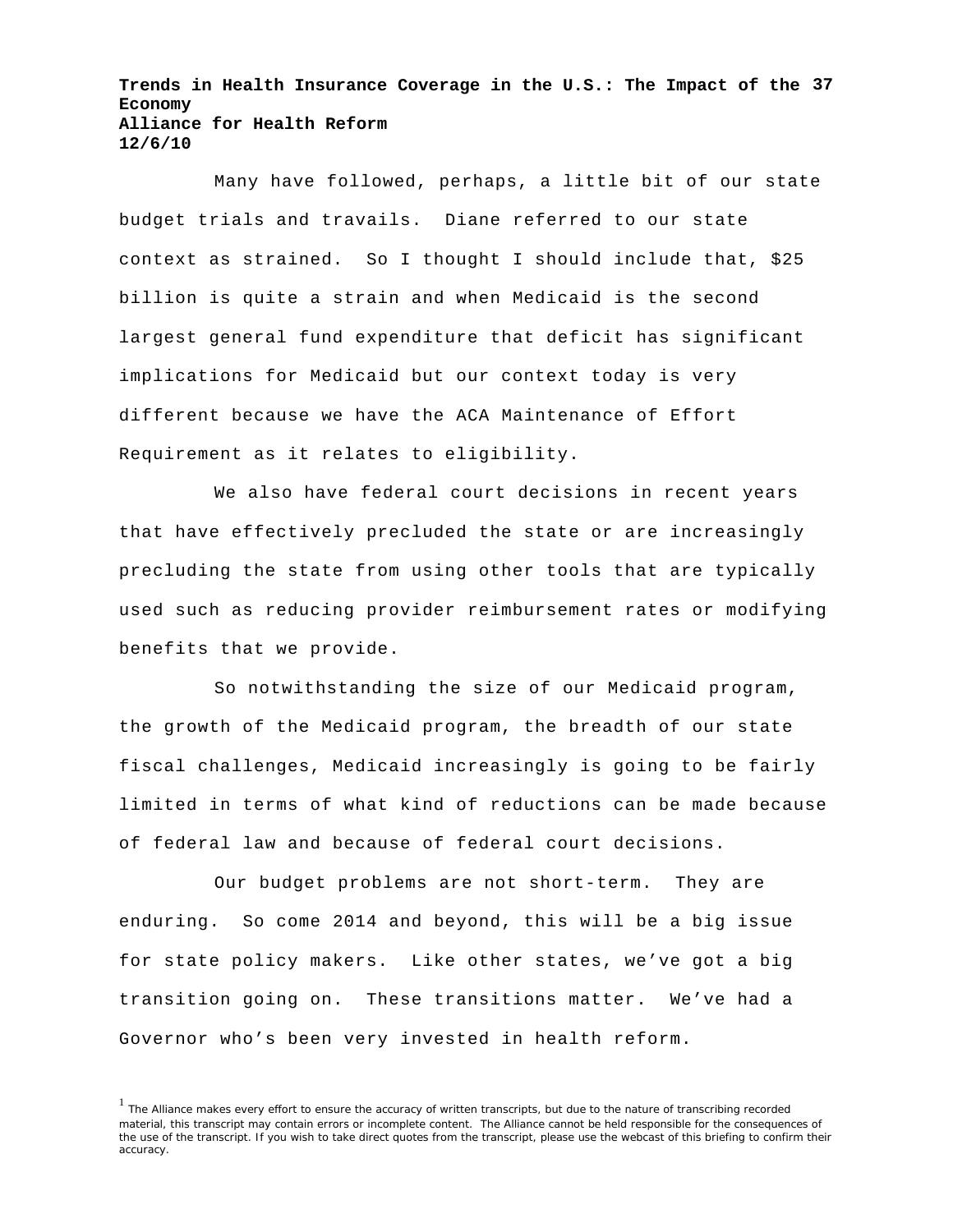**Trends in Health Insurance Coverage in the U.S.: The Impact of the 38 Economy Alliance for Health Reform 12/6/10**

Hopefully our new Governor will similarly be invested but those changes, both at the senior political level as well as in the executive branch where we're seeing a lot of retirements, will have implications for how thoughtfully and how effectively states are able to move forward with implementation.

At the same time, as I say here, we're not starting from scratch. Our state has taken a keen interest in health reform. While Governor Schwarzenegger led an effort back in 2007 that wasn't successful to achieve near universal coverage in our state, it really established a very solid policy foundation upon which we've been able to build in terms of our planning and implementation efforts.

In terms of our actual preparation focus on priorities, Governor Schwarzenegger has been very clear even though he had real concerns with the federal law. Once it was enacted, he said the law is the law and we need to move forward with implementation responsibly and thoughtfully and successfully.

So our focus in 2010 has been on putting in place some of the key building blocks that are foundational for reforms' ultimate success. We've begun with those areas where there's an opportunity to extend coverage such as through creation of the state's pre-existing condition insurance. We've pursued insurance conformity including dependent coverage to age 26.

<sup>&</sup>lt;sup>1</sup> The Alliance makes every effort to ensure the accuracy of written transcripts, but due to the nature of transcribing recorded material, this transcript may contain errors or incomplete content. The Alliance cannot be held responsible for the consequences of the use of the transcript. If you wish to take direct quotes from the transcript, please use the webcast of this briefing to confirm their accuracy.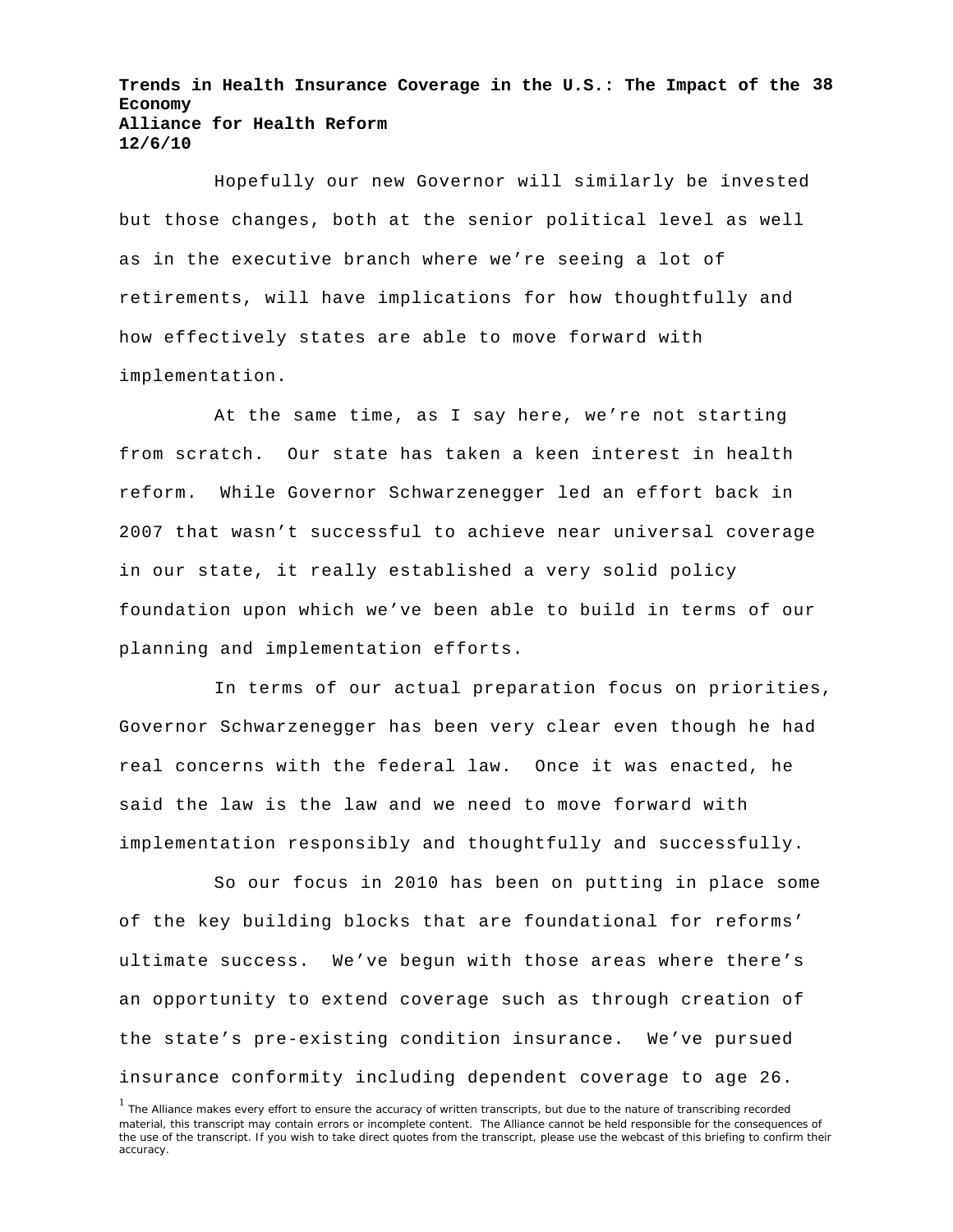**Trends in Health Insurance Coverage in the U.S.: The Impact of the 39 Economy Alliance for Health Reform 12/6/10**

Perhaps most importantly California is the first state that has established in the post-ACA environment, a health benefit exchange.

It really does reflect a recognition on the part of California policy makers of how critical this piece of reform is in terms of extending coverage to many of the working uninsured that we've been talking about earlier in the panel presentation. Importantly, policy makers in California noted the importance of giving the exchange some important tools to drive more value-based purchasing and broader reforms in our health insurance marketplaces.

We've also moved forward with implementation planning but let me say a few words about this last issue around our Medicaid waiver. The state invested significant time, over the course of the past year plus, negotiating with the Obama administration a new five-year waiver. It was recently approved last month.

It's \$10 billion over five years. We placed the kind of emphasis we did on the waiver renewal because we recognize that the Medicaid program really is the foundation upon which federal reform will be built. So Medicaid's success translates to federal reform success in a very real way.

Given the challenges our state is experiencing in terms of the size of our program, the significant growth in the

<sup>&</sup>lt;sup>1</sup> The Alliance makes every effort to ensure the accuracy of written transcripts, but due to the nature of transcribing recorded material, this transcript may contain errors or incomplete content. The Alliance cannot be held responsible for the consequences of the use of the transcript. If you wish to take direct quotes from the transcript, please use the webcast of this briefing to confirm their accuracy.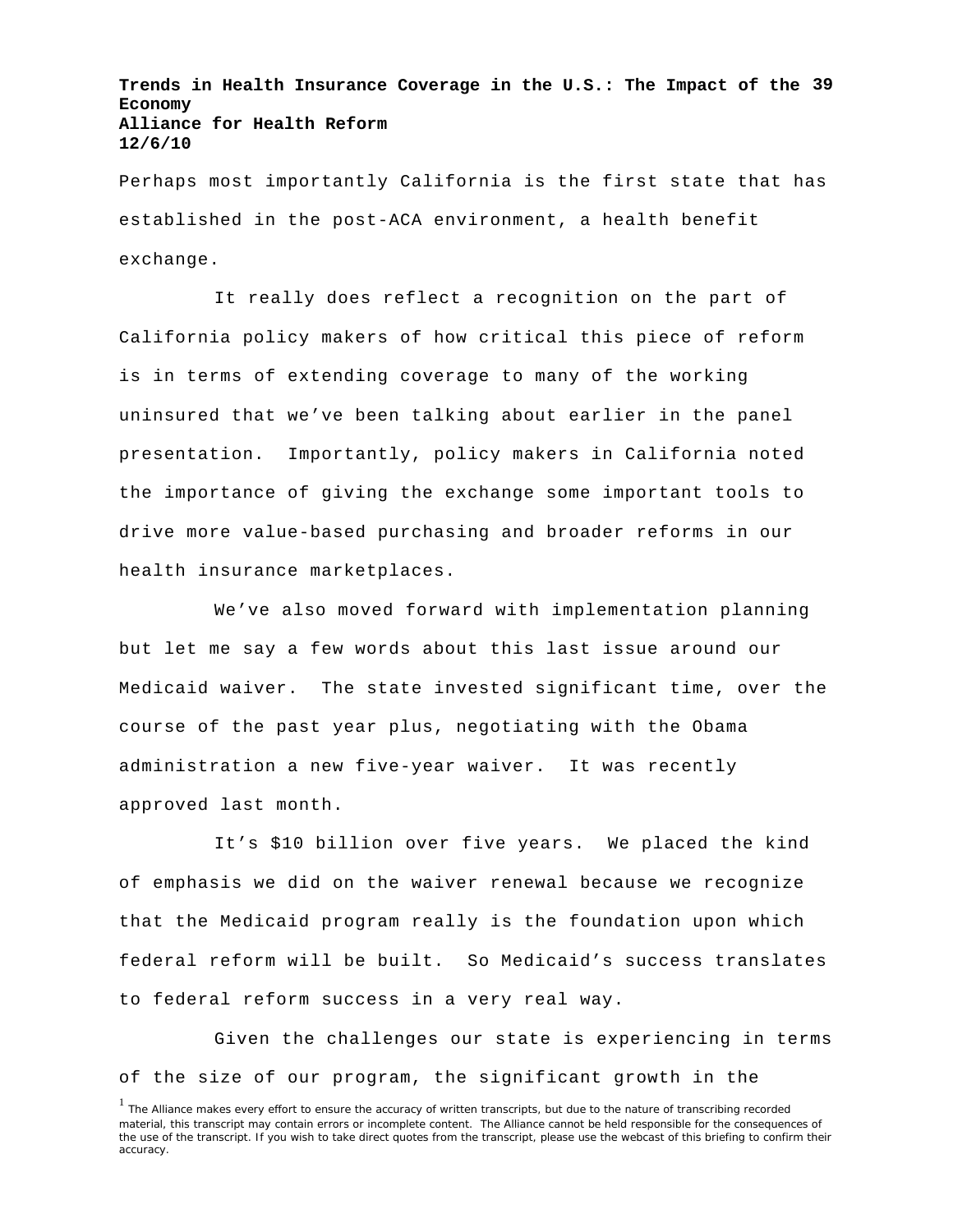**Trends in Health Insurance Coverage in the U.S.: The Impact of the 40 Economy Alliance for Health Reform 12/6/10**

program, the need to redesign and reorient the program, we invested in this waiver effort because we thought it would be critical to helping us prepare for and bridge to the reforms of 2014.

So under this waiver, California for example will be able to extend coverage to roughly 500,000 medically indigent adults who, come 2014, will be eligible for reform. We're being ale to support some pretty innovative delivery system reforms that not only we believe will improve access and care coordination but also slow the rate of growth of spending in our MediCal program, which is going to be really critical from a budget perspective that we can't ignore and significant investments in our public hospital systems, which we really view as not only an essential provider today in a safety net context but a critical partner come 2014.

So investments to help position and strengthen their ability to compete in a 2014 world and near universal coverage and consumer choice.

In terms of some of the challenges and considerations that I'd call out, people don't like to talk about bureaucrats but I'll talk about bureaucrats. There's a significant train wreck looming very large in my mind in terms of the disconnect between what we are asking states to do, particularly state

<sup>&</sup>lt;sup>1</sup> The Alliance makes every effort to ensure the accuracy of written transcripts, but due to the nature of transcribing recorded material, this transcript may contain errors or incomplete content. The Alliance cannot be held responsible for the consequences of the use of the transcript. If you wish to take direct quotes from the transcript, please use the webcast of this briefing to confirm their accuracy.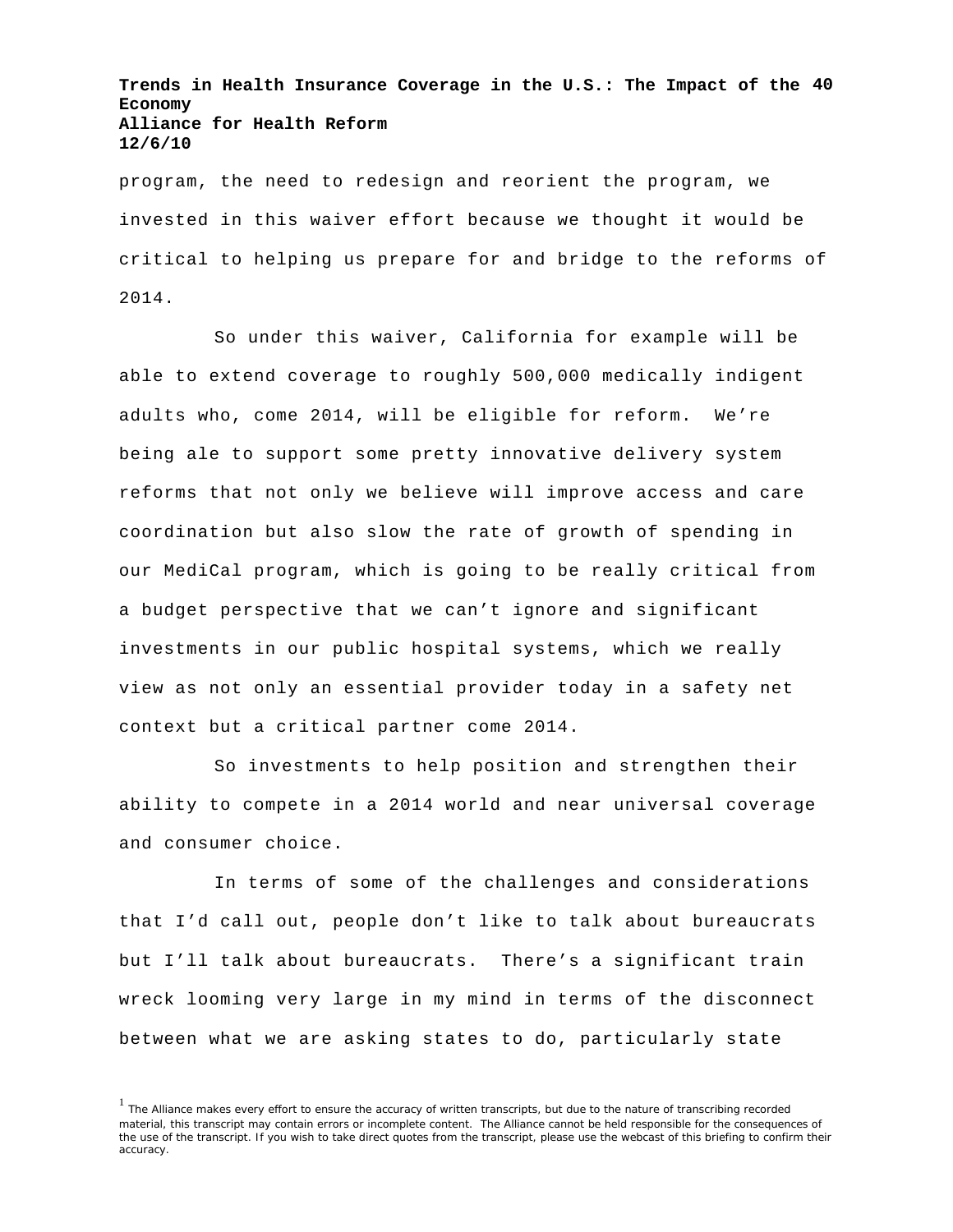**Trends in Health Insurance Coverage in the U.S.: The Impact of the 41 Economy Alliance for Health Reform 12/6/10**

Medicaid programs, and state internal capacities and expertise to execute effectively.

So one of my real worries is ensuring that we have the capacity, the quality, the technical skills and abilities in Medicaid programs and exchange staff, etc. to meet on the significant expectations of them.

This idea of a culture of coverage, we talk a lot about the goal of coverage expansion and a lot of people say well it's all about the individual mandate. I would submit it's not so much about the individual mandate. It's really more about this broader community responsibility to create a norm where insurance is something that is valued, it's expected and it's accessible.

That's going to require government to act and employers and plans and providers but it's really changing community norms around what coverage is, its value, and its availability. Government has a very important role. Decisions government makes, for example, in terms of how it brands and positions the MediCal program, the rules and the processes by which people access eligibility and enroll in programs, all of that's going to influence the extent to which people value, understand, and access, and actually take advantage of the opportunities provided under the ACA. Eligibility enrollment is a really good example of that.

<sup>&</sup>lt;sup>1</sup> The Alliance makes every effort to ensure the accuracy of written transcripts, but due to the nature of transcribing recorded material, this transcript may contain errors or incomplete content. The Alliance cannot be held responsible for the consequences of the use of the transcript. If you wish to take direct quotes from the transcript, please use the webcast of this briefing to confirm their accuracy.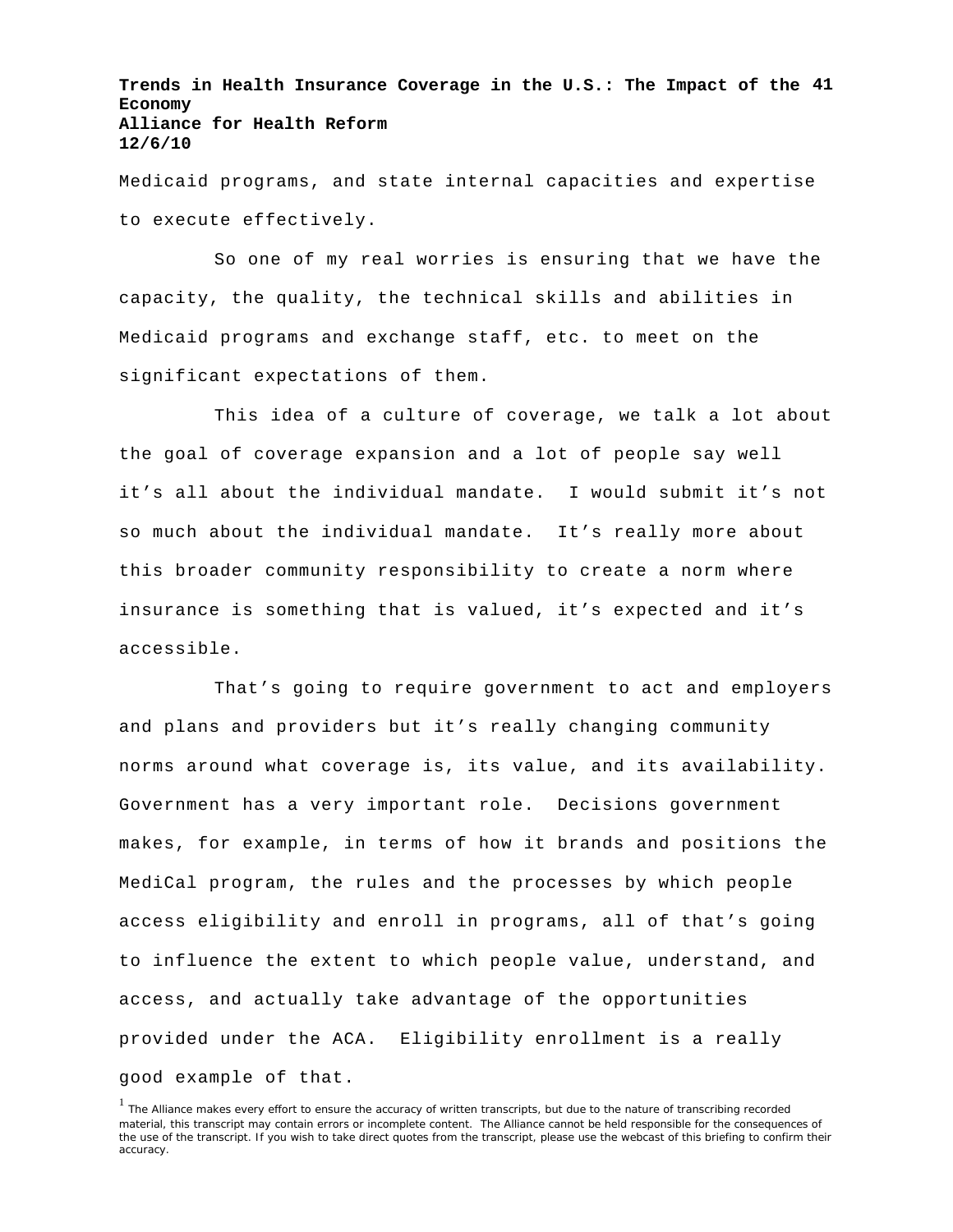**Trends in Health Insurance Coverage in the U.S.: The Impact of the 42 Economy Alliance for Health Reform 12/6/10**

ACA gives states some really unprecedented tools to modernize and streamline, and create much more seamless eligibility enrollment systems between Medicaid exchange and SCHIP. How states employ those tools is really going to make a difference in terms of creating or contributing to this idea of a culture of coverage and promoting enrollment in practice not just the concept but actual enrollment and maintenance of that insurance.

Provider capacity is going to be critical not just we need more primary care doctors. We all stipulate to that but we need to be looking closely at what do we know about the profile of those uninsured people we've been talking about previously who'll become newly enrolled in Medicaid and exchange coverage?

Are we aligning both the benefits that those populations will need as well as the proper provider profile and expertise? We know in our state, for example, very medically complicated population below 100-percent of poverty single adults, big concerns about adequacy of our behavioral health specialty providers as one example.

Serving those outside of the mandate, we talk a lot about near universal coverage. Near universal is not universal. In our state, we have over a million individuals who will remain outside the reach of the ACA because of their

<sup>&</sup>lt;sup>1</sup> The Alliance makes every effort to ensure the accuracy of written transcripts, but due to the nature of transcribing recorded material, this transcript may contain errors or incomplete content. The Alliance cannot be held responsible for the consequences of the use of the transcript. If you wish to take direct quotes from the transcript, please use the webcast of this briefing to confirm their accuracy.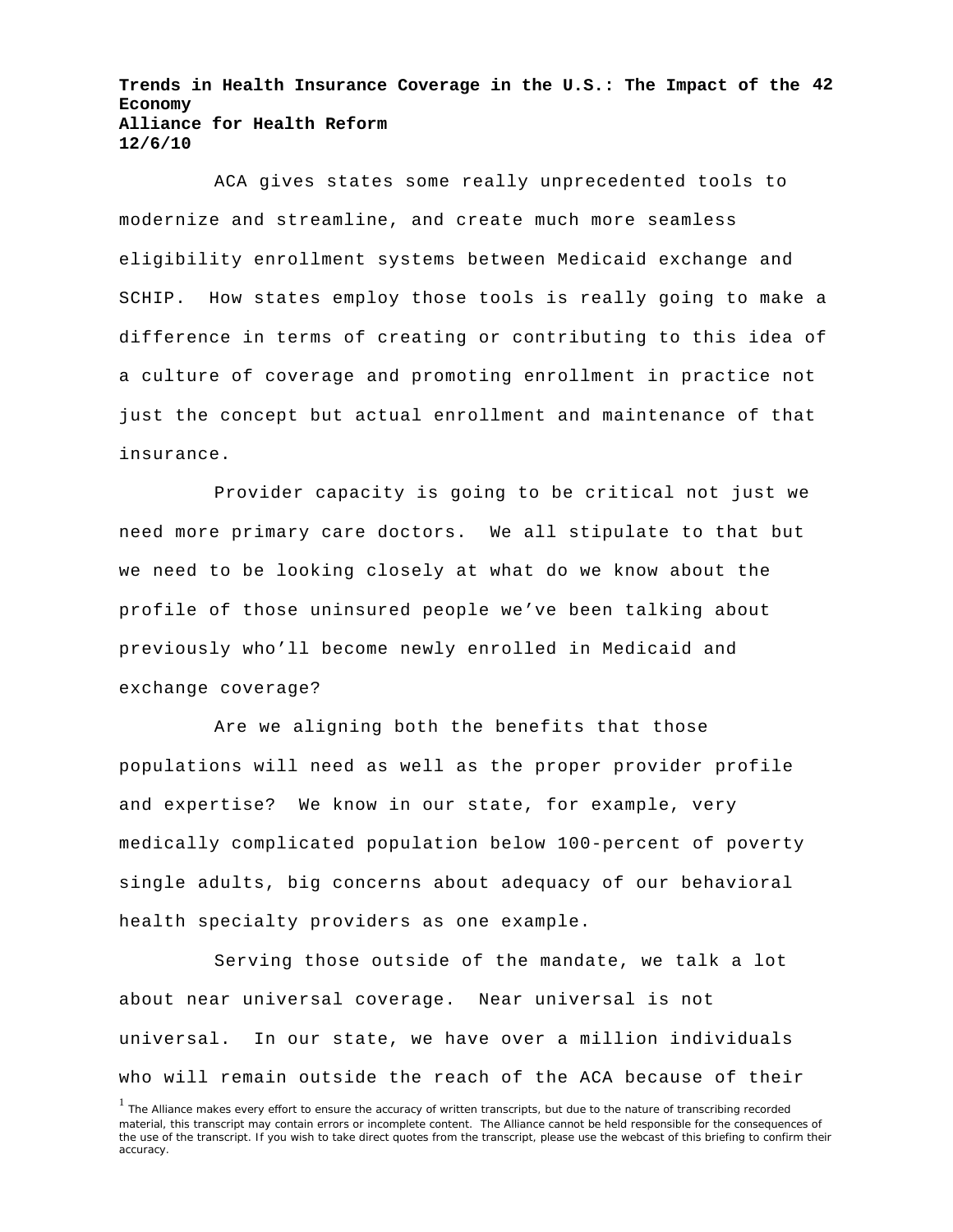**Trends in Health Insurance Coverage in the U.S.: The Impact of the 43 Economy Alliance for Health Reform 12/6/10**

citizenship status so working through the implications of that in terms of those individuals, their ongoing health care needs that will not go away, and making sure that there's financing streams to support their usual sources of coverage.

The final point I'd make in terms of an important consideration for Medicaid and I do dwell upon Medicaid for a moment in my comments because we talk a lot about the exchanges. The exchanges are, as we say, the shiny new objects. They're exciting. They're neat. They're new. They provide an opportunity to really drive some pretty important changes in health care financing and delivery but again they're built upon the Medicaid programs. So we got to get Medicaid right if we want to be successful with health reform.

This final issue relates to the relationship between Medicaid and the exchange. Our policy makers gave our exchange board the authority to be what we call an active purchaser to set plan participation standards and then contract for the highest value plans for participants. How the exchange executes that active purchaser authority, how it aligns or combines its purchasing with the Medicaid program and our SCHIP program are going to be really very important.

So working through those dynamics and relationships from a purchaser perspective as well as from an enrollee perspective with an eye towards bringing the best value for

<sup>&</sup>lt;sup>1</sup> The Alliance makes every effort to ensure the accuracy of written transcripts, but due to the nature of transcribing recorded material, this transcript may contain errors or incomplete content. The Alliance cannot be held responsible for the consequences of the use of the transcript. If you wish to take direct quotes from the transcript, please use the webcast of this briefing to confirm their accuracy.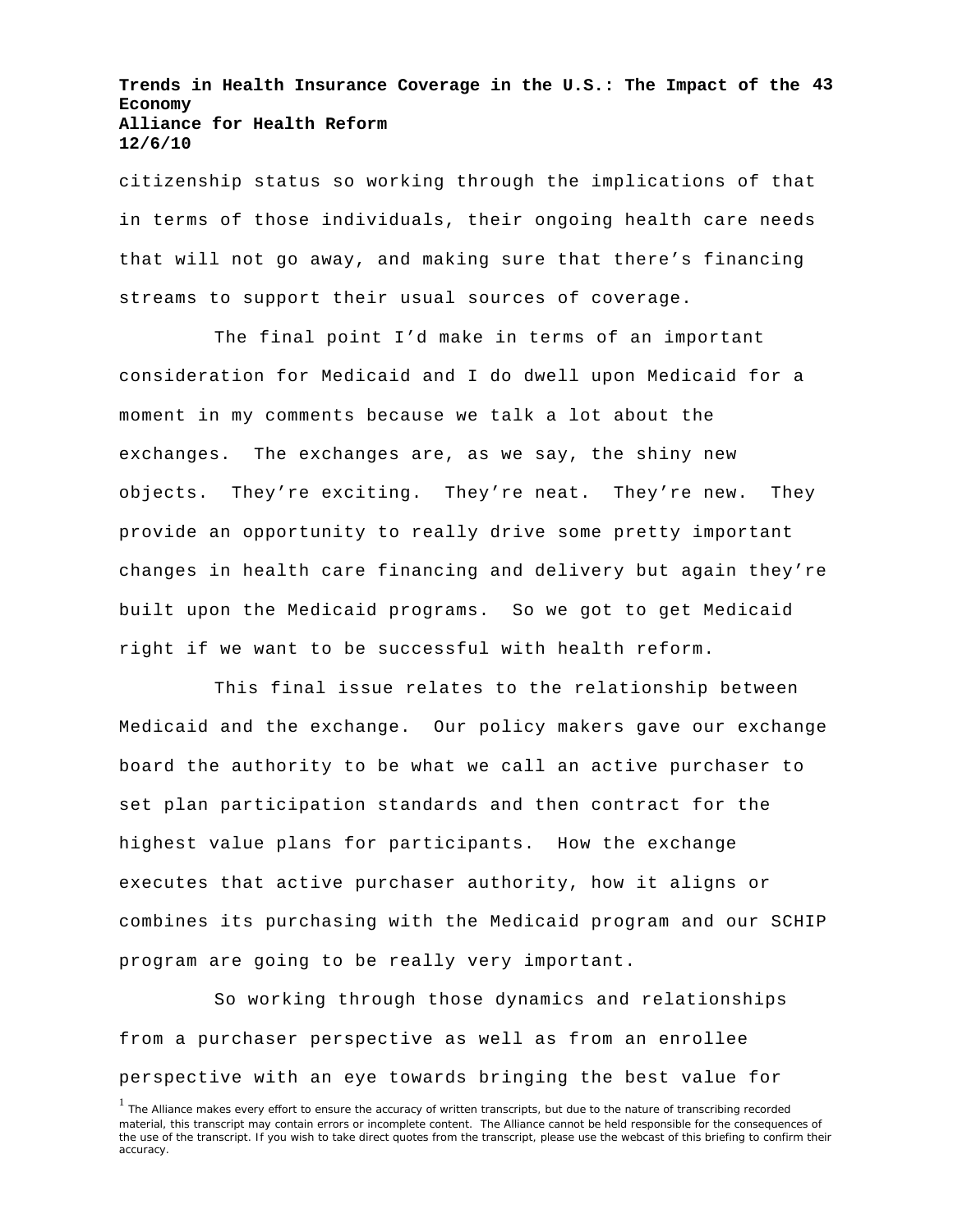**Trends in Health Insurance Coverage in the U.S.: The Impact of the 44 Economy Alliance for Health Reform 12/6/10**

those who enroll and maintaining continuity of coverage. As we know, those individuals will go through considerable transitions. It's going to be really important.

I would just close where I started, our state context, as Janet and I have indicated, are very challenging. Now we know, Ed, why California, Michigan were invited [Laughter] as the poster children for challenging context. Our unemployment rate has been persistently above 12 million. Janet and I were comparing notes last night which state has lost the most jobs. That is a bad competition [Laughter].

No one is a winner there but our challenge, our context is certainly challenging. The ACA is certainly not without flaws but it has opened an incredibly important policy window and states, by and large, are eager or at least willing to take advantage of that opportunity and with proper deployment of some of those critical tools, as it relates to Medicaid, as it relates to the exchange, I think we can make important improvements in the health status of the people of our state through improved coverage, through delivery system reform, through investments and prevention and wellness.

Going back to Diane's comments, that's why we do what we do. We do what we do to make a difference in the lives of the people in our states. At least, under Governor Schwarzenegger's leadership, we have viewed the ACA as

<sup>&</sup>lt;sup>1</sup> The Alliance makes every effort to ensure the accuracy of written transcripts, but due to the nature of transcribing recorded material, this transcript may contain errors or incomplete content. The Alliance cannot be held responsible for the consequences of the use of the transcript. If you wish to take direct quotes from the transcript, please use the webcast of this briefing to confirm their accuracy.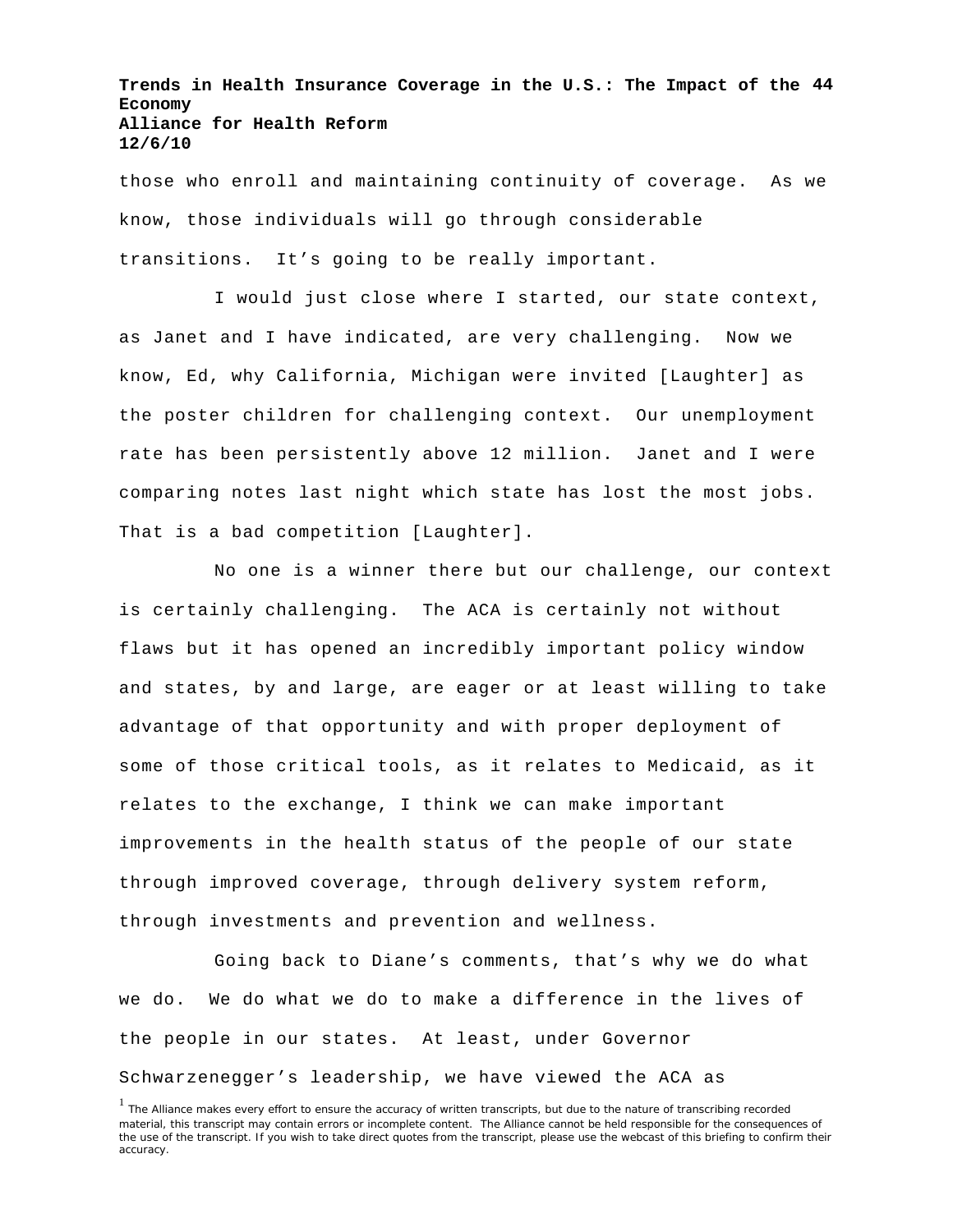**Trends in Health Insurance Coverage in the U.S.: The Impact of the 45 Economy Alliance for Health Reform 12/6/10**

providing just that opportunity to make a difference in the lives of the people in California. Thank you.

**ED HOWARD:** Thanks very much Kim. Time for you to get involved in this conversation. There are, as I said, microphones that you can use to ask questions. There are green cards in your kits that you can use on which to write questions.

While you're doing that, let me just follow up on something that both Janet and Kim were talking about in the notion that states are trying to use the ACA to deal with some of these problems. Something came across my desk a couple of days ago from a conservative commentator that was titled something like here are eight steps states can take to slow or impede the implementation of the ACA. I wonder, in your conversations with your colleagues, whether that kind of technical assistance is likely to get picked up in any significant way.

**KIMBERLY BELSHE:** I've been really struck in our meetings and there've been a lot of meetings. It's actually been a really useful effort supported by the administration, NGA, many of the foundations to bring together the Governor's leads who are advancing health reform.

I have really been struck since our very first meeting and throughout the balance of this year by the thoughtfulness,

<sup>&</sup>lt;sup>1</sup> The Alliance makes every effort to ensure the accuracy of written transcripts, but due to the nature of transcribing recorded material, this transcript may contain errors or incomplete content. The Alliance cannot be held responsible for the consequences of the use of the transcript. If you wish to take direct quotes from the transcript, please use the webcast of this briefing to confirm their accuracy.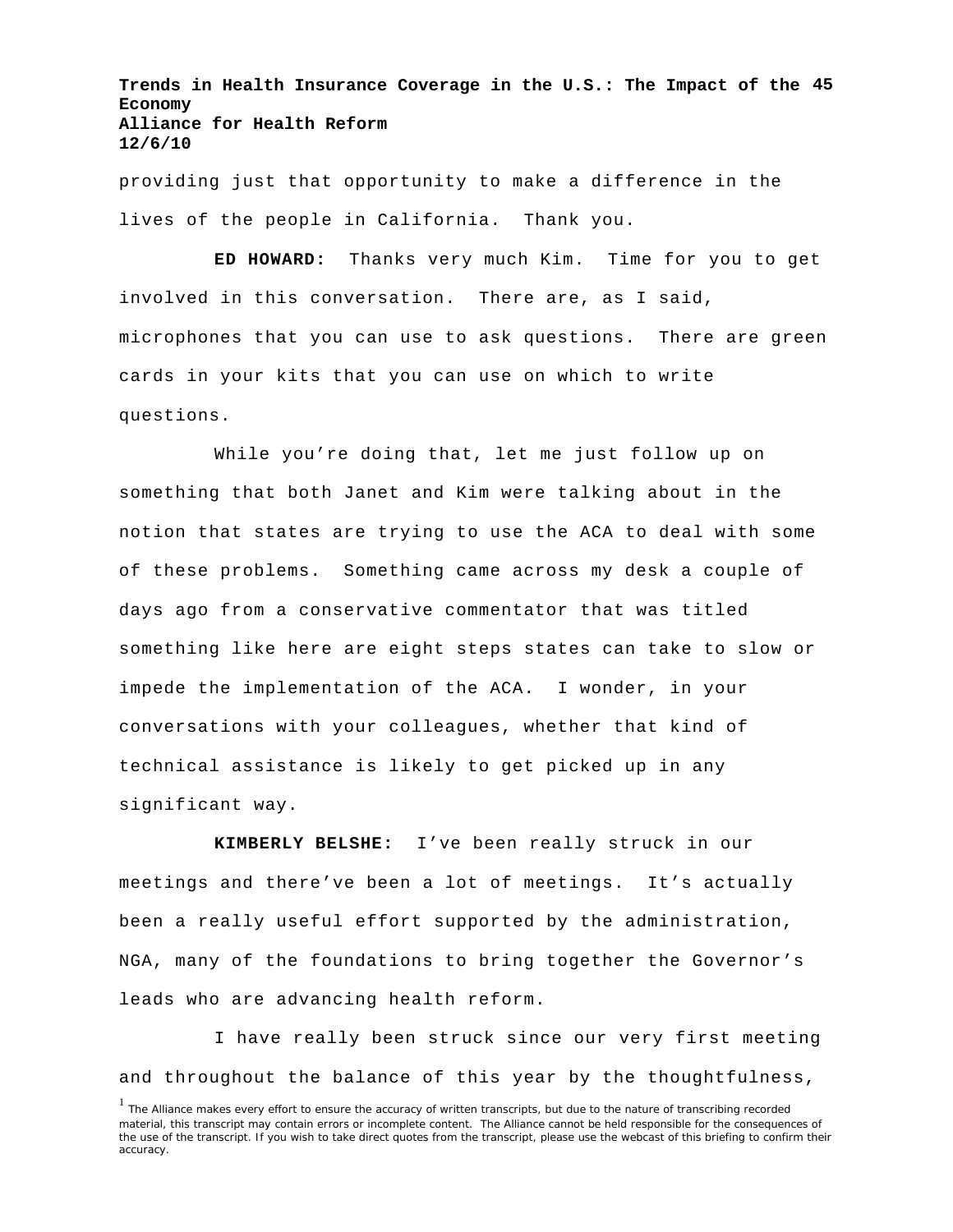**Trends in Health Insurance Coverage in the U.S.: The Impact of the 46 Economy Alliance for Health Reform 12/6/10**

the responsibility, the professionalism, the sense of stewardship that my colleagues, our colleagues have brought to this really daunting task.

With very few exceptions to date, my colleagues whose bosses are part of litigation who take a different political view and policy view than Arnold Schwarzenegger, they're like the law is the law and so until such time as the quarter the Congress makes change, we are going to move forward thoughtfully and responsibly.

They will likely do it very differently than California has done it but generally the sensibility is we have a responsibility and until the law changes, until the courts take an action, we're going to take the steps necessary to at least modestly move the ball forward. Janet, do you have a different perspective on that?

**JANET OLSZEWSKI:** I agree Kim and what I would say is that even when I've seen people suggest that they're not going to implement say states cannot go after federal funding, etc, in reality those states still are moving forward with pieces of the Affordable Care Act. Again we're all going to implement it somewhat differently.

As soon as you get beyond the rhetoric and start talking about what's really in the law, there's a lot there to

<sup>&</sup>lt;sup>1</sup> The Alliance makes every effort to ensure the accuracy of written transcripts, but due to the nature of transcribing recorded material, this transcript may contain errors or incomplete content. The Alliance cannot be held responsible for the consequences of the use of the transcript. If you wish to take direct quotes from the transcript, please use the webcast of this briefing to confirm their accuracy.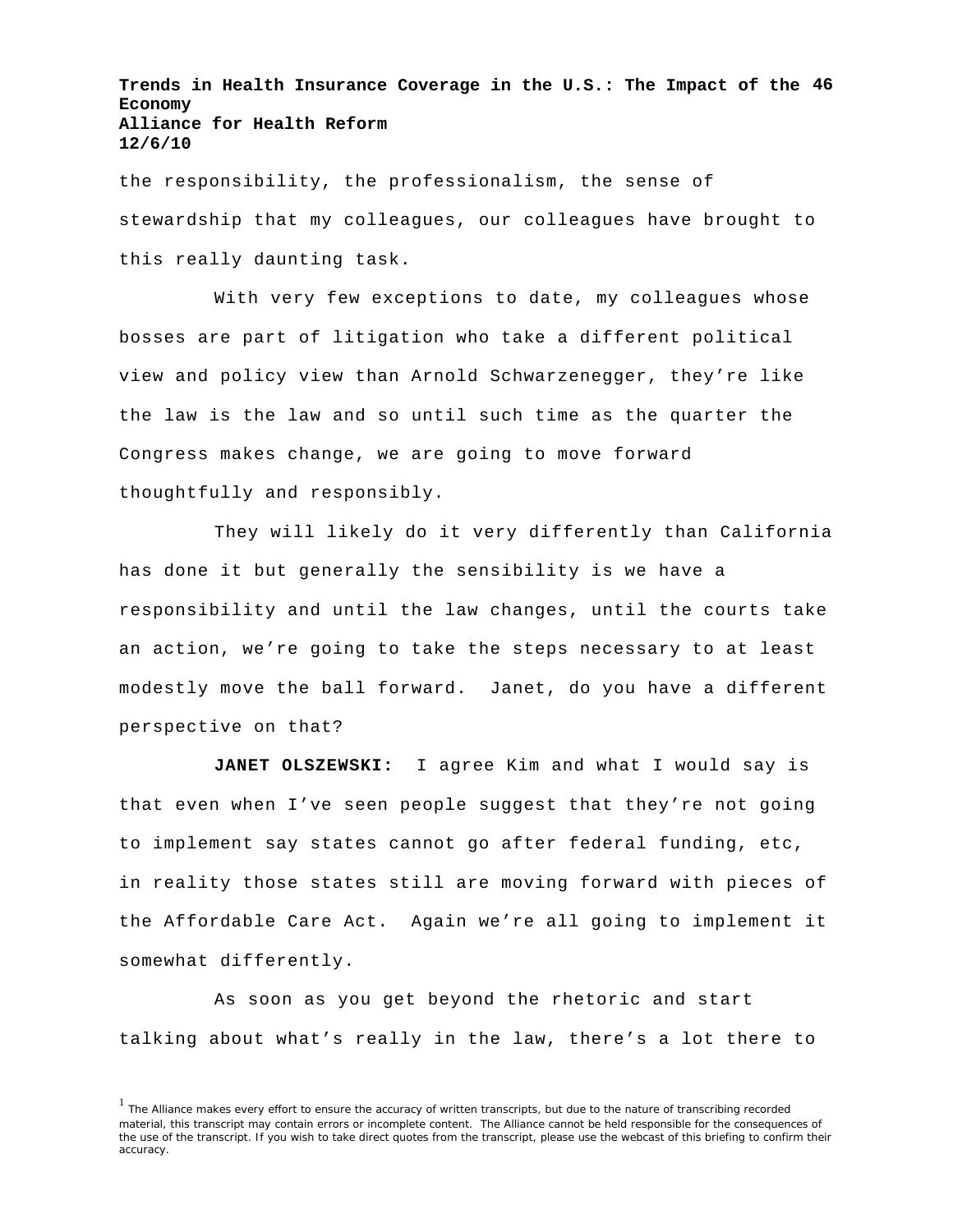**Trends in Health Insurance Coverage in the U.S.: The Impact of the 47 Economy Alliance for Health Reform 12/6/10**

like for both parties to like. So I think states really are all about state control.

So for example, on the exchanges, I think that you'll see more states than not choose to operate exchanges again even if there is states are involved in litigation, until such time as the law changes, they would make a decision to maintain the activity at the state level because they believe that they know their state best and that the result will be a better one for their citizens.

## **ED HOWARD:** Yes Bob?

**BOB GRIST:** Bob Grist with the Institute of Social Medicine and Community Health. My question has to do with the efficiency of delivery models. In Michigan, it was mentioned that the community health centers are getting costs plus reimbursement, which presumably is higher than the Medicaid health plans.

Does the state have any way to distinguish, to compare the efficiency of the delivery models of community health centers with Medicaid plans or with Medicaid as a payer for other Medicaid providers because it would seem that you would want to be focusing on using your resources in the most efficient way and if the community health centers are more efficient, what can you do to move the Medicaid providers in that direction?

<sup>&</sup>lt;sup>1</sup> The Alliance makes every effort to ensure the accuracy of written transcripts, but due to the nature of transcribing recorded material, this transcript may contain errors or incomplete content. The Alliance cannot be held responsible for the consequences of the use of the transcript. If you wish to take direct quotes from the transcript, please use the webcast of this briefing to confirm their accuracy.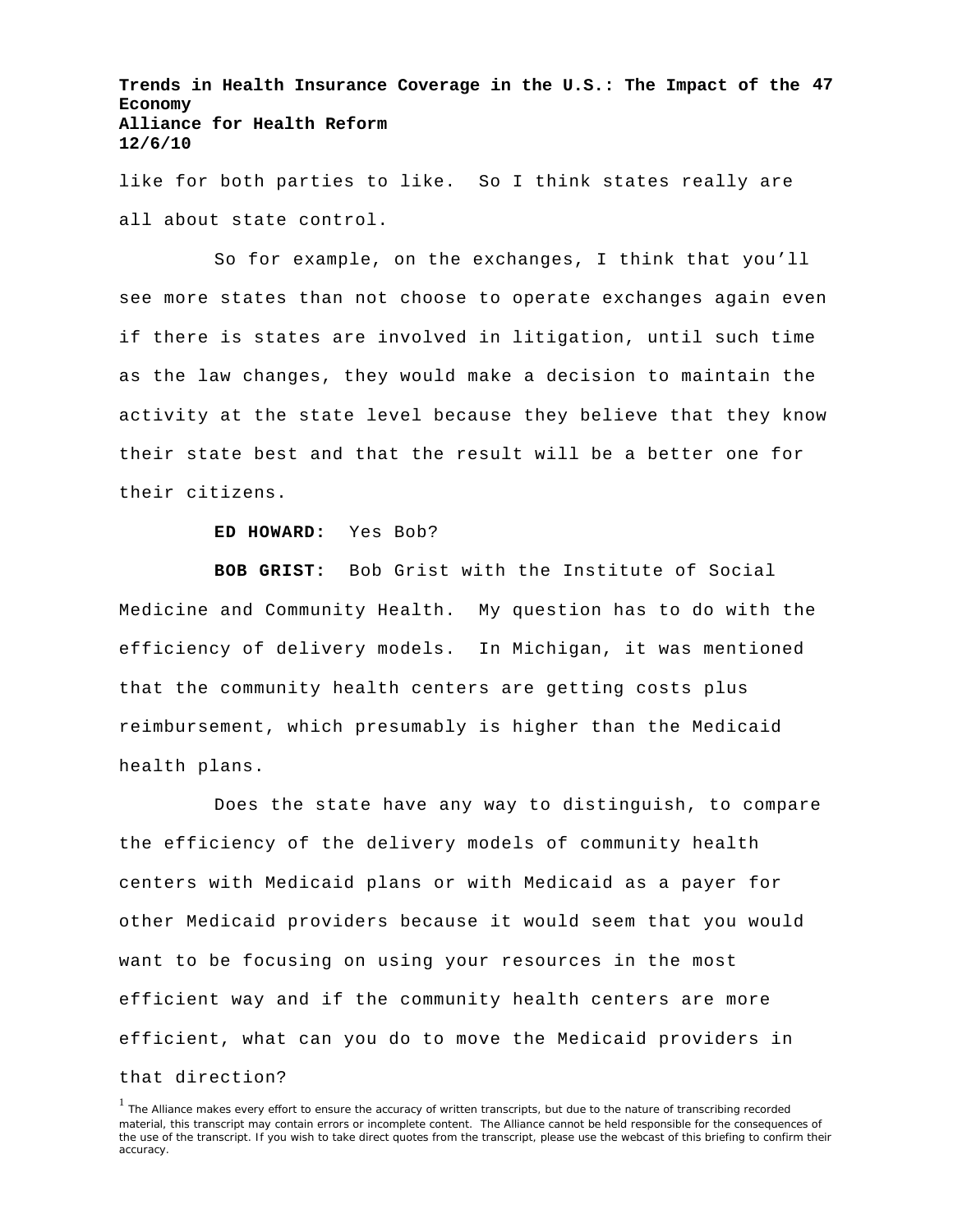**Trends in Health Insurance Coverage in the U.S.: The Impact of the 48 Economy Alliance for Health Reform 12/6/10**

**JANET OLSZEWSKI:** Well I think in our state the answer is complex in that number one, our Medicaid health plans do contract with the federally qualified health centers, community health centers. So they are providers for our managed care population. I think that we see performance is a continuum and that there are some community health centers that are extraordinarily effective and efficient and others that are less so, same with private practice.

We, of course, are very involved in developing patientcentered medical homes and developing those community resources around primary care practices. Having started with pediatricians and pediatric practices earlier now, we are one of the eight states in the CMS multi-payer demo. So we have some evidence.

I will tell you the other challenge in state capacity is we don't have the capacity to continually do the evaluation to get the data points we need to understand as well as we should some of the aspects of our delivery system. We have to rely on outside researchers and grants to do that. We can't even pay for their researchers to do that in all cases but we see varied performance in all of them.

We do bonus payments. We do performance improvement with our providers and with our health plans. The health plans work extensively to try and get those practices and the

<sup>&</sup>lt;sup>1</sup> The Alliance makes every effort to ensure the accuracy of written transcripts, but due to the nature of transcribing recorded material, this transcript may contain errors or incomplete content. The Alliance cannot be held responsible for the consequences of the use of the transcript. If you wish to take direct quotes from the transcript, please use the webcast of this briefing to confirm their accuracy.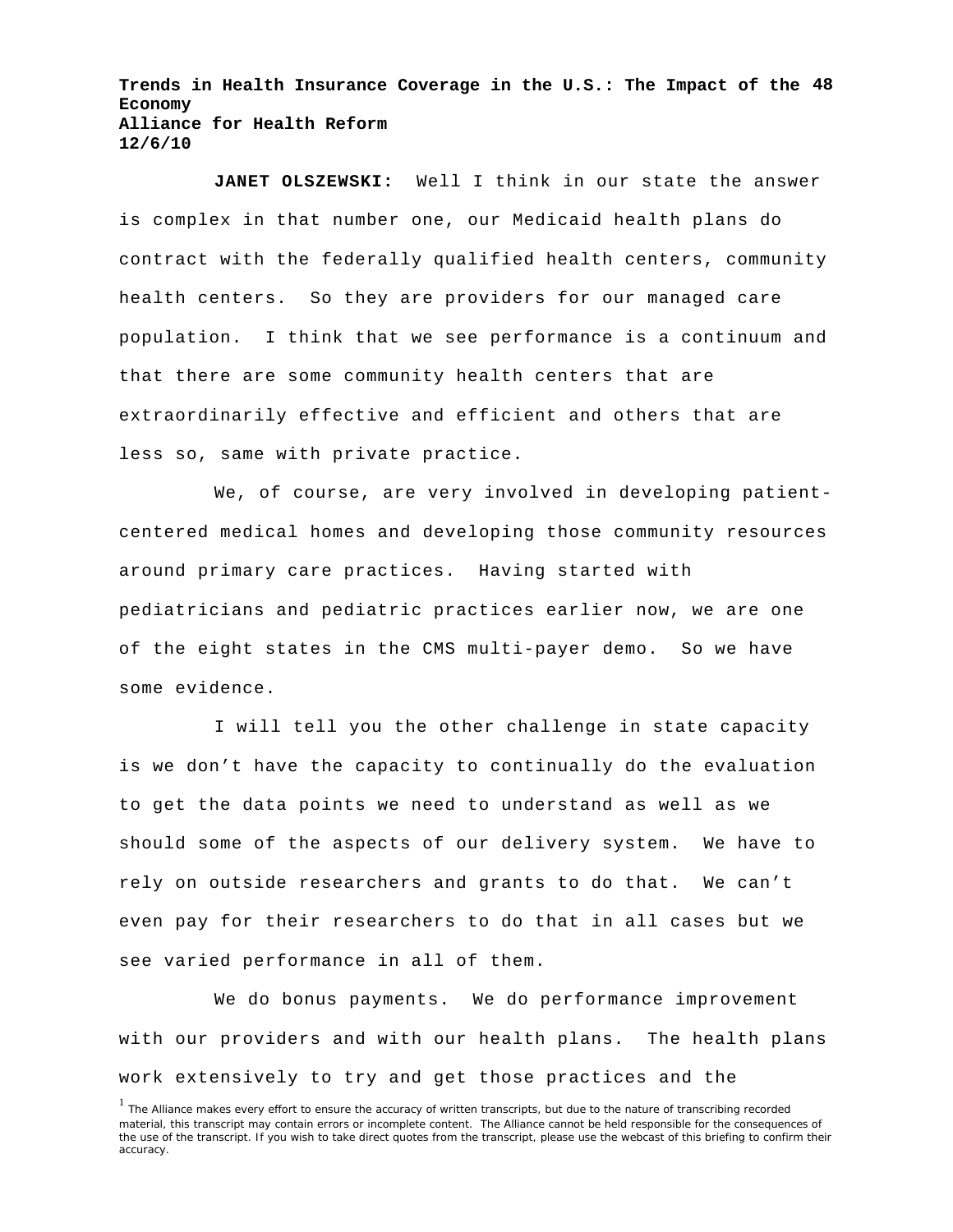**Trends in Health Insurance Coverage in the U.S.: The Impact of the 49 Economy Alliance for Health Reform 12/6/10**

community health centers to do the job that needs to be done for the population so we have constant quality improvement cycles within managed care as well as externally.

**KIMBERLY BELSHE:** Ed can I offer a comment? I think you're raising such an important point particularly in the context of FQHC's, which in our state, like in Michigan, are just absolutely essential providers of care. They are critical sources of services not only for the insured but the uninsured in particular particularly our undocumented immigrant population. You call out though one of the really important tensions that policy makers and program administrators are going to need to work through as it relates to FQHCs because on the one hand, yes they are essential providers of care.

They have this semi-protected right to cost-based reimbursement, yet at the same time when you look at trends more broadly, as you know, the payment trends are oriented increasingly towards outcome performance, value-based purchasing, evidence-based reimbursement. So it seems that there's an important tension that will need to be reconciled.

So when my FQHC colleagues come back and say how can you raise such a thing? We value and embrace our cost-based reimbursement and we're so efficient. I think it's going to be critical that they're able to demonstrate that efficiency. Otherwise this kind of entitlement sense of cost-based

<sup>&</sup>lt;sup>1</sup> The Alliance makes every effort to ensure the accuracy of written transcripts, but due to the nature of transcribing recorded material, this transcript may contain errors or incomplete content. The Alliance cannot be held responsible for the consequences of the use of the transcript. If you wish to take direct quotes from the transcript, please use the webcast of this briefing to confirm their accuracy.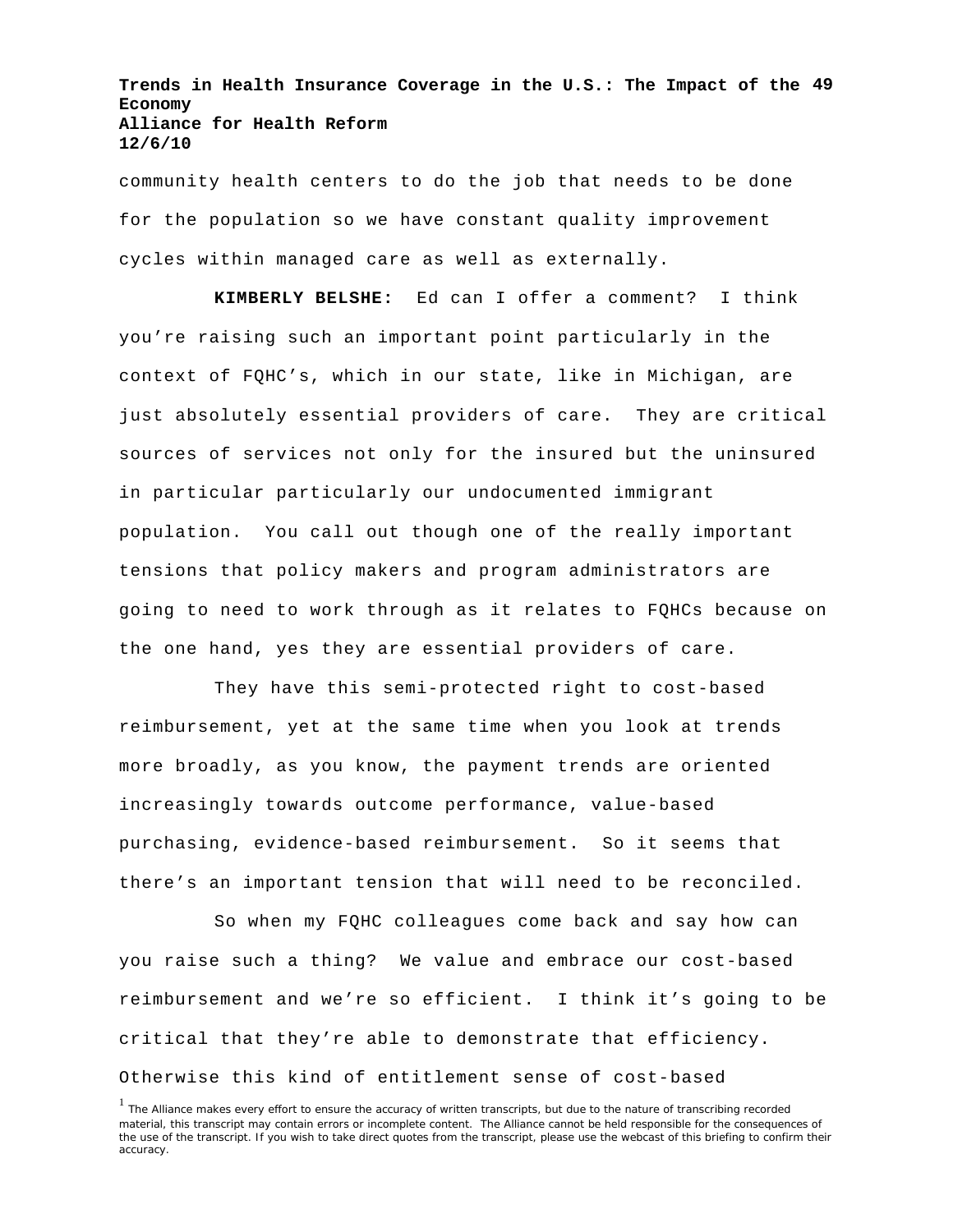**Trends in Health Insurance Coverage in the U.S.: The Impact of the 50 Economy Alliance for Health Reform 12/6/10**

reimbursement is really going to be increasingly at odds with the broader financing and delivery reforms that are increasingly focusing on outcomes.

**CARL PULZER:** Carl Pulzer, American Health Care Association. This is a question for the analytical side, when you see the trends in the uninsured, did you also study or do we have any data on the growth of suboptimal insurance, I don't know what the clinical term is the many med plans or the plans that either, they lack a catastrophic component or they don't meet the new rules for annual coverage limits because as you said, a lot of the workers are on these types of jobs like long-term care's a job, a lot of low-wage workers.

There's lots of folks covered with these plans. We saw the McDonald's situation, I think if you go to the Office of Insurance Oversight, more than a million workers are covered by plans that have gotten a waiver, many med plans, so just that type of insurance.

**SHERRY GLIED:** We've actually just looked at the number of people in plans with very high deductibles and that number has definitely been going up over time so that's kind of consistent with that story. Many med plans are not picked up very well in existing data sources. So we don't have a very good sense of those but there certainly is evidence that the

<sup>&</sup>lt;sup>1</sup> The Alliance makes every effort to ensure the accuracy of written transcripts, but due to the nature of transcribing recorded material, this transcript may contain errors or incomplete content. The Alliance cannot be held responsible for the consequences of the use of the transcript. If you wish to take direct quotes from the transcript, please use the webcast of this briefing to confirm their accuracy.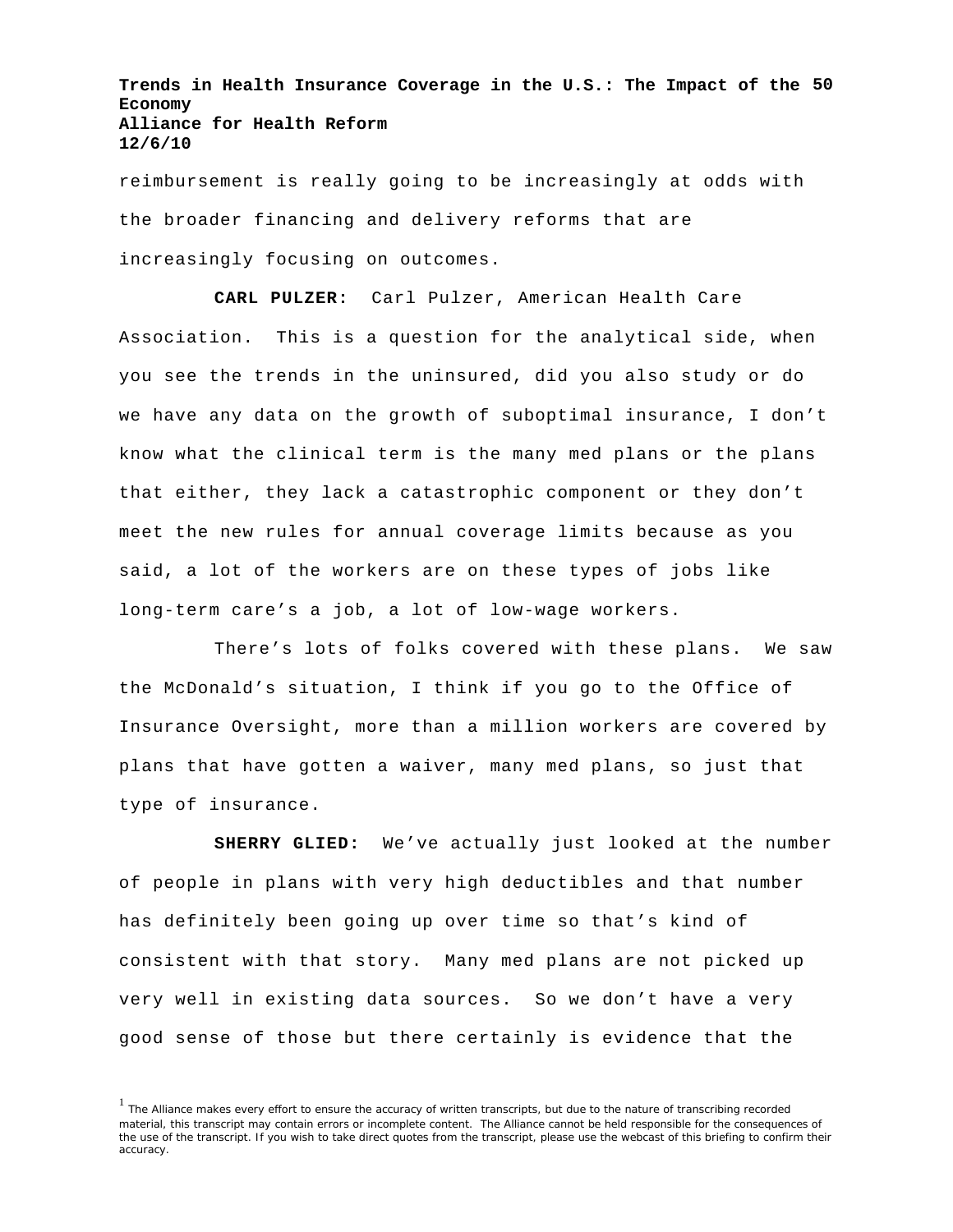**Trends in Health Insurance Coverage in the U.S.: The Impact of the 51 Economy Alliance for Health Reform 12/6/10**

generosity of coverage has been declining especially in the small firm and individual insurance markets.

**DIANE ROWLAND:** John, a question for you in terms of the Midwest. What are some of the reasons do you think that the Midwest has seen such a large percentage increase in the uninsured and is one of the contributors to that potentially the auto industry or are there other factors that you might tease out of the data?

**JOHN HOLAHAN:** Yes. We couldn't really tell whether it was the auto industry, it almost has to be to a great extent. If you look at the data on unemployment rates, the Midwest really has about the highest on average, the west pretty close behind. I think all the economic turmoil that the Midwest has been under really explains it, loss of jobs, moving to lower paying jobs and so forth, jobs without health insurance. I think it plays out in the Midwestern states and some of the western states and probably to a greater extent than it does elsewhere.

**DIANE ROWLAND:** Okay and Sherry is there a collaborative effort with the Office on Aging to address some of the issues of coverage for those over 55 and what components would be considered in your research agenda? Are you looking specifically at that and its implications potentially for

## Medicare?

<sup>&</sup>lt;sup>1</sup> The Alliance makes every effort to ensure the accuracy of written transcripts, but due to the nature of transcribing recorded material, this transcript may contain errors or incomplete content. The Alliance cannot be held responsible for the consequences of the use of the transcript. If you wish to take direct quotes from the transcript, please use the webcast of this briefing to confirm their accuracy.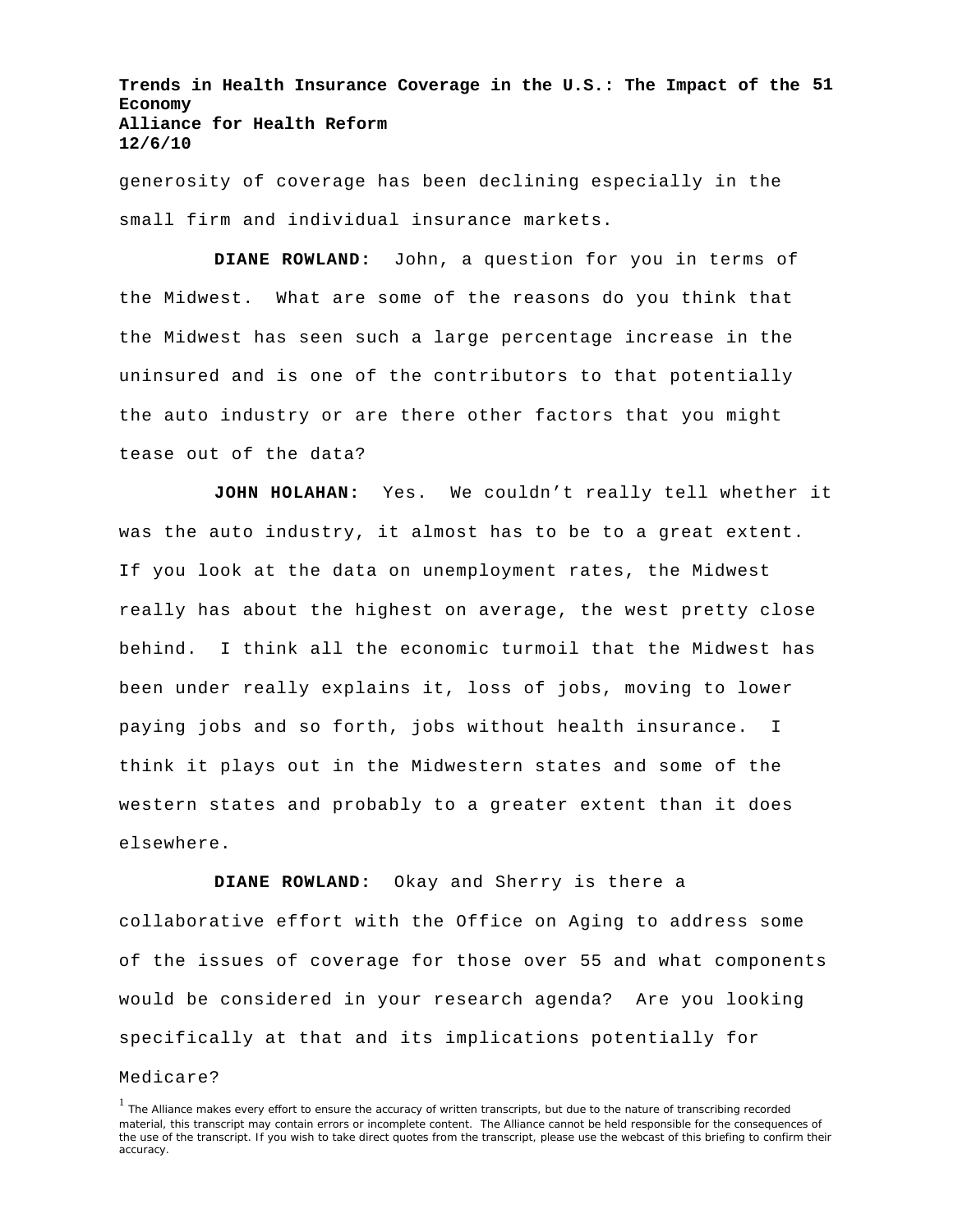**Trends in Health Insurance Coverage in the U.S.: The Impact of the 52 Economy Alliance for Health Reform 12/6/10**

**SHERRY GLIED:** We are looking at coverage trends in all populations including the population 55 to 64. We don't have a specific initiative that's going on right now but we do work closely with the Office on Aging. So we will go back and try and see what we can do there.

**DIANE ROWLAND:** Okay and a question for Janet. Can you comment on the challenges of maintaining adequate provider networks under Medicaid managed care and how do you actually monitor the adequacy of the network and address any problems you encounter?

**JANET OLSZEWSKI:** We have two different approaches to managing the adequacy of provider networks. First in terms of licensure, we contract with licensed HMOs in the state and they have requirements from the insurance commissioner in terms of how they demonstrate adequacy of network.

I think one of the challenges we have, whether it's in managed care or not, we are beginning to see in the northern parts of our state absolute losses of providers. OBGYNs, for example, we've had a couple of hospitals in northern Michigan stop their OBGYN services.

So now we're going back to a situation I found in 1987 when I began working in the maternal and child health area where women are traveling two hours-plus for prenatal care. That's not because the health plans won't contract with

<sup>&</sup>lt;sup>1</sup> The Alliance makes every effort to ensure the accuracy of written transcripts, but due to the nature of transcribing recorded material, this transcript may contain errors or incomplete content. The Alliance cannot be held responsible for the consequences of the use of the transcript. If you wish to take direct quotes from the transcript, please use the webcast of this briefing to confirm their accuracy.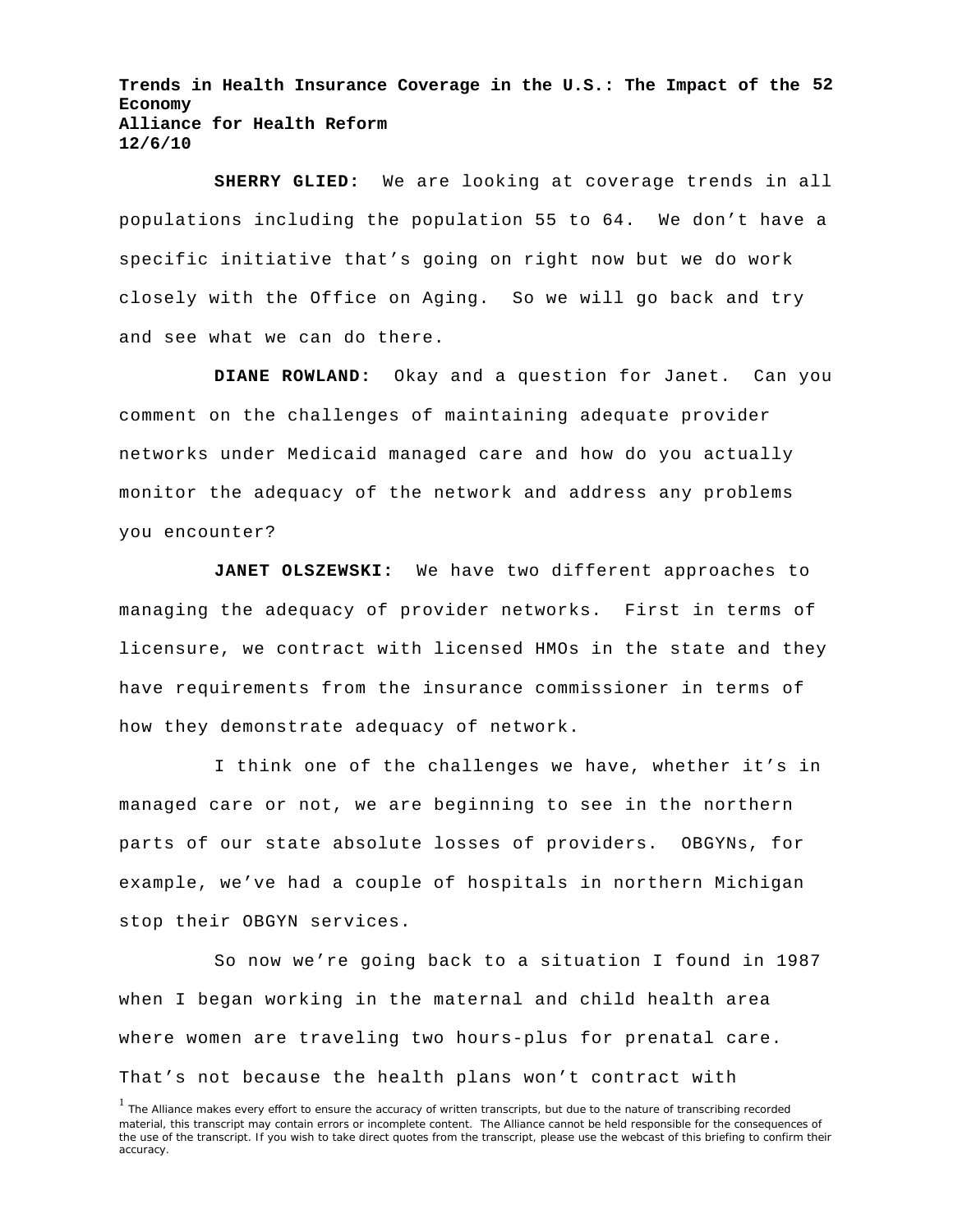**Trends in Health Insurance Coverage in the U.S.: The Impact of the 53 Economy Alliance for Health Reform 12/6/10**

anybody. There just isn't anybody left. We have retirements, people not coming into the area, etc.

So we start with an issue of who's out there. We have the requirements from the insurance side and that's kind of a front end analysis of the network assuring adequacy for size of population, etc. Then we have a regular monitoring approach through our Medicaid plan. We do this through consumer surveys.

We do it through analysis of encountered data. We do it through our own spot checks, etc. So we've got a variety of mechanisms we use to try and manage the network to assure the adequacy of the network but the challenges again are in places where we are seeing providers leave practice and other providers not come in.

**DIANE ROWLAND:** This next question requests what any of you have as experience and observation with the high-risk pools and how they've been playing out and what this economy may have done to their ability to be affordable and to take the place they're supposed to be taking.

**KIMBERLY BELSHE:** California's one of 27 states, I think it is, that stepped up to administer their own preexisting condition insurance plan. We were the last state to get ours up and running in part because we need the

<sup>&</sup>lt;sup>1</sup> The Alliance makes every effort to ensure the accuracy of written transcripts, but due to the nature of transcribing recorded material, this transcript may contain errors or incomplete content. The Alliance cannot be held responsible for the consequences of the use of the transcript. If you wish to take direct quotes from the transcript, please use the webcast of this briefing to confirm their accuracy.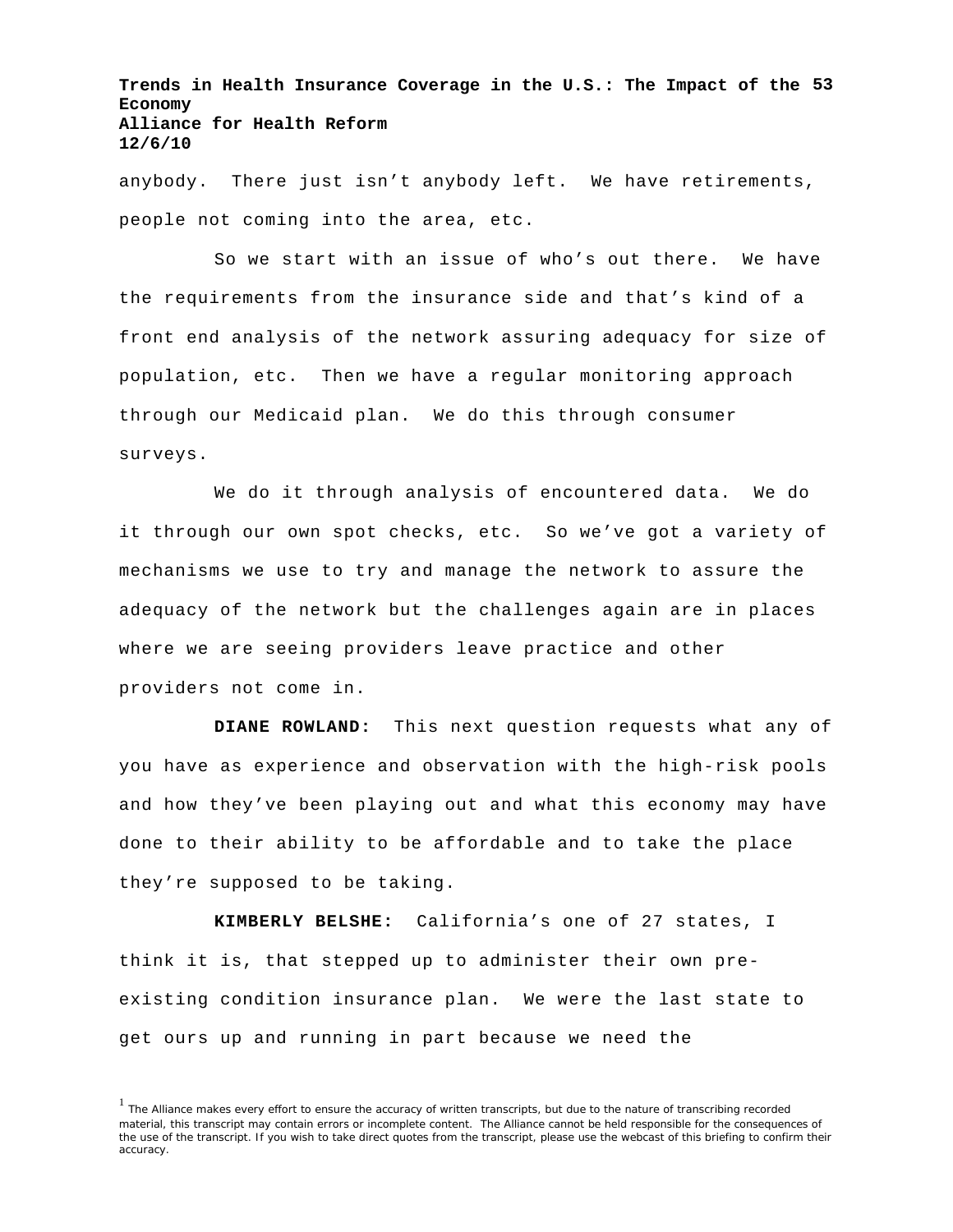**Trends in Health Insurance Coverage in the U.S.: The Impact of the 54 Economy Alliance for Health Reform 12/6/10**

legislation, which we were able to do this summer on a bipartisan basis, which was nice to see.

So even though we had a fairly late start-up, we didn't begin coverage until well into October, we've enrolled about 1,000 individuals. That is a pretty modest number of people but relative to other states, it's not bad in short order.

Our \$761 million in federal support will enable us to serve upwards of 23,000 individuals a month. So obviously we are well short of that. Why is it? It's providing access to more affordable, comprehensive coverage and more affordable is simply not affordable for many if not most of the people who have pre-existing medical conditions and who are finding themselves outside of the insurance market.

So there are issues around affordability. There's issues around awareness. So we are beginning to do more in partnership with agents and brokers and legislators and other community interests to get the word out but those are the two principle challenges we found, the affordability issue and the awareness issue.

**JANET OLSZEWSKI:** We too are operating an existing condition pool. This is the first time we're operating one at the state. We have historically not had a high-risk pool in Michigan. We have a non-profit Blue Cross plan in the state, which has served as our insurer of last resort.

<sup>&</sup>lt;sup>1</sup> The Alliance makes every effort to ensure the accuracy of written transcripts, but due to the nature of transcribing recorded material, this transcript may contain errors or incomplete content. The Alliance cannot be held responsible for the consequences of the use of the transcript. If you wish to take direct quotes from the transcript, please use the webcast of this briefing to confirm their accuracy.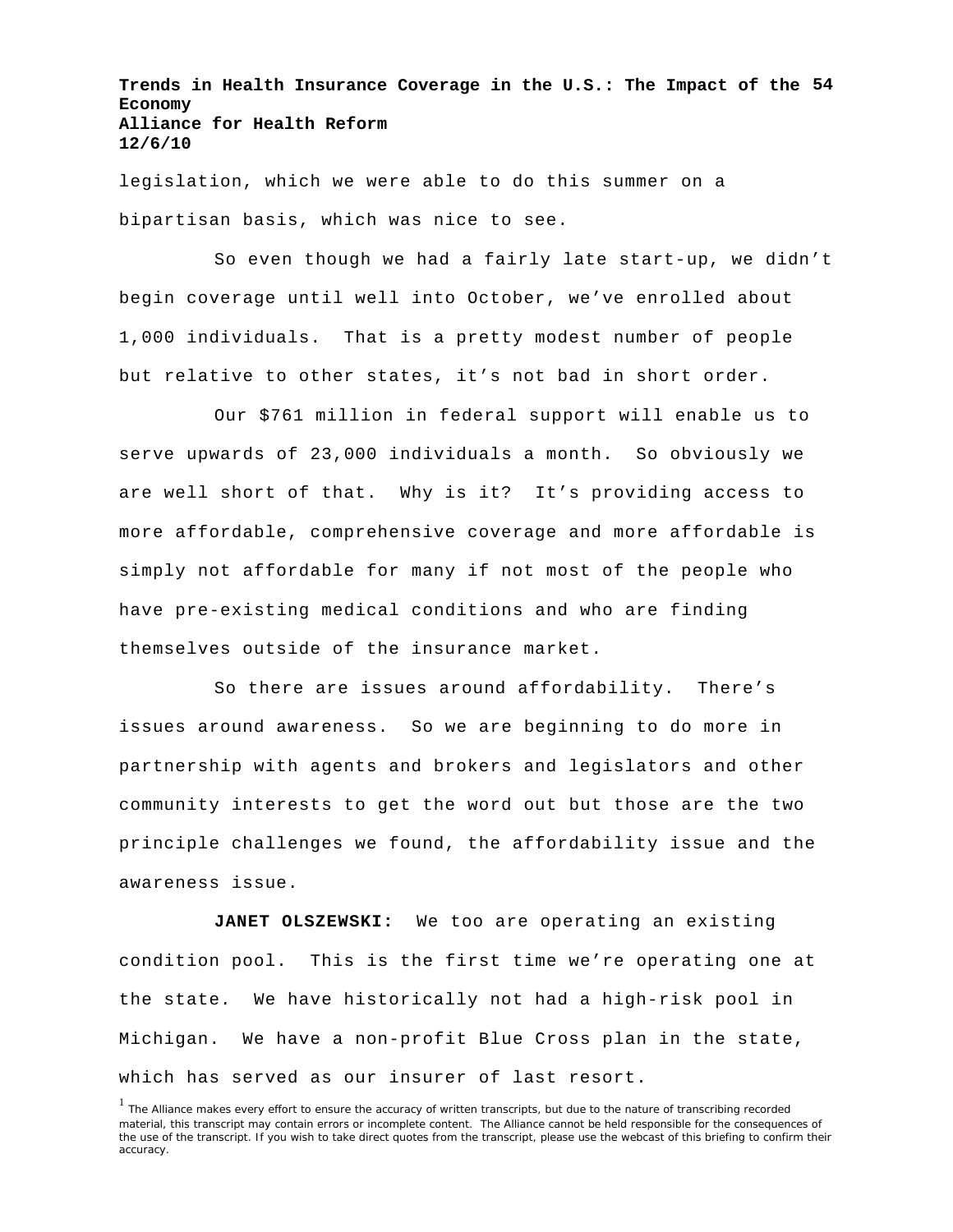**Trends in Health Insurance Coverage in the U.S.: The Impact of the 55 Economy Alliance for Health Reform 12/6/10**

This particular plan, we've enrolled a couple of hundred people with the amount of money that has been allocated to us believe we could serve anywhere from three to 5,000 people. So the uptake has been really slow for the reasons Kim has suggested.

**AYANNA NUJUMA:** Hi, I'm Ayanna Nujuma with Lincoln McCleod, we are a communications firm here in D.C. I'd like to ask Janet and Sherry the question together. You indicated the lack of physicians in the state of Michigan and I know Sherry your area's not exactly the public health service but in your planning and research initiatives that you're developing, how do you envision the public health service adding value to what's going on in Michigan in terms of the low number of physicians in that area?

**SHERRY GLIED:** I don't want to give you a very specific answer because I don't exactly know what it's going to do with respect to Michigan but certainly expansions in the national health service corps, other efforts of the public health service to expand access to coverage are an important element of the Affordable Care Act and it's one of the things that we're actually tracking.

One of the things that we're planning to track is to look at access to services and what areas of the country are having difficulty getting access to services.

<sup>&</sup>lt;sup>1</sup> The Alliance makes every effort to ensure the accuracy of written transcripts, but due to the nature of transcribing recorded material, this transcript may contain errors or incomplete content. The Alliance cannot be held responsible for the consequences of the use of the transcript. If you wish to take direct quotes from the transcript, please use the webcast of this briefing to confirm their accuracy.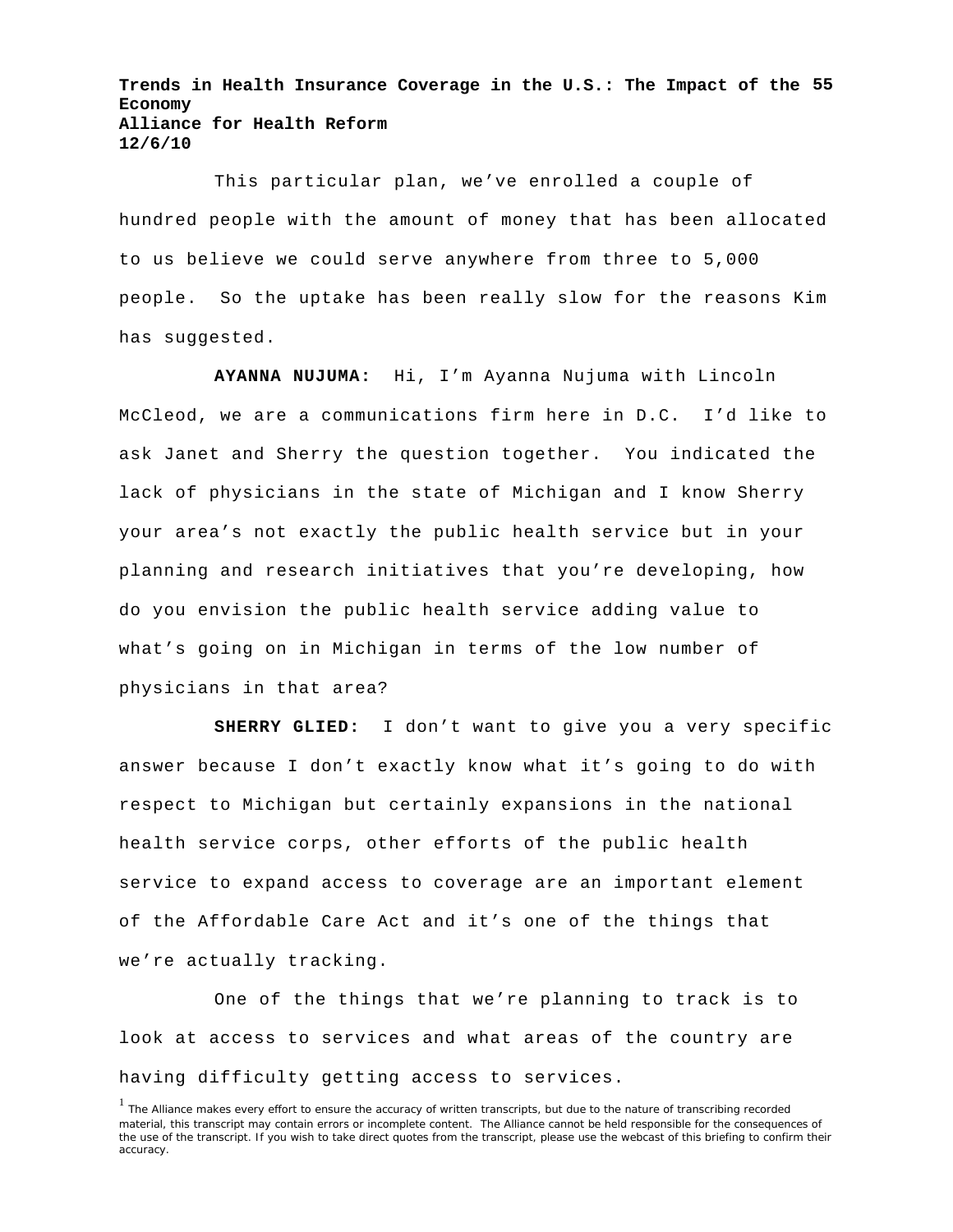**Trends in Health Insurance Coverage in the U.S.: The Impact of the 56 Economy Alliance for Health Reform 12/6/10**

**AYANNA NUJUMA:** Do you know if there are going to be any initiatives that are going to be available to medical students in terms of encouraging them to go into populations like Michigan to provide services?

**SHERRY GLIED:** I'm not 100-percent sure and I don't want to guess. So I could get back to you if you leave me your card.

**AYANNA NUJUMA:** No, I just wondered, it's got to be something that the government may be in the process.

**SHERRY GLIED:** So certainly we are looking at ways to get primary care doctors and other doctors into underserved areas but what exactly the initiatives are I just don't know off the top of my head.

**AYANNA NUJUMA:** Thank you very much.

**JANET OLSZEWSKI:** I would offer a couple of comments. One is it's about primary care physicians. We have more than enough radiologists thank you very much. Until we change the health care system to focus and pay for outcomes and what we need the system to do, this will not change. Medical students are not choosing primary care because they cannot. They can make a much better living in a specialty.

They also, lifestyle issues, so until we change the culture of practice and payment, we are not going to solve this

<sup>&</sup>lt;sup>1</sup> The Alliance makes every effort to ensure the accuracy of written transcripts, but due to the nature of transcribing recorded material, this transcript may contain errors or incomplete content. The Alliance cannot be held responsible for the consequences of the use of the transcript. If you wish to take direct quotes from the transcript, please use the webcast of this briefing to confirm their accuracy.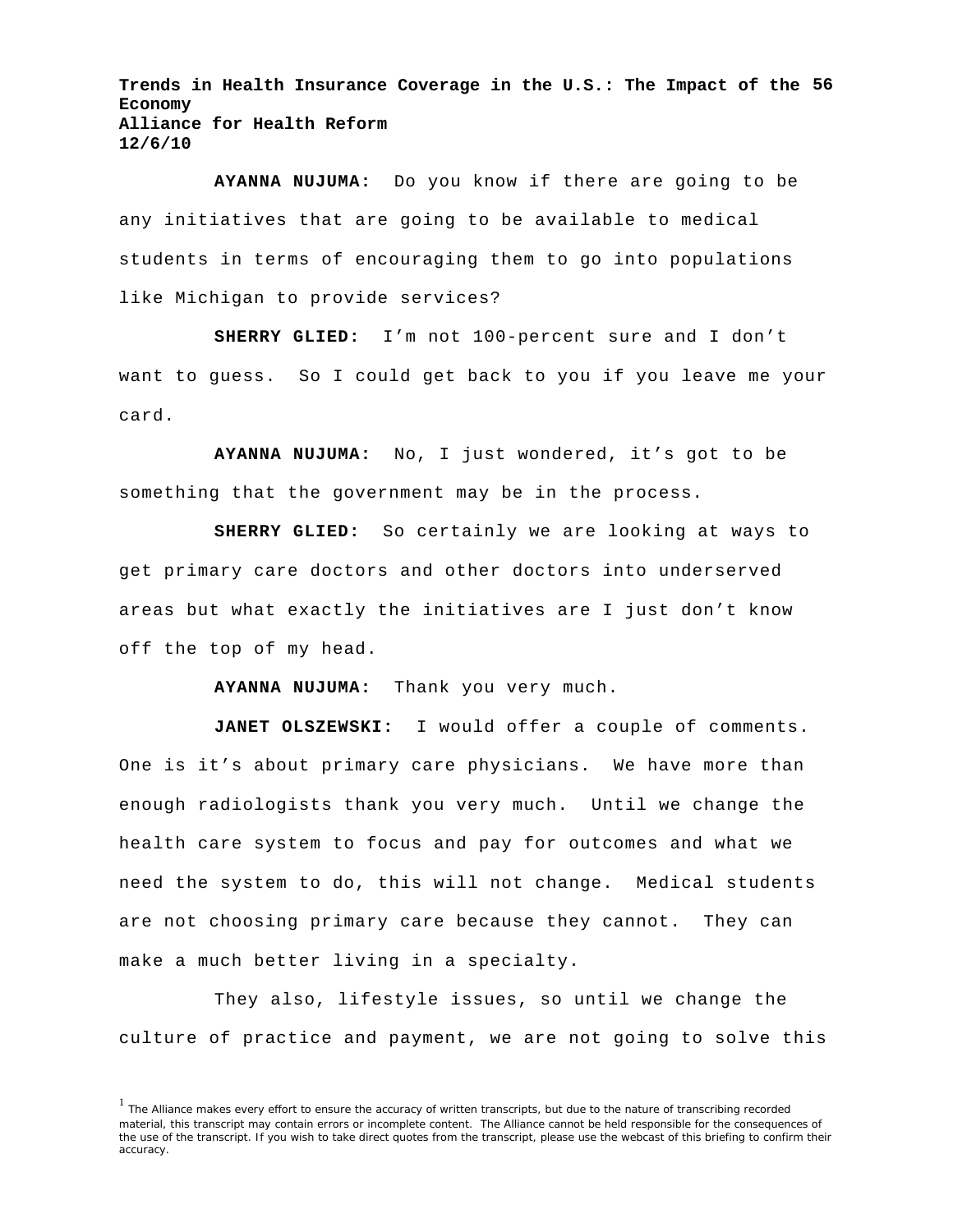**Trends in Health Insurance Coverage in the U.S.: The Impact of the 57 Economy Alliance for Health Reform 12/6/10**

problem no matter how many national health service scholars that the public health service puts up there.

**AYANNA NUJUMA:** Thank you very much.

**BOB HALL:** Hi, I'm Bob Hall with the American Academy of Pediatrics. Thank you so much for having this discussion today. First off for Dr. Holahan, the news actually looks really good for kids generally. It's very encouraging to see the numbers of children actually being enrolled, etc. and uninsurance decreasing but my question is, is that a result of us actually improving in terms of enrollment or is that a result of kids going into poverty at a higher rate?

Can that be teased out more effectively? The second question I'd have is for Ms. Olszewski and Ms. Belshe and there's a lot of kids in Michigan and California who are very lucky to have you in those positions because it sounds like things are just very, very impressive.

One other thing that the ACA included is funding finally and I hope this question isn't unfair because of Ms. Rowland's position here, one of the things that the ACA included is finally funding for the MACPAC, the Medicaid and CHIP Payment and Access Commission.

A lot of the times, we're looking backward at information that we then try to make policy going forward from but one of the things in that component on MACPAC is sort of an

<sup>&</sup>lt;sup>1</sup> The Alliance makes every effort to ensure the accuracy of written transcripts, but due to the nature of transcribing recorded material, this transcript may contain errors or incomplete content. The Alliance cannot be held responsible for the consequences of the use of the transcript. If you wish to take direct quotes from the transcript, please use the webcast of this briefing to confirm their accuracy.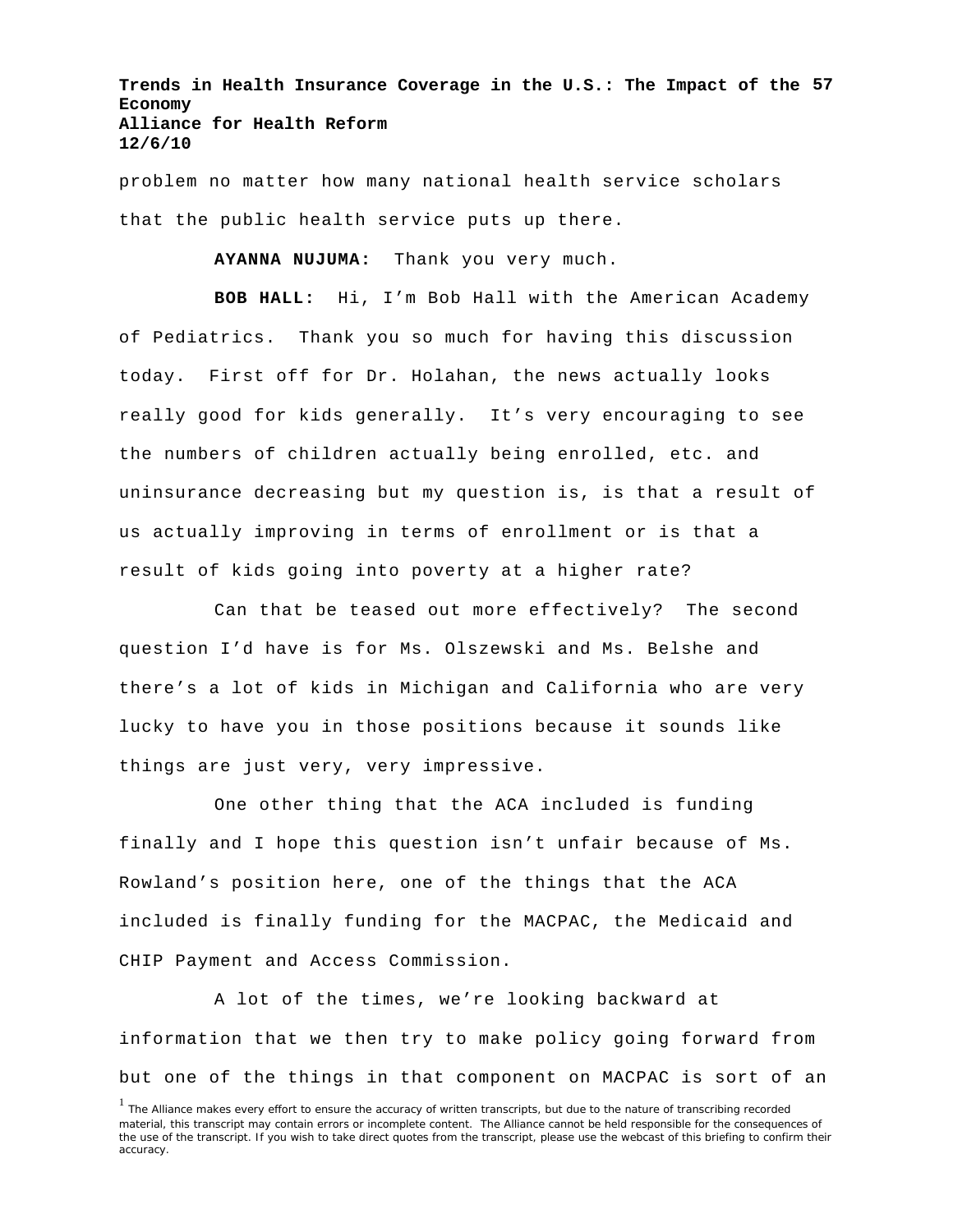**Trends in Health Insurance Coverage in the U.S.: The Impact of the 58 Economy Alliance for Health Reform 12/6/10**

early warning system about coverage. I'm wondering what you think that might look like, some initial thoughts on how that might be effective for federal policy makers to be thinking about based on your state experience.

**JOHN HOLAHAN:** It has to be that it's expanding eligibility in efforts by states and others within states to expand enrollment because the decline in incomes is creating a larger pool that you've got to draw from. So if that pool wasn't expanding, we would have seen a much larger drop in the number of uninsured children than we did so that lowering of incomes is making the problem that you're starting with worst.

**JANET OLSZEWSKI:** As for the early warning system, I'm afraid I'm not familiar enough with the specific provisions and haven't given it enough thought to be able to answer that.

**KIMBERLY BELSHE:** Is this like a tracking of enrollment trends and patterns with an eye towards in the form of policy programs?

**DIANE ROWLAND:** The early warning system provision in the MACPAC charge is to look at both supply issues and general access issues and identify what measures should be put in place to look at a situation where either the provider payment rates are so low that access to a particular specialty or to services are limited, to what extent are providers like potentially children's hospitals, if they have significant share of

<sup>&</sup>lt;sup>1</sup> The Alliance makes every effort to ensure the accuracy of written transcripts, but due to the nature of transcribing recorded material, this transcript may contain errors or incomplete content. The Alliance cannot be held responsible for the consequences of the use of the transcript. If you wish to take direct quotes from the transcript, please use the webcast of this briefing to confirm their accuracy.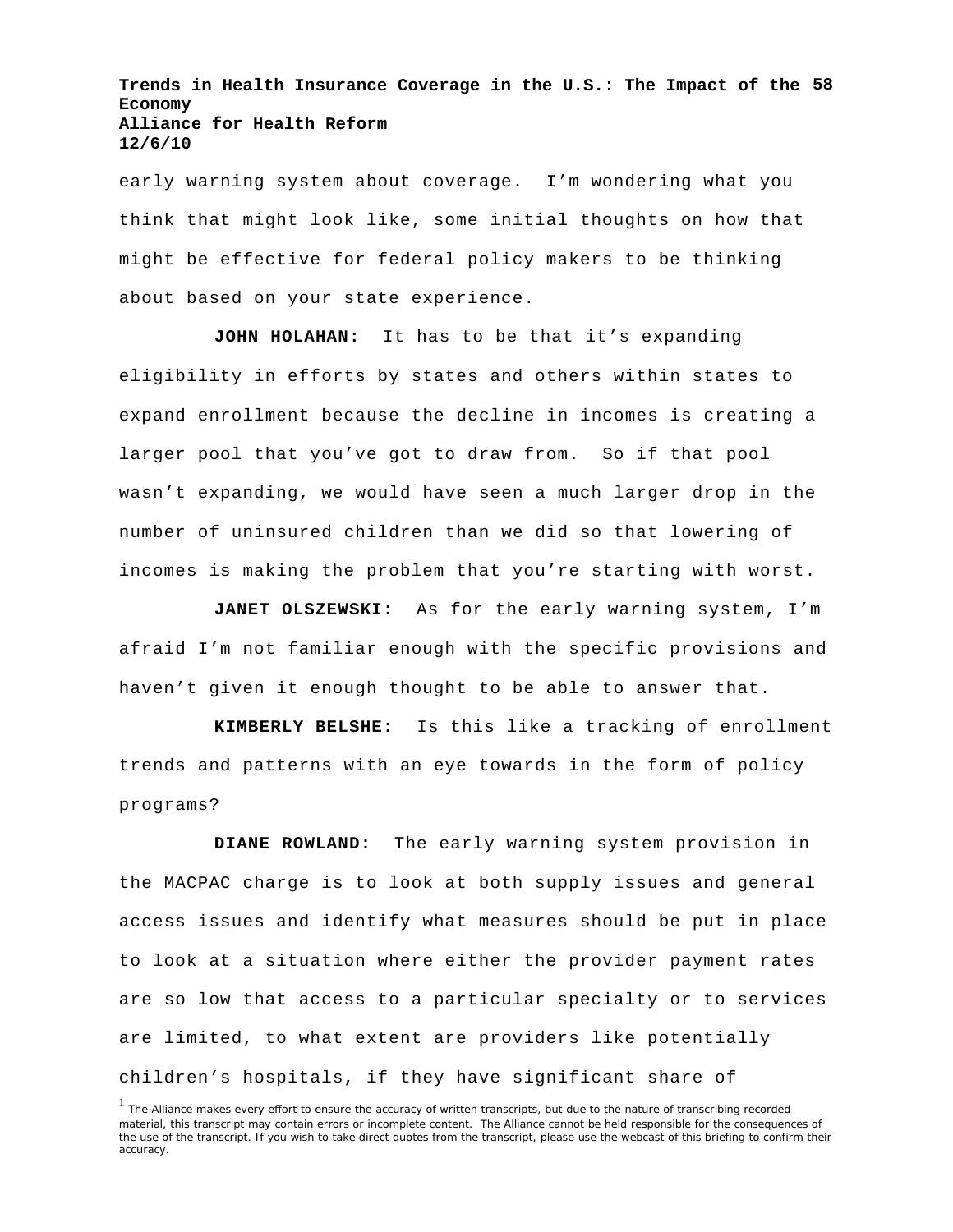**Trends in Health Insurance Coverage in the U.S.: The Impact of the 59 Economy Alliance for Health Reform 12/6/10**

Medicaid patients unable to break even because of the payment levels.

So it's really try and find indicators that would say we should be careful that whatever this policy change that's being put into place could adversely affect care. Some of it derives from issues like rather a 10-percent across the board payment cut, what impact would that have on access? Is that a trigger to sort of look at what's going on? That is the subject of what MACPAC is going to be looking at and working on for its March and June reports this year but especially over the next year.

**LINDA HAUGHTON:** I'm Linda Haughton and I'm a member of the local Black Nurses Association of greater Washington D.C. area. We had a discussion with the Robert Wood Johnson Foundation on December  $2^{nd}$  regarding who will provide the care. The advanced practice nurse is supposingly that particular link to help with the shortage of doctors and physicians although there is still some controversy in that area based on the physicians' point of view about scope of practice. So Janet in California, what do you all think about that issue for filling in the gap, the advanced nurse practice person to do the health care delivery and care?

**JANET OLSZEWSKI:** Well we certainly have advanced practice nurses now providing care to the population generally

<sup>&</sup>lt;sup>1</sup> The Alliance makes every effort to ensure the accuracy of written transcripts, but due to the nature of transcribing recorded material, this transcript may contain errors or incomplete content. The Alliance cannot be held responsible for the consequences of the use of the transcript. If you wish to take direct quotes from the transcript, please use the webcast of this briefing to confirm their accuracy.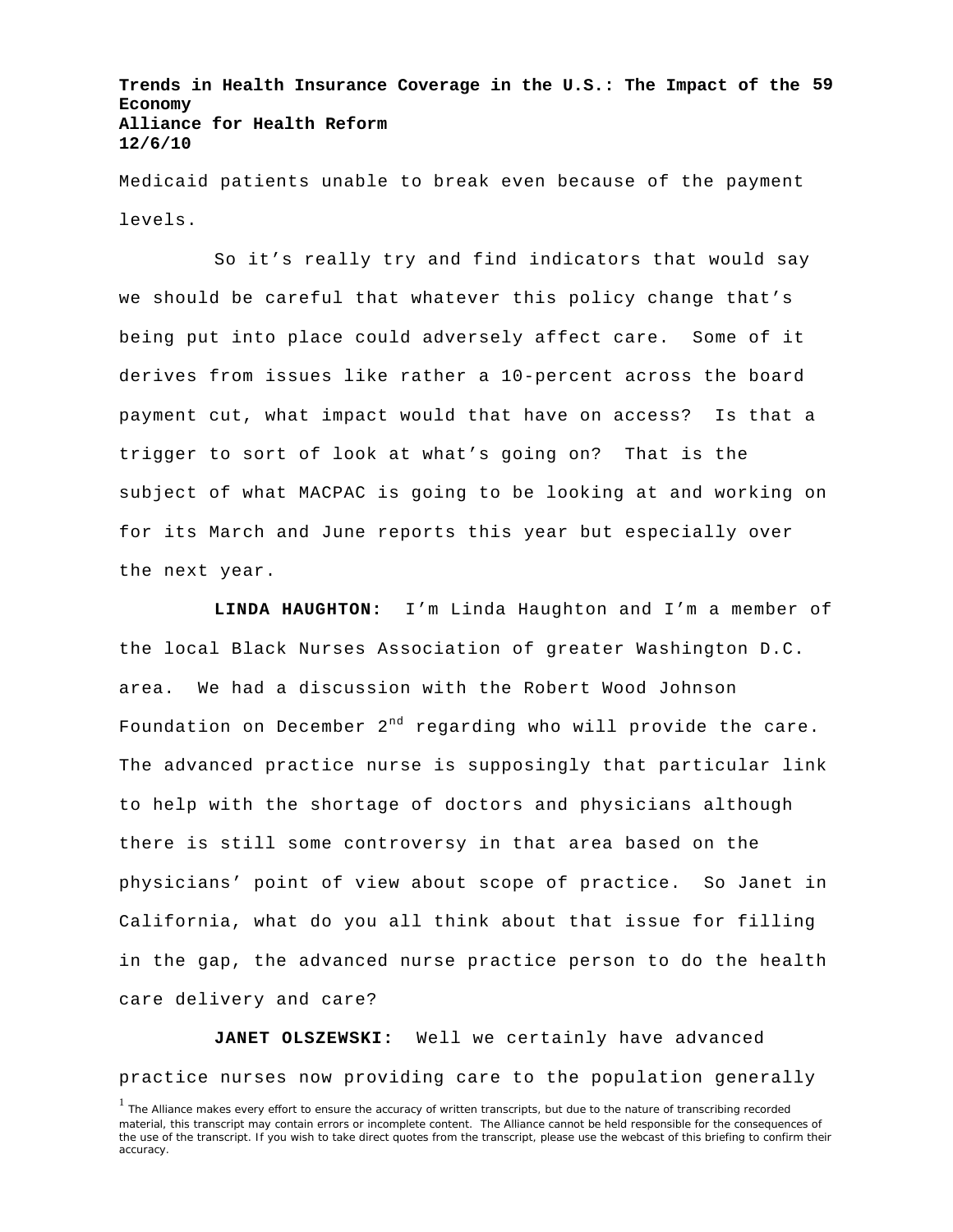**Trends in Health Insurance Coverage in the U.S.: The Impact of the 60 Economy Alliance for Health Reform 12/6/10**

under the auspices of community health centers, university clinics, other things. We see few in private practice. Some of that has to do with our scope of practice laws.

We are, as a state, not as liberal as many others in terms of advanced practice nurses. So that's a challenge for us going forward. Although I am starting to see more and more practices use them but what we are also seeing is that those nurses follow physician specialists. They are moving into specialty care. They're not necessarily staying in primary care.

We're seeing more advanced practice nurses being used in the specialty setting and again that's payment and delivery system culture, style, etc. So we agree that there's an opportunity to use them. We've seen that not be as robust for all the same reasons that medical students aren't entering primary care but we also have a more limited scope of practice situation in Michigan and the environment to change it is toxic.

We've had numerous scope fights in the last eight years and recently had yet another battle royale not in front of the legislature but sort of working up to some legislation. So it will take a lot of political will to change that.

**KIMBERLY BELSHE:** When the state health reform leads get together, one of the fun things we all talk about is so

<sup>&</sup>lt;sup>1</sup> The Alliance makes every effort to ensure the accuracy of written transcripts, but due to the nature of transcribing recorded material, this transcript may contain errors or incomplete content. The Alliance cannot be held responsible for the consequences of the use of the transcript. If you wish to take direct quotes from the transcript, please use the webcast of this briefing to confirm their accuracy.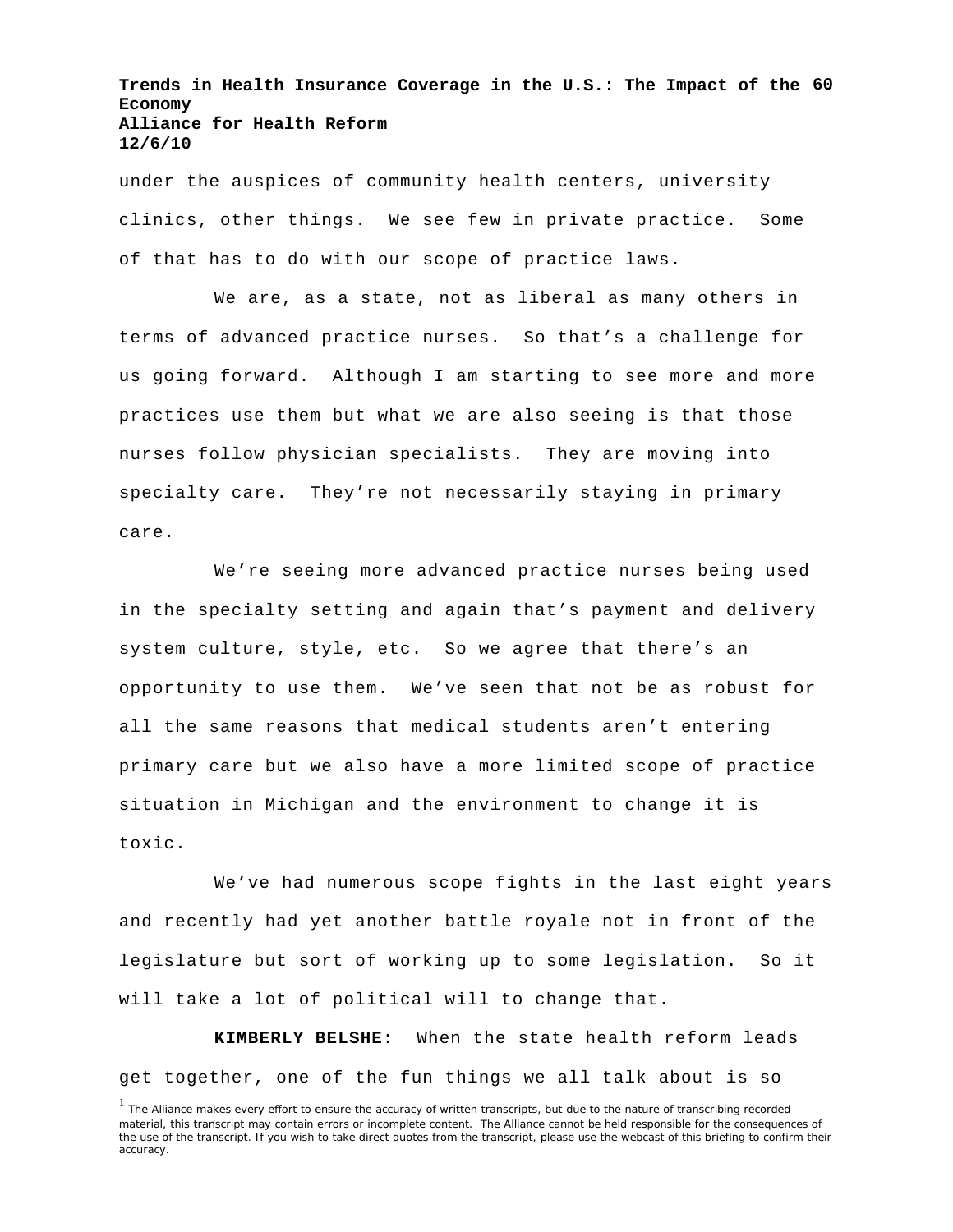**Trends in Health Insurance Coverage in the U.S.: The Impact of the 61 Economy Alliance for Health Reform 12/6/10**

what's the issue that keeps you awake at night. This is the life of a policy and program nerd. One I touched on in my comments in terms of states moving forward with more modernized, streamlined, seamless eligibility enrollment systems. If we don't get that piece right then all this talk about coverage, expansion, improved access, and improved outcomes is going to be for naught.

The second stay awake at night I would identify is around workforce and having the right number and types of health care workers to meet the needs of a growing covered population but beyond the numbers, it's also aligning the workforce with the changes we are increasingly seeing in the delivery system. So it's a workforce that's not just the numbers and the types. It's a workforce that's trained in the practice of more patient-centered, primary care-focused, teamoriented health care delivery.

Nurses are absolutely indispensable in that respect and yes we need to focus on the pipeline for primary care doctors and nurses and allied health professionals, etc. but we also need to be looking at scope of practice. We cannot train enough of the different types of providers that we need.

So it's looking at practice patterns in terms of practicing to the top of their license as well as modifying that practice. Janet used the word toxic, I would echo that as

<sup>&</sup>lt;sup>1</sup> The Alliance makes every effort to ensure the accuracy of written transcripts, but due to the nature of transcribing recorded material, this transcript may contain errors or incomplete content. The Alliance cannot be held responsible for the consequences of the use of the transcript. If you wish to take direct quotes from the transcript, please use the webcast of this briefing to confirm their accuracy.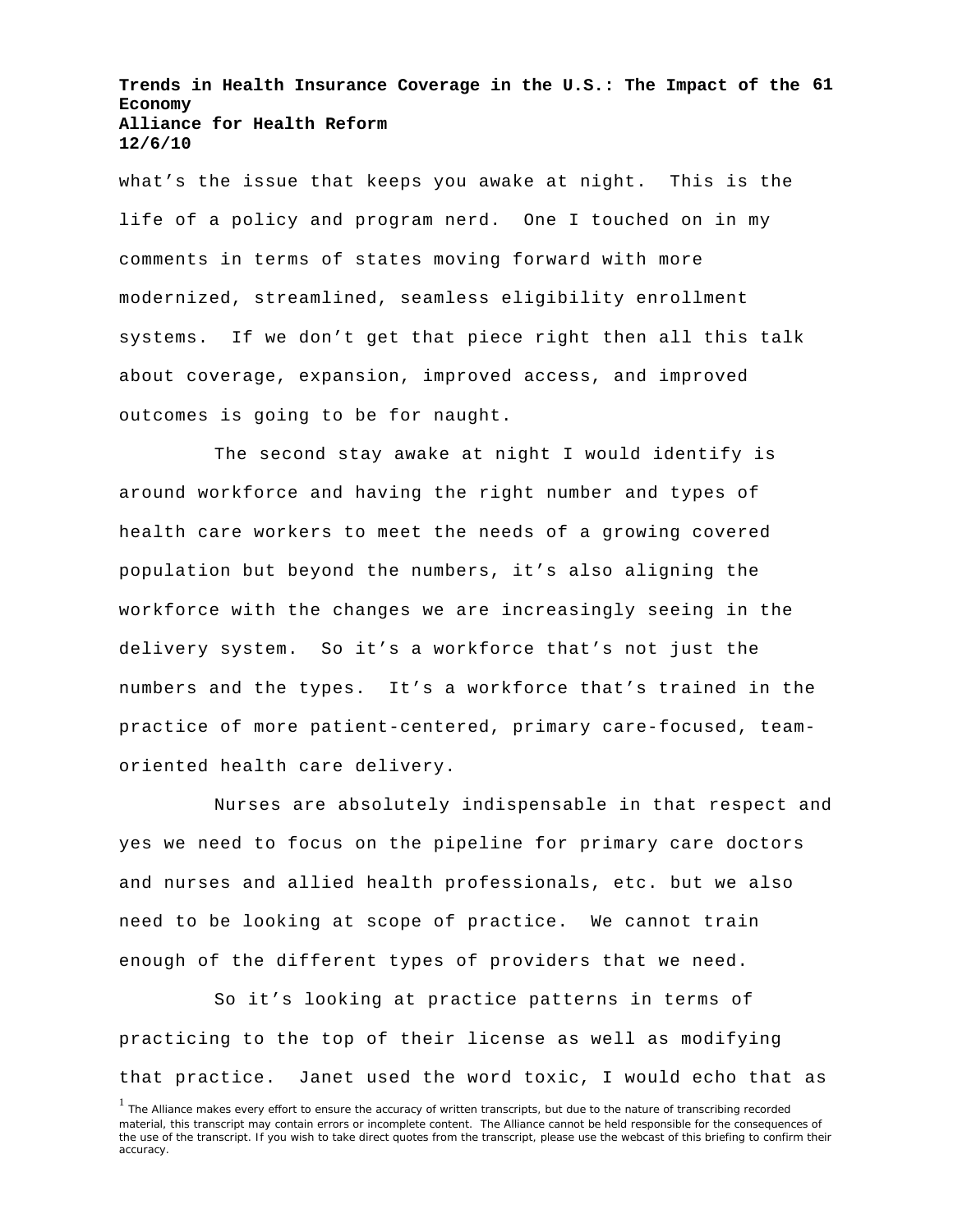**Trends in Health Insurance Coverage in the U.S.: The Impact of the 62 Economy Alliance for Health Reform 12/6/10**

well. We tried in 2007 and state policy makers are going to have to try again to modify scope of practice to enable nurses, as one example, to extend their reach and to extend their practice.

We're also going to need to look at information technology and looking at telehealth and telemedicine as in critical tools to extend the reach of all types of medical providers. So we acknowledge the amazing role that nurses play. We don't have enough of them but it's not all about the nurses. We got to look at the stuff broadly.

**KYLE CASWELL:** Hi, my name's Kyle Caswell. I'm with the U.S. Census Bureau. I have a question about how the health status of the uninsured, we've seen a lot of data about what the uninsured look like in terms of family structure, demographic characteristics, the relatively young but do they have, for example, disproportionate amount of chronic conditions and how might that in turn affect the state or national capacity to serve these people's needs?

**JOHN HOLAHAN:** We didn't look at that in this study. I mean I think the uninsured are a very mixed group. I mean by and large they're healthy but there's lots that aren't and how that might be changing over time with regard to, because of the various factors that affect the changes in coverage over this last decade.

<sup>&</sup>lt;sup>1</sup> The Alliance makes every effort to ensure the accuracy of written transcripts, but due to the nature of transcribing recorded material, this transcript may contain errors or incomplete content. The Alliance cannot be held responsible for the consequences of the use of the transcript. If you wish to take direct quotes from the transcript, please use the webcast of this briefing to confirm their accuracy.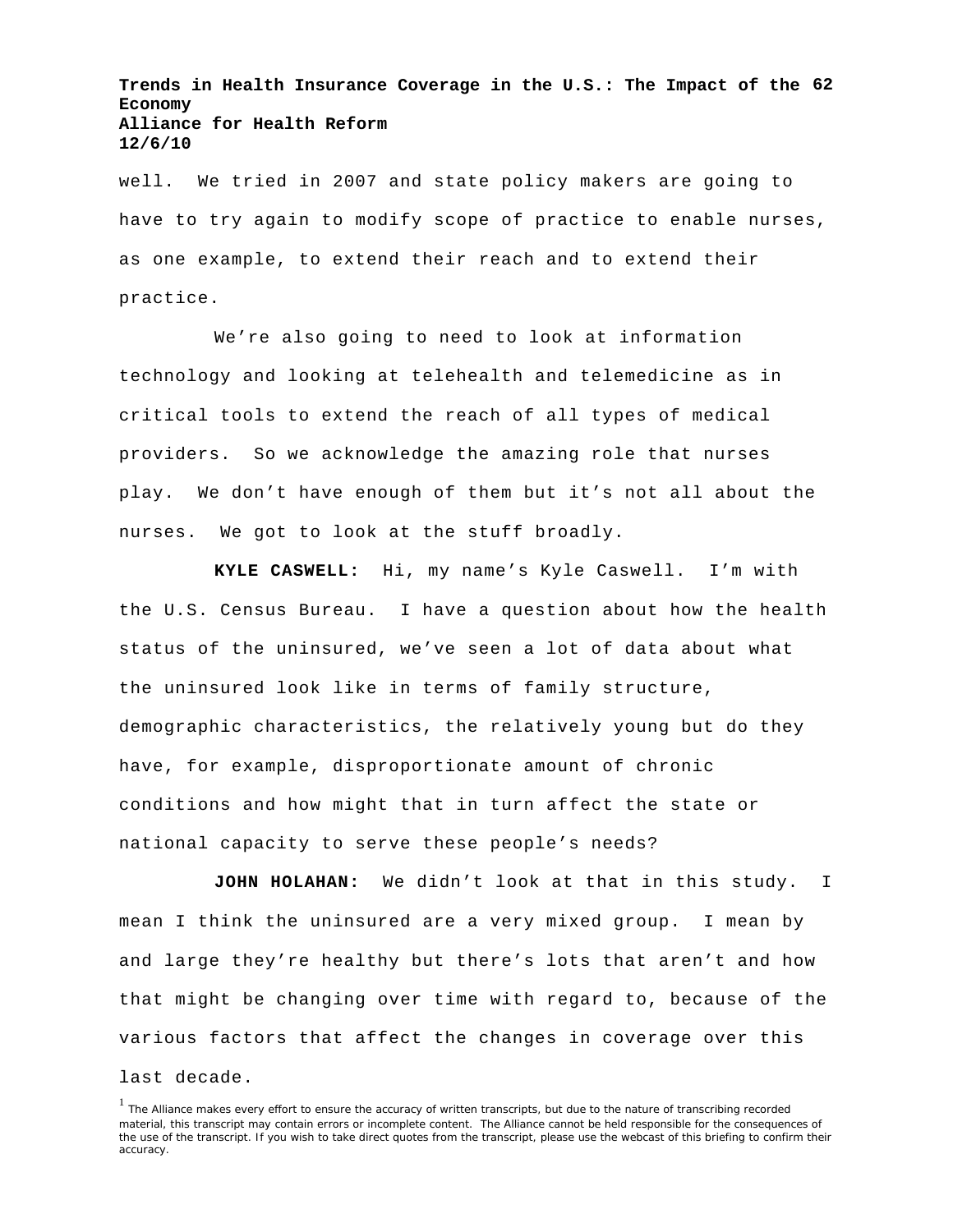**Trends in Health Insurance Coverage in the U.S.: The Impact of the 63 Economy Alliance for Health Reform 12/6/10**

I don't know that. If you look at, by age just for example, the fact that the 55 to 64-year-olds lost coverage when they seemed to be maintaining jobs that had coverage or maintaining non-group coverage up until this point, despite what was not a particularly strong economy even up until 2007 makes you think that there are some growing problems among people with health issues. So I wouldn't be surprised. It's probably a real oversight that we didn't look at that, I didn't but that's a good question.

I suspect that we would see worsening conditions among people with worst health status but having said that, that sliver of adults that gets into Medicaid is probably picking off the worst of that pool.

**KIMBERLY BELSHE:** In our state, we'll have about 1.8 million people who will come into the Medicaid program under the 2014 expansion. Between a half or two-thirds are single childless adults with incomes below 133-percent of poverty. The Center for Health Care Strategies and other studies suggest that the medical needs of that population are pretty significant, pretty complex.

We've had some experience through our existing waiver, which will now be expanded, which has extended coverage to about 100,000 thus far of these childless adults. We found a pretty significant need in terms of mental health services,

<sup>&</sup>lt;sup>1</sup> The Alliance makes every effort to ensure the accuracy of written transcripts, but due to the nature of transcribing recorded material, this transcript may contain errors or incomplete content. The Alliance cannot be held responsible for the consequences of the use of the transcript. If you wish to take direct quotes from the transcript, please use the webcast of this briefing to confirm their accuracy.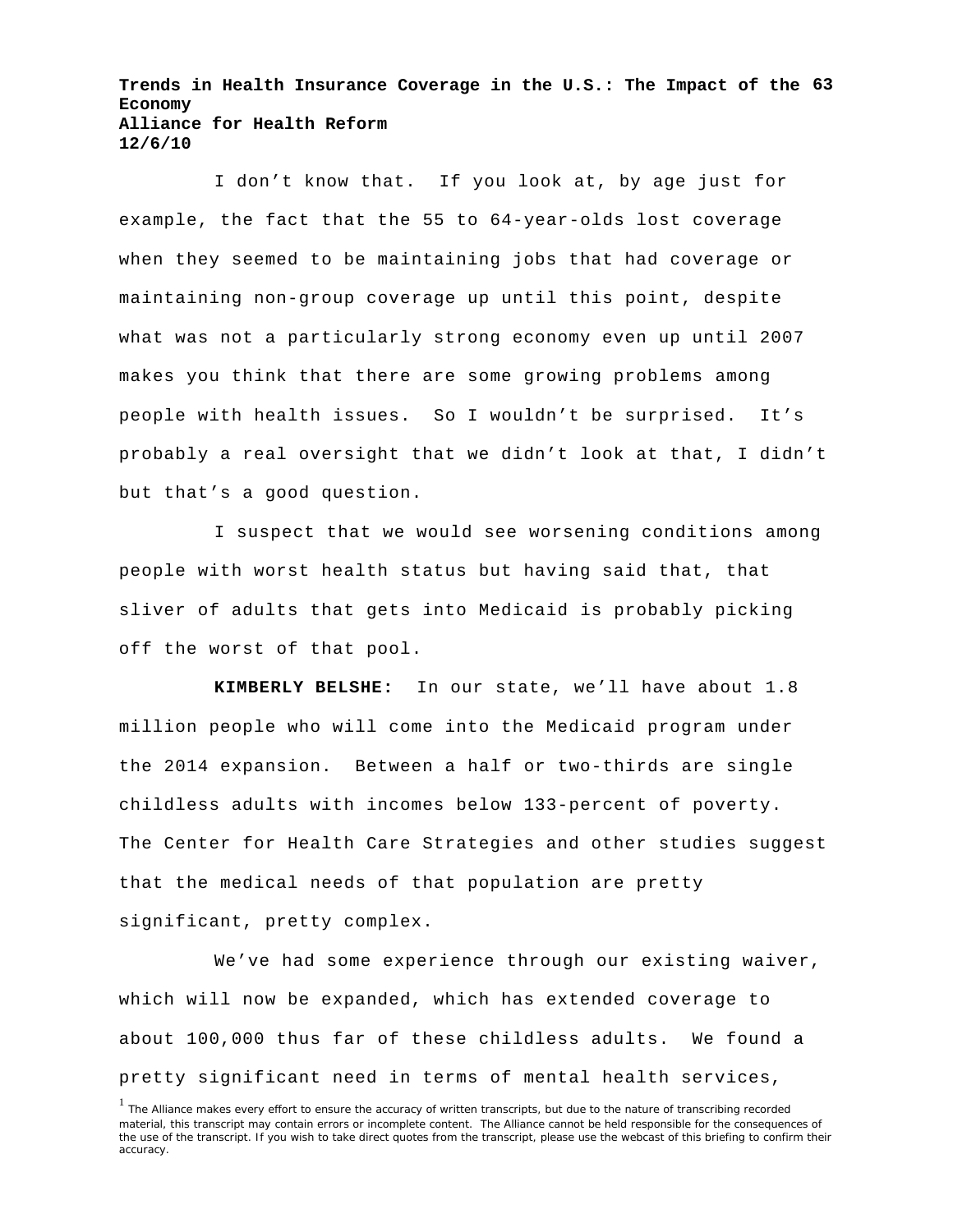**Trends in Health Insurance Coverage in the U.S.: The Impact of the 64 Economy Alliance for Health Reform 12/6/10**

substance abuse services, so that's my point of looking closely. States will need to look closely at the profile of the newly eligible population with an eye towards both benefit packages, what the benchmark looks like as well as proper provider capacity.

**SHERRY GLIED:** So Kaiser has done reviews of what the health status of the uninsured is and there's actually a lot of research out there on the question. In general, I think the finding is that they tend to be less healthy than the privately insured, especially those with employer-sponsored coverage but healthier than the population already on Medicaid.

That's partly because when people get really sick and spend a lot of money, some of them wind up on Medicaid. So some are in that category but I would also say it's a very diverse population and you do have a chunk who are very healthy and a chunk who have serious conditions and have not been treated and who could benefit enormously from the coverage expansion.

**DIANE ROWLAND:** We all wish we had more data from the census data on the health status [Laughter]. This last question that we've gotten really goes to the economists on the panel and it deals with sort of the difference between CBO estimates and the reality of implementation.

<sup>&</sup>lt;sup>1</sup> The Alliance makes every effort to ensure the accuracy of written transcripts, but due to the nature of transcribing recorded material, this transcript may contain errors or incomplete content. The Alliance cannot be held responsible for the consequences of the use of the transcript. If you wish to take direct quotes from the transcript, please use the webcast of this briefing to confirm their accuracy.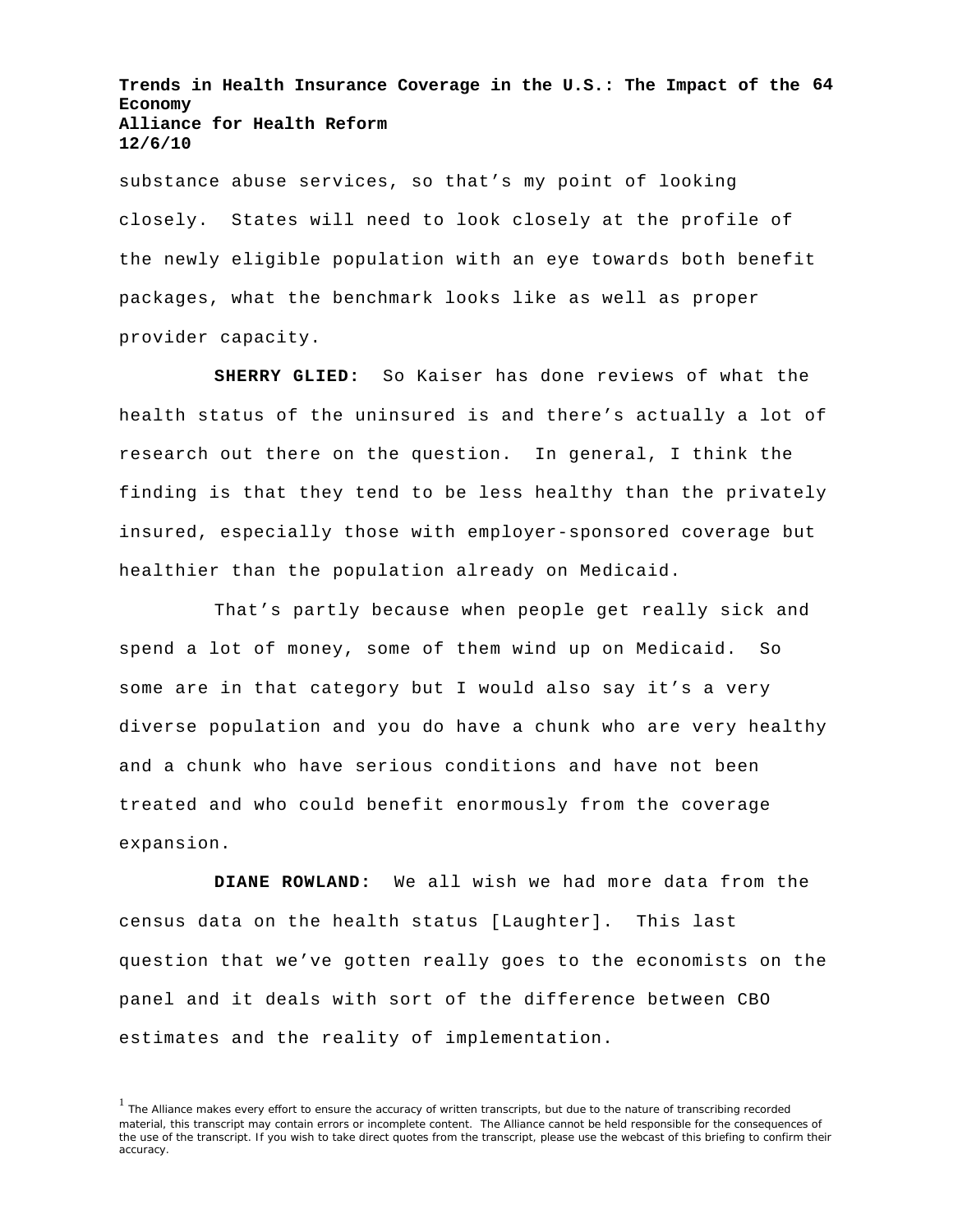**Trends in Health Insurance Coverage in the U.S.: The Impact of the 65 Economy Alliance for Health Reform 12/6/10**

The question here is really that are the CBO projections on the number of individuals receiving subsidies significantly low potentially are the numbers on Medicaid potentially low or high. I think we've heard much today about what influences the success and enrollment but can the economists comment on how well projects tend to mirror reality? I know John's done some work on different participation rates.

**JOHN HOLAHAN:** I tend to think that the CBO projects are on Medicaid take-up of probably a bit low and with the subsidy, the number of people coming in and getting subsidies, may be a bit high. So I think on balance, they probably are pretty close. The mix may be different. So I wouldn't say that we have big disagreements in terms of where they come out overall.

**SHERRY GLIED:** We've been reviewing some of the different estimates that are out there. No one's got a perfect crystal ball. I wish somebody did. It would make all of this much easier. Everyone's making estimates but they're actually all in a fairly tight ballpark. I guess the real question is the real issues have to do with the division of the population between Medicaid and the subsidies.

I think the CBO number is about as reasonable as anybody else's out there. I think that's what the best thing we have to go on right now. I think the real key number here

<sup>&</sup>lt;sup>1</sup> The Alliance makes every effort to ensure the accuracy of written transcripts, but due to the nature of transcribing recorded material, this transcript may contain errors or incomplete content. The Alliance cannot be held responsible for the consequences of the use of the transcript. If you wish to take direct quotes from the transcript, please use the webcast of this briefing to confirm their accuracy.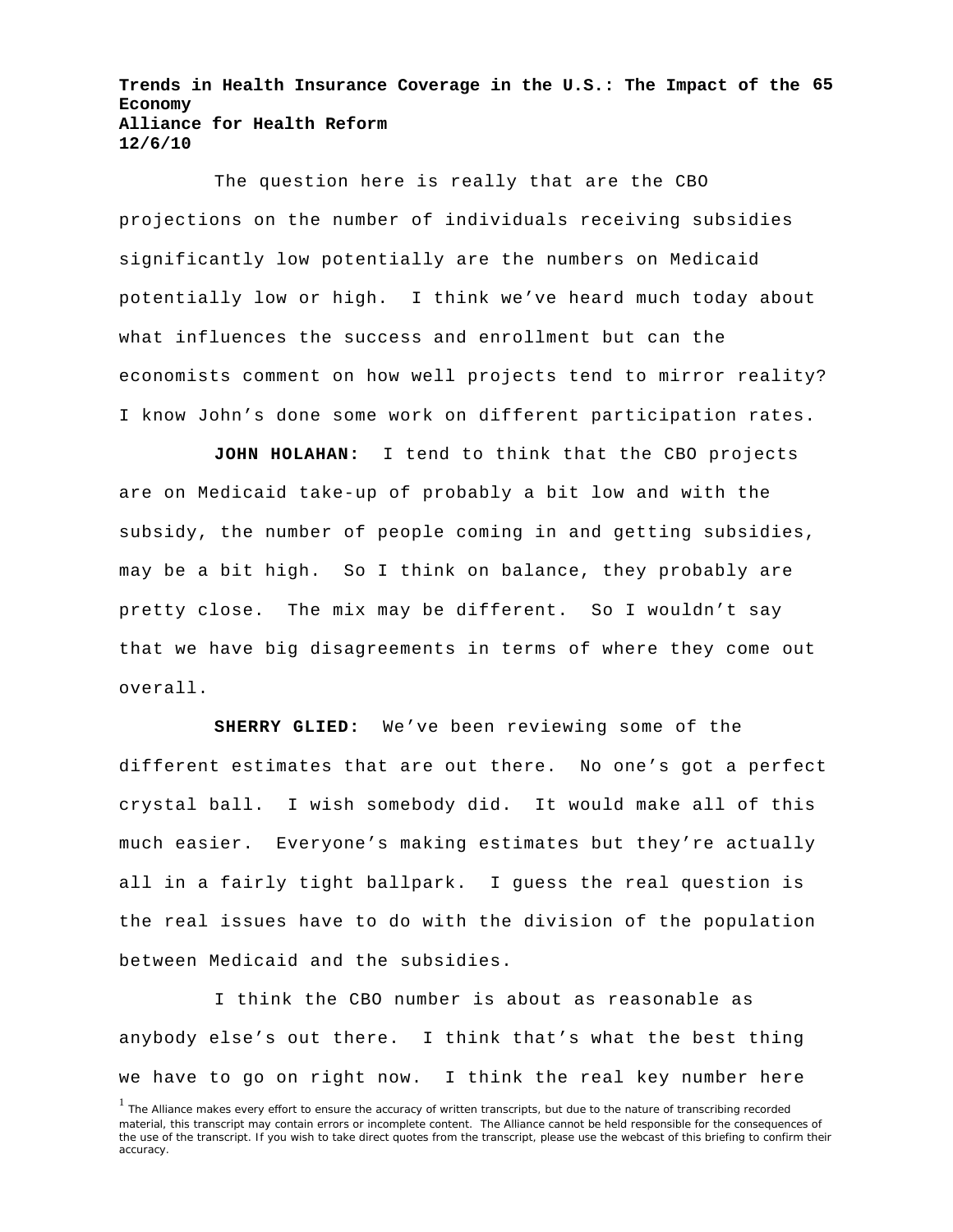**Trends in Health Insurance Coverage in the U.S.: The Impact of the 66 Economy Alliance for Health Reform 12/6/10**

to remember is that everybody's projections, CBO, everyone else you could think of, of what covering the uninsured will do to national health expenditures, that's the total amount of money we're spending, suggests that that number is a very small number, under five-percent.

So really what we're talking about is where the division of that money between states, the federal government, and individuals, it's not really, that total number is actually fairly well understood.

**DIANE ROWLAND:** One more question is where does the private sector fit into the structure under ACA? Is there anticipation that more private insurers will at least begin to implement Medicaid managed care, products, and what do you think that will do to access and to cost?

**KIMBERLY BELSHE:** Private sector specifically from a plan participation perspective?

**DIANE ROWLAND:** Yes I think, that's my assumption.

**KIMBERLY BELSHE:** Okay. California's very fortunate. Again going back to my opening comment, you've seen one state, you've seen one state. Our state actually has a fairly vibrant and robust set of health plans both public and private participating or providing coverage in our state and participating in our state Medicaid program.

<sup>&</sup>lt;sup>1</sup> The Alliance makes every effort to ensure the accuracy of written transcripts, but due to the nature of transcribing recorded material, this transcript may contain errors or incomplete content. The Alliance cannot be held responsible for the consequences of the use of the transcript. If you wish to take direct quotes from the transcript, please use the webcast of this briefing to confirm their accuracy.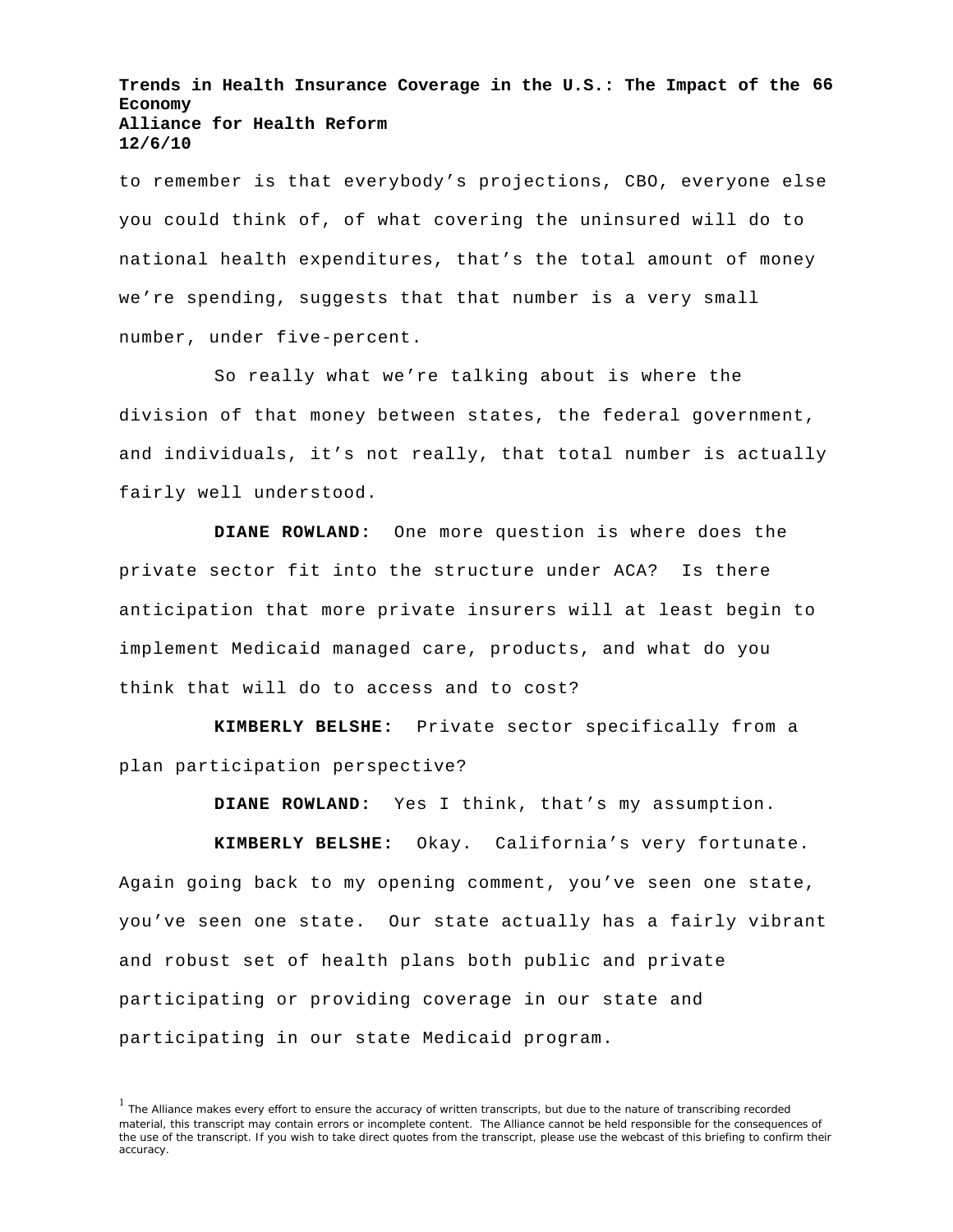**Trends in Health Insurance Coverage in the U.S.: The Impact of the 67 Economy Alliance for Health Reform 12/6/10**

We have adopted, in Medicaid, an approach we call the two-plan model in which focus counties, people choose between a commercial plan like a HealthNet and Anthem and a locally developed kind of quasi-governmental plan.

We also have county-organized health systems where the entire county, seniors, people with disabilities, women and children, are all enrolled in a managed care plan. So it's very vibrant. We've got a lot of choice, a lot of activity.

We would expect that in the context of the health benefit exchange that we will see quite a bit of interest by our plan partners in being a choice that is offered though there's also a lot of concern in our plan community in California because our policy makers gave the exchange board the authority to competitively or selectively contract.

So that of course has health plans very interested in what plan participation standards will be established and what that means but my expectation is that the exchange will be successful as they're offering choice that individuals and employees of small firms value and individuals value choice.

They value quality, cost effective health care, and our health plans in California do a good job in the context of Medicaid and we would expect in the context of the new health benefit exchange.

<sup>&</sup>lt;sup>1</sup> The Alliance makes every effort to ensure the accuracy of written transcripts, but due to the nature of transcribing recorded material, this transcript may contain errors or incomplete content. The Alliance cannot be held responsible for the consequences of the use of the transcript. If you wish to take direct quotes from the transcript, please use the webcast of this briefing to confirm their accuracy.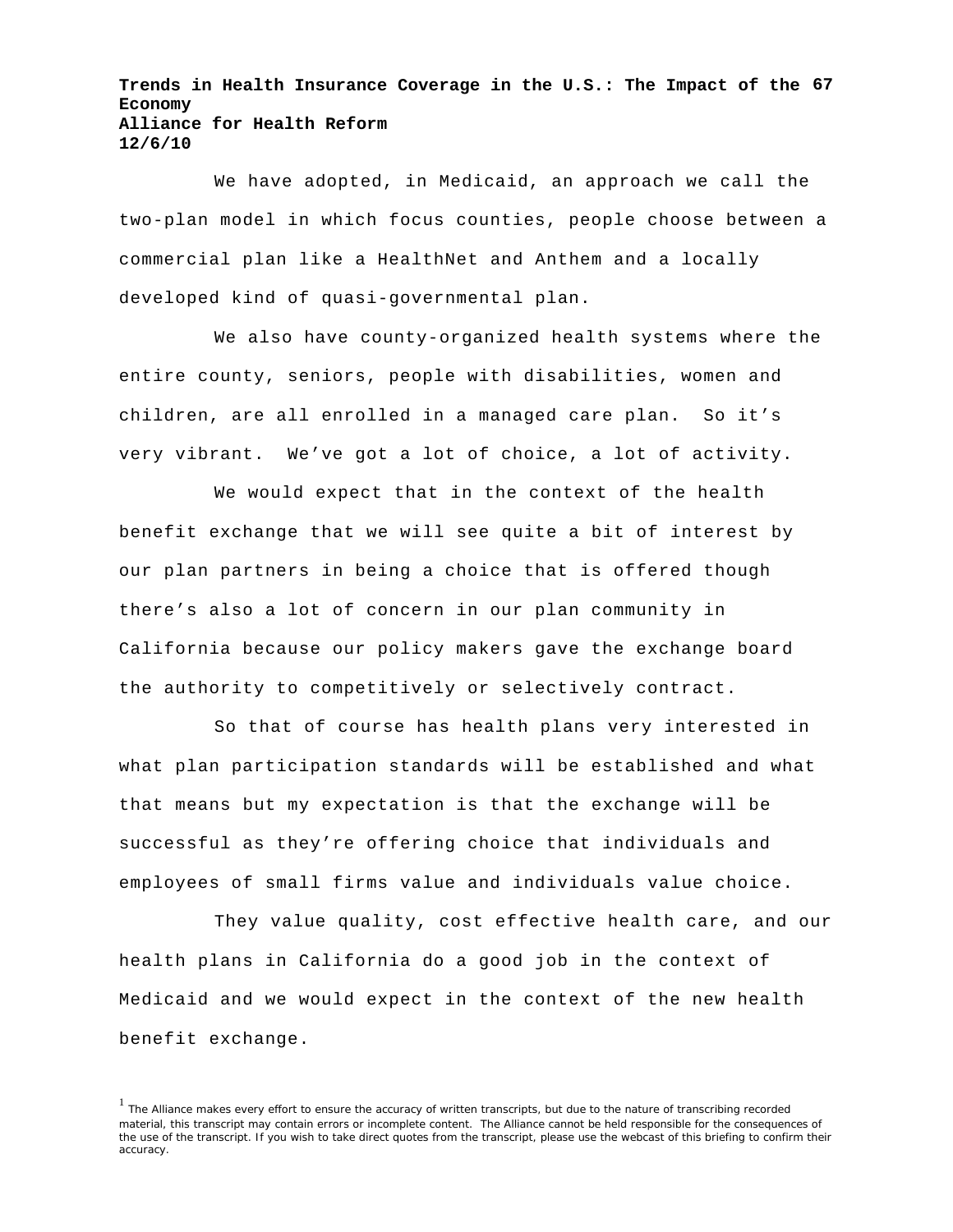**Trends in Health Insurance Coverage in the U.S.: The Impact of the 68 Economy Alliance for Health Reform 12/6/10**

**JANET OLSZEWSKI:** In Michigan, we too have a pretty vibrant set of health plans we contract with for Medicaid. There are two large commercial insurers who've never participated in Medicaid and even before the Affordable Care Act was passed. I could sense some interest from them. As a matter of fact, this last bid process we went through both of them thought about it seriously.

One of them actually submitted a bid and wasn't selected. The other one chose not to bid because they felt that they didn't have the internal expertise at this moment to do that but when I talked about after the expansion, Medicaid covering 25-percent of the population that's not going unnoticed by anyone in the private sector.

So whether it is a health plan, whether it is a health system that has not done traditionally a great deal of Medicaid, they're all feeling like they need to get more knowledgeable and participate.

In our state, we did small market reform. We have not done individual market reform. So our private insurance markets in the individual and small market are somewhat skewed and in particular with the way we're structured. I think a lot of what happens in the exchange will also depend on whether we change some of the regulatory underpinnings of those markets.

<sup>&</sup>lt;sup>1</sup> The Alliance makes every effort to ensure the accuracy of written transcripts, but due to the nature of transcribing recorded material, this transcript may contain errors or incomplete content. The Alliance cannot be held responsible for the consequences of the use of the transcript. If you wish to take direct quotes from the transcript, please use the webcast of this briefing to confirm their accuracy.